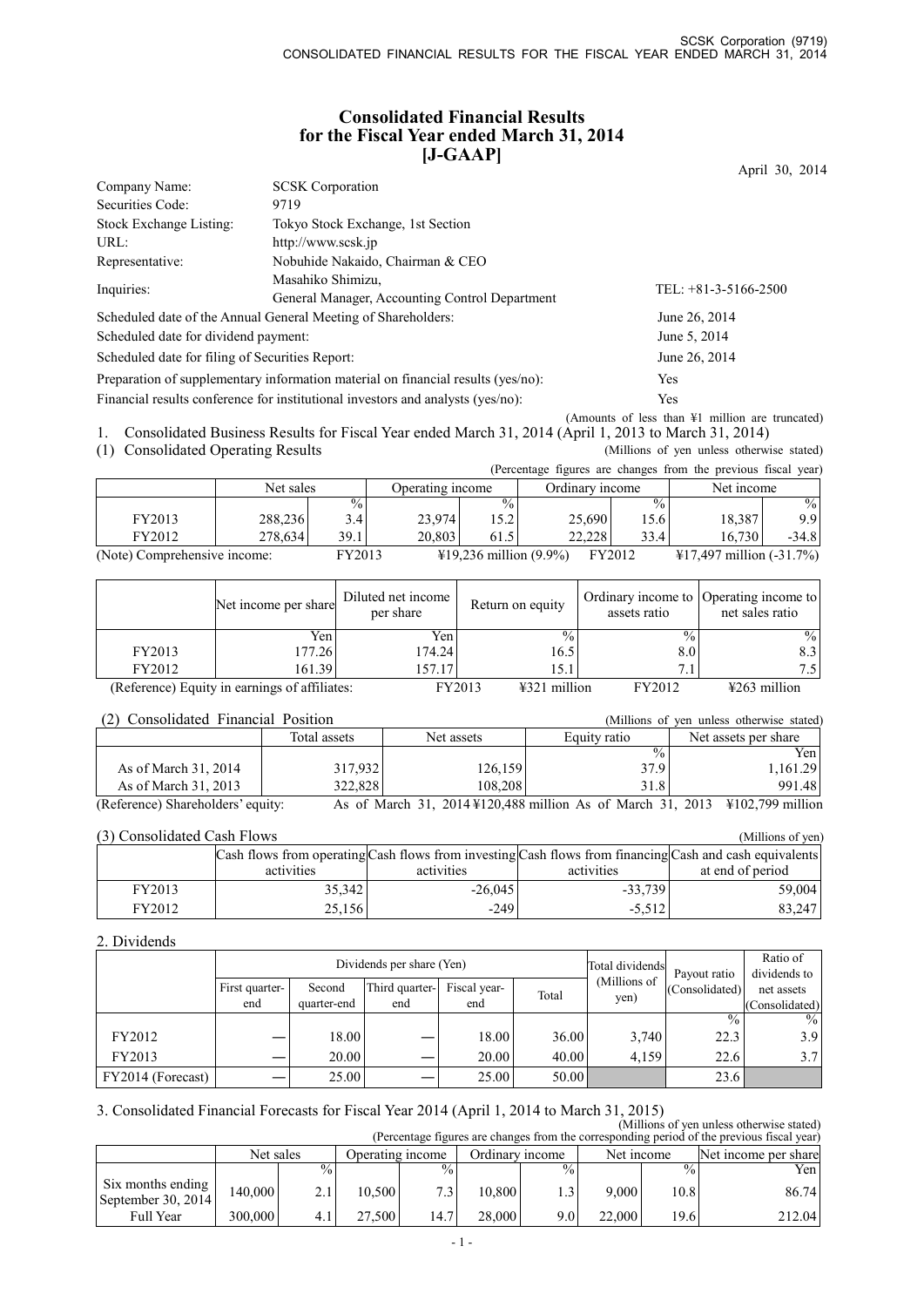\*Notes

(1) Changes in significant subsidiaries during the period: None

(Changes in specified subsidiaries accompanying changes in scope of consolidation)

- (2) Changes in accounting policies, changes in accounting estimates and restatement of prior period financial statements after error corrections
	- 1) Changes in accounting policies, changes in accounting standards and other regulations: Yes
	- 2) Changes in accounting policies due to other reasons: None
	- 3) Changes in accounting estimates: None
	- 4) Restatement of prior period financial statements after error corrections: None
- (3) Number of shares issued (Common stock)
	- 1) The number of shares issued as of the period-end (including treasury stock)

| The number of shares houred as of the period end (mentang treasury stock) |                      |                    |
|---------------------------------------------------------------------------|----------------------|--------------------|
|                                                                           | As of March 31, 2014 | 107,986,403 shares |
|                                                                           | As of March 31, 2013 | 107,986,403 shares |
| 2) The number of shares of treasury stock as of the period-end            |                      |                    |
|                                                                           | As of March 31, 2014 | 4,231,885 shares   |
|                                                                           | As of March 31, 2013 | 4,303,745 shares   |
| 3) The average number of shares during the period                         |                      |                    |
|                                                                           | As of March 31, 2014 | 103,731,201 shares |
|                                                                           | As of March 31, 2013 | 103,665,373 shares |
|                                                                           |                      |                    |

(Reference) Summary of Non-Consolidated Business Results

1. Non-Consolidated Business Results for Fiscal Year 2013 (April 1, 2013 to March 31, 2014)

(1) Non-Consolidated Operating Results (Millions of yen unless otherwise stated) (Percentage figures are changes from the previous fiscal year)

 $\overline{1}$ 

|        |           |               |                  |               |                 |               | $\mu$ credinage rightes are enanges from the previous fiscal year) |       |
|--------|-----------|---------------|------------------|---------------|-----------------|---------------|--------------------------------------------------------------------|-------|
|        | Net sales |               | Operating income |               | Ordinary income |               | Net income                                                         |       |
|        |           | $\frac{0}{0}$ |                  | $\frac{0}{0}$ |                 | $\frac{0}{0}$ |                                                                    | $\%$  |
| FY2013 | 228,732   | ຳາ<br>J.J     | 19.419           | 16.5          | 19,798          | 12.6          | 15,416                                                             | 12.6  |
| FY2012 | 221.472   | 29.5          | 16.666           | 47.9          | 17.588          | 19.31         | 13,696                                                             | -48.8 |

|        | Net income per share | Diluted net income per<br>share |
|--------|----------------------|---------------------------------|
|        | Yen                  | Yen                             |
| FY2013 | 148.28               | 146.31                          |
| FY2012 | 131.8                | 128.57                          |

(2) Non-Consolidated Financial Position

|                         | Total assets | Net assets | Equity ratio | Net assets per share |
|-------------------------|--------------|------------|--------------|----------------------|
|                         |              |            | $\%$         | Yen                  |
| As of March 31.<br>2014 | 266,651      | 112,177    | 42.0         | 1,077.45             |
| As of March 31.<br>2013 | 277,787      | 100,414    | 36.1         | 964.63               |

(Reference) Shareholders' equity: As of March 31, 2014 ¥112,042 million As of March 31, 2013 ¥100,246 million

\*Notification regarding the auditing process

・This financial report is not within the scope of the auditing process as prescribed by the Financial Instruments and Exchange Act. Therefore, and as of the time of disclosure, the auditing process of this financial report has not been completed.

\*Notice regarding the appropriate use of the financial forecasts

- ・This document contains forward-looking statements based on a number of assumptions and beliefs made by management in light of information currently available. For a variety of reasons, actual financial results may differ materially from the forecasts presented here. Actual results can differ materially from these projections for a wide variety of reasons. For further notification on the use of matters assumed concerning the results forecasts and the forecasts please see Consolidated forecasts for the fiscal year ending March 31, 2014, page 10.
- ・SCSK will hold a results briefing for institutional investors and analysts on April 30, 2014. Materials used in the briefing, a transcript of the main questions and answers, and related information will be published on SCSK's website promptly thereafter.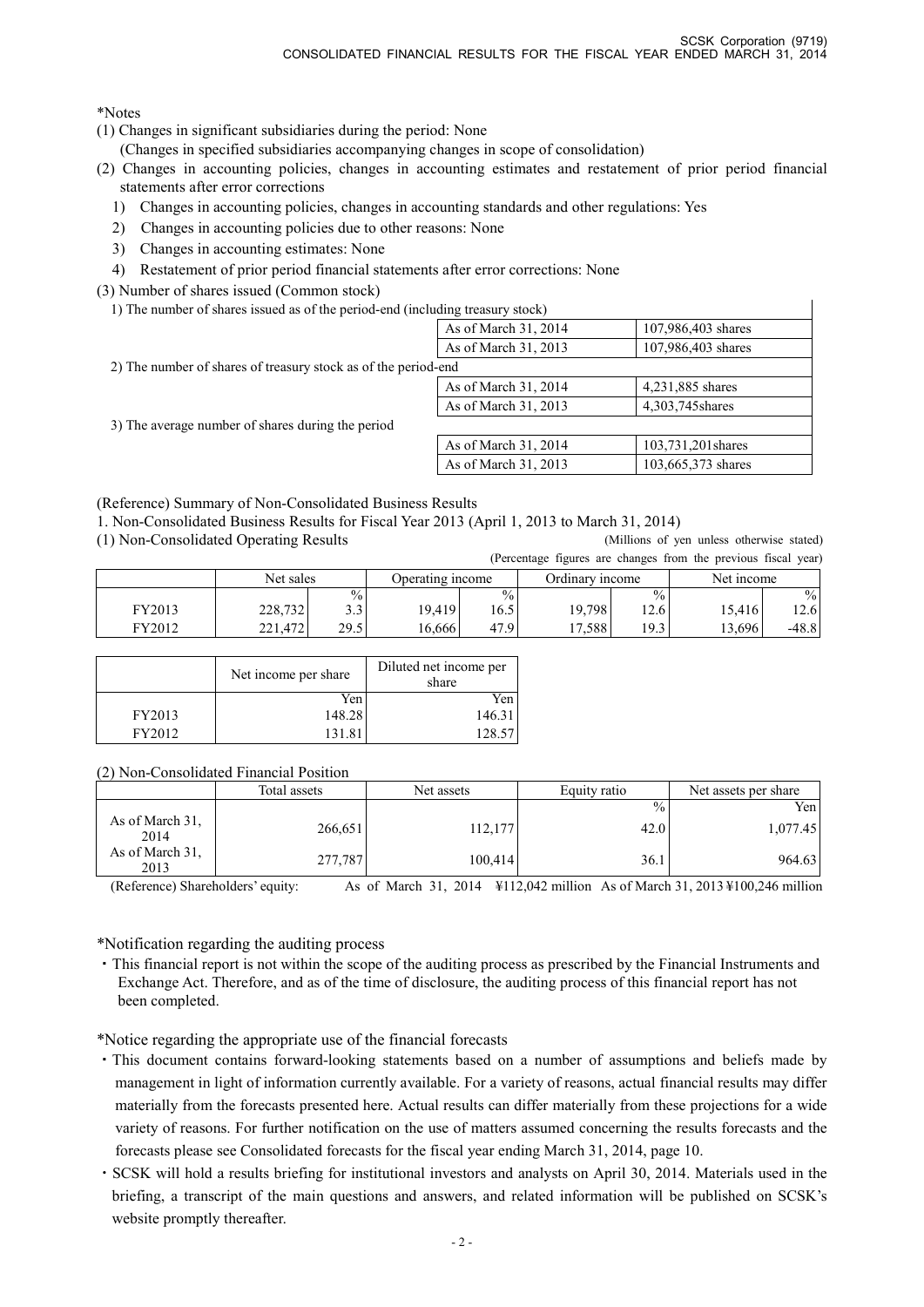# **Contents**

| 1.             |     |                                                                                                                  | 4  |
|----------------|-----|------------------------------------------------------------------------------------------------------------------|----|
|                | (1) |                                                                                                                  |    |
|                | (2) |                                                                                                                  |    |
|                | (3) |                                                                                                                  | 10 |
|                | (4) | Basic policy regarding allocation of profits and dividends and dividends for fiscal year ended March 31, 2014 10 |    |
| 2.             |     |                                                                                                                  |    |
| 3.             |     |                                                                                                                  |    |
|                | (1) |                                                                                                                  |    |
|                | (2) |                                                                                                                  |    |
|                | (3) |                                                                                                                  |    |
| $4_{\cdot}$    |     |                                                                                                                  |    |
|                | (1) |                                                                                                                  |    |
|                | (2) |                                                                                                                  |    |
|                | (3) |                                                                                                                  |    |
|                | (4) |                                                                                                                  |    |
|                | (5) |                                                                                                                  |    |
|                |     |                                                                                                                  |    |
|                |     |                                                                                                                  |    |
|                |     |                                                                                                                  |    |
|                |     |                                                                                                                  |    |
|                |     |                                                                                                                  |    |
|                |     |                                                                                                                  | 36 |
|                |     |                                                                                                                  |    |
|                |     |                                                                                                                  |    |
| 5 <sub>1</sub> |     |                                                                                                                  | 41 |
|                |     |                                                                                                                  | 41 |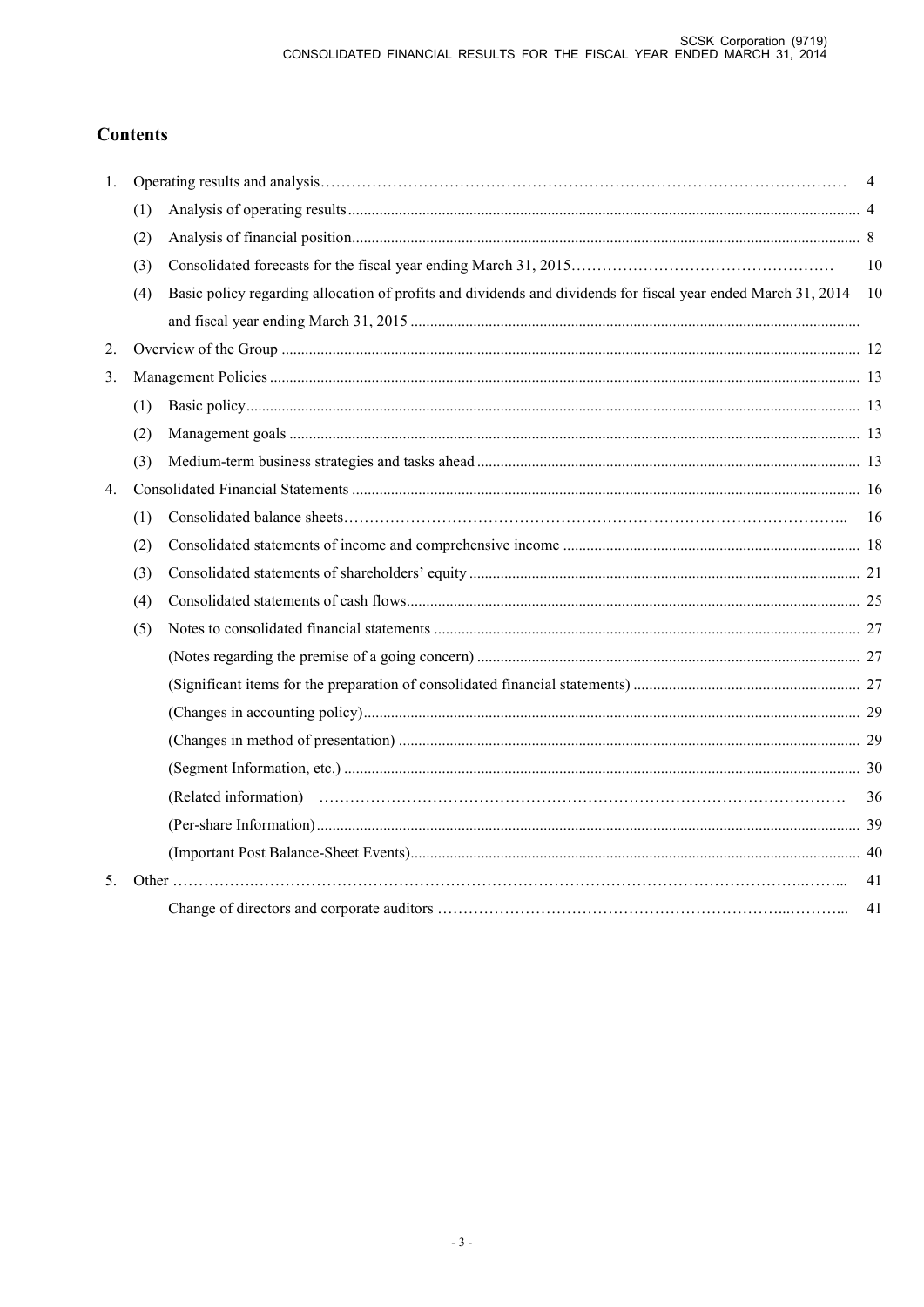# **1. Operating results and analysis**

# **(1) Analysis of operating results**

In the period under review, the Japanese economy responded to the government and central bank's economic and fiscal policies and generally moved towards a recovery. The stock market trended favorably from the latter half of the fiscal year, corporate earnings showed a recovery on the correction of the strong yen, and capital expenditure also exhibited a firming trend. As the employment and income environment continued to improve, consumer spending and housing demand firmed, with an increase in demand prior to the consumption tax increase.

In this economic environment, an improvement in business sentiment formed the background to a recovery in capital investment by corporate customers who had restrained or postponed spending in recent years. Thus IT investment demand, especially system development projects, grew firmly.

In the financial industry, systems investment expanded as large-scale IT investment involving business integration continued to be firm mainly in the banking and insurance industries, while more companies in industries such as securities and leasing where IT investment had been restrained proactively undertook IT investment.

In the manufacturing industry, corporate customers' strategic IT investment demand is being realized as part of reinforcing production and marketing activities and global business expansion. As the earnings of manufacturing industry customers recover, IT investment is expected to gain momentum for further recovery.

Many more companies are considering renewing their IT infrastructures, prompting an expansion in demand for cloud-type IT infrastructure services for further improving business efficiency and productivity as well as data center services related to business continuity planning and disaster recovery.

Turning to the consolidated operating results for the fiscal year under review, net sales increased 3.4% compared to the previous fiscal year to ¥288,236 million, reflecting strong business growth from financial industry customers in systems development. Operating income increased 15.2% year on year to ¥23,974 million. This was attributable to increased sales as well as improved profitability due to increased efficiency. Ordinary income increased 15.6% to ¥25,690 million. Net income increased 9.9% to ¥18,387 million, reflecting increased operating and ordinary profit despite the impact of revisions to the business portfolio that had been originally planned, as well as a one-time expense recorded for non-core asset disposition.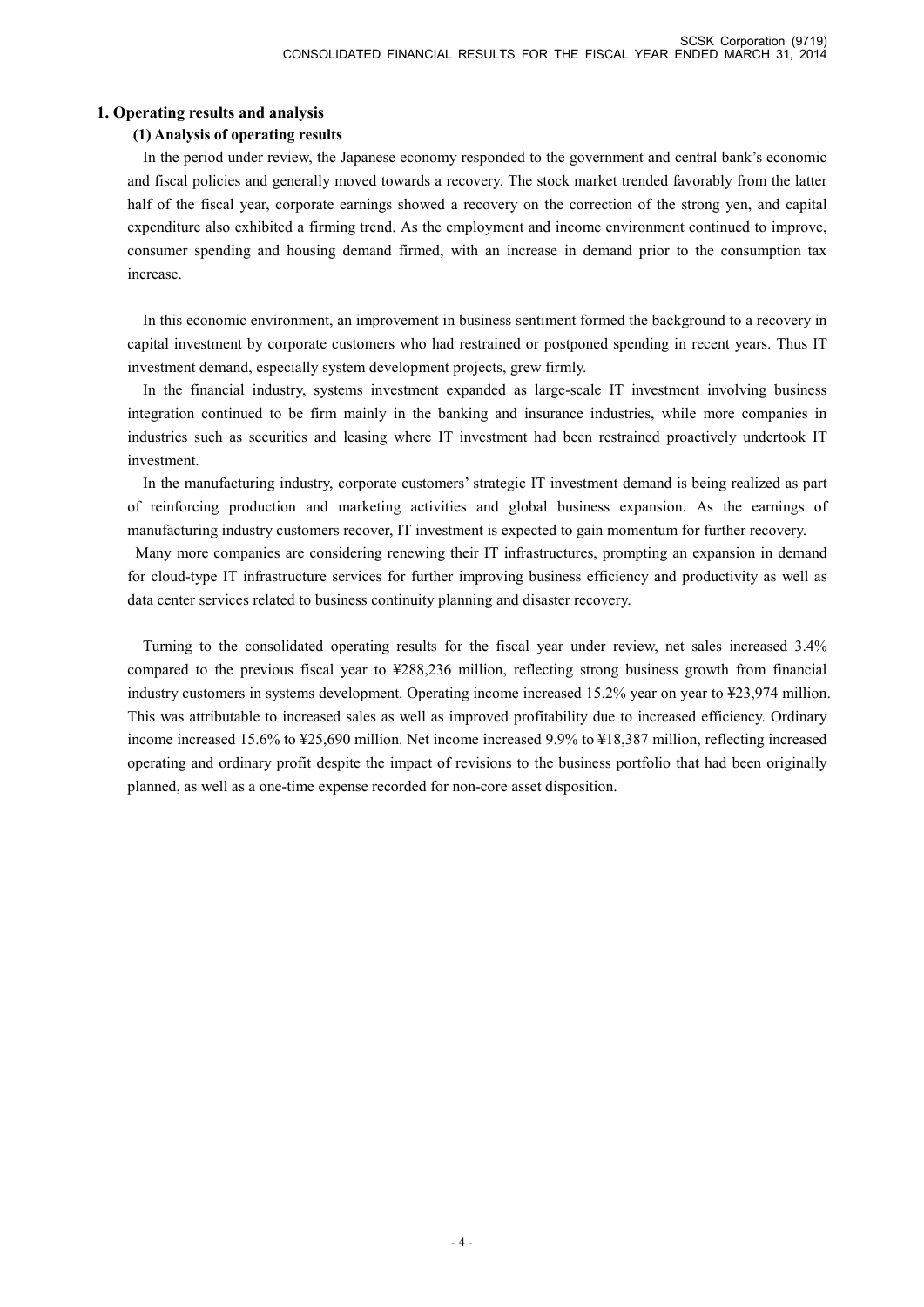| (Unit: Millions of yen unless otherwise stated) |                                   |                   |                          |                                   |          |                                     |  |
|-------------------------------------------------|-----------------------------------|-------------------|--------------------------|-----------------------------------|----------|-------------------------------------|--|
|                                                 | Previous fiscal year              |                   | Fiscal year under review |                                   |          |                                     |  |
| Net sales by segment                            | (April 1, 2012-<br>March 31 2013) |                   |                          | (April 1, 2013-<br>March 31 2014) |          | Change from previous<br>fiscal year |  |
|                                                 | Amount                            | Segment<br>Profit | Amount                   | Segment<br>Profit                 | Amount   | Segment<br>Profit                   |  |
| <b>Industrial Systems</b><br><b>Business</b>    | 70,200                            | 4,844             | 68,847                   | 5,476                             | $-1,353$ | 631                                 |  |
| <b>Financial Systems</b><br><b>Business</b>     | 51,855                            | 4,553             | 55,176                   | 5,879                             | 3,321    | 1,326                               |  |
| Global Systems<br><b>Business</b>               | 12,102                            | 1,975             | 13,922                   | 1,956                             | 1,820    | $-19$                               |  |
| <b>Business Solutions</b>                       | 15,358                            | 1,748             | 15,947                   | 1,543                             | 589      | $-204$                              |  |
| <b>Business Services</b>                        | 31,208                            | 996               | 31,854                   | 1,524                             | 645      | 528                                 |  |
| IT Management                                   | 35,748                            | 3,148             | 37,358                   | 3,889                             | 1,609    | 741                                 |  |
| <b>IT Platform Solutions</b>                    | 58,028                            | 3,615             | 61,293                   | 4,445                             | 3,264    | 830                                 |  |
| Prepaid Card Business                           | 3,302                             | 572               | 3,042                    | 148                               | $-259$   | $-423$                              |  |
| Other                                           | 829                               | 286               | 793                      | 265                               | $-35$    | $-21$                               |  |
| Adjusted total                                  |                                   | $-936$            |                          | $-1,155$                          |          | $-219$                              |  |
| Total                                           | 278,634                           | 20,803            | 288,236                  | 23,974                            | 9,602    | 3,171                               |  |

Business results by reported segment follow. In accordance with changes in the segmentation method for the fiscal year under review, results for the previous fiscal year have been restated to enable comparison.

(Notes) 1 Net sales by segment is based on sales to external customers.

2 For information on changes to reporting segments please refer to 1. Overview of reported segments in (5) Notes to consolidated financial statements in 4. Consolidated Financial Statements.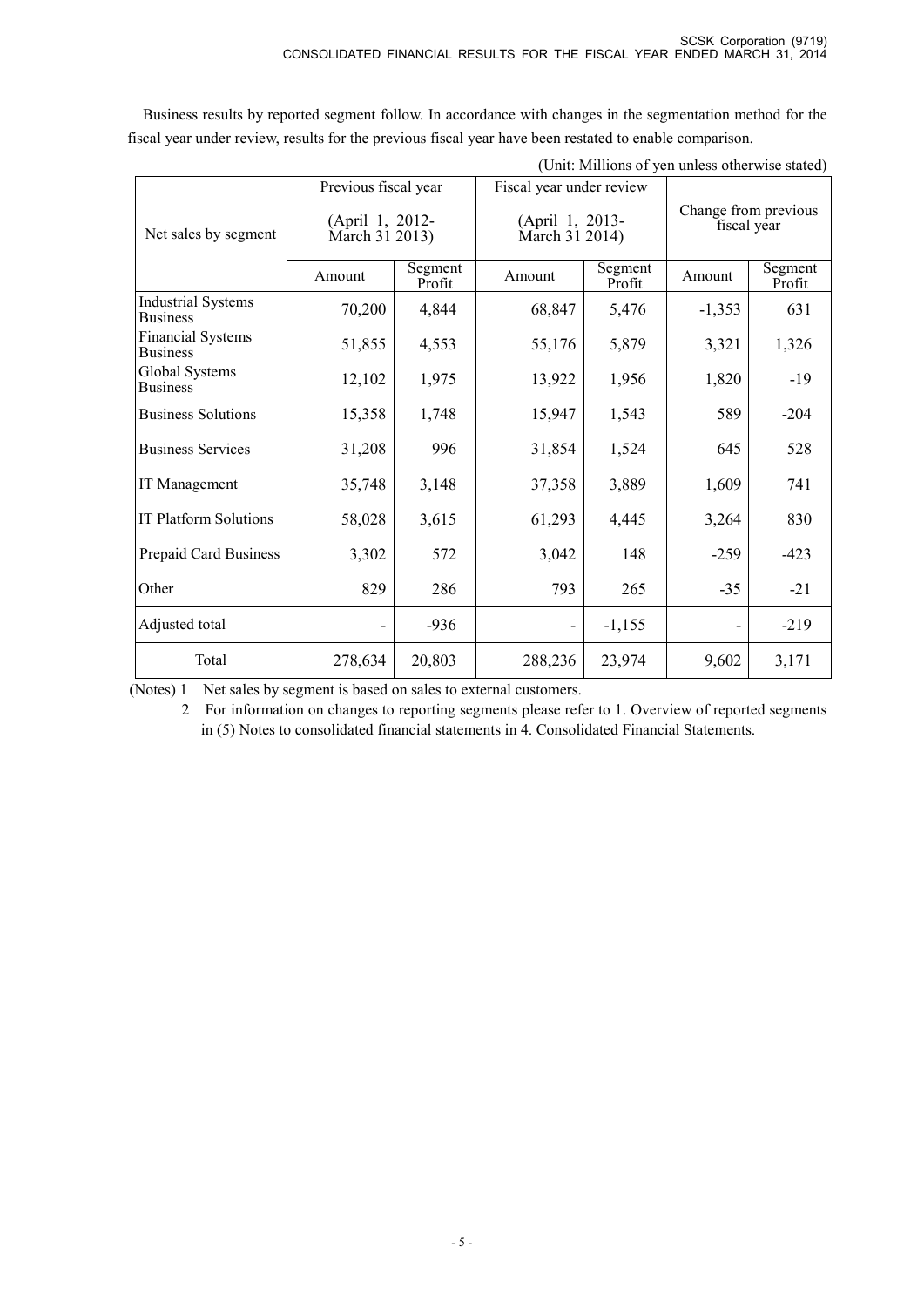#### **Industrial Systems Business**

Due to a relative decline in the large-scale systems development projects in the distribution and communications industries that supported performance in the previous year, net sales decreased 1.9% to ¥68,847 million, while segment income increased 13.0% to ¥5,476 million due to an increase in development productivity and reduced expenses.

### **Financial Systems Business**

Development projects in the banking and securities industries were firm, driven mainly by large-scale development projects related to business integration in the insurance industry, net sales increased 6.4% to ¥55,176 million and segment income increased 29.1% to ¥5,879 million.

### **Global Systems Business**

Development projects were firm, particularly in the distribution industry, and net sales increased by 15.0% to ¥13,922 million and segment income decreased 1.0% to ¥1,956 million due to the effects of decreased profitability on some projects.

#### **Business Solutions**

ERP related application development and maintenance projects were firm, with net sales increasing 3.8% to ¥15,947 million while a decline in profitability on a few projects saw segment income decrease 11.7% to ¥1,543 million.

### **Business Services**

Smart device-related technical support and customer support projects were firm, leading to net sales increasing 2.1% to ¥31,854 million, and segment income increased 53.1% to ¥1,524 million on improved profitability due largely to reduced expenses.

### **IT Management**

Business was firm in various types of system maintenance and operation services including cloud services and data center services, with net sales increasing 4.5% to ¥37,358 million and segment income increasing 23.6% to ¥3,889 million.

### **IT Platform Solutions**

In addition to firm sales of hardware and software in the manufacturing industry, especially automobile makers, large-scale IT equipment sales to scientific and research institutions saw net sales increase 5.6% to ¥61,293 million and segment income increase 23.0% to ¥4,445 million.

### **Prepaid Card Business**

Business related to the issuing and settlement of prepaid cards was firm, but because a one-time gain on asset management of ¥431 million was included in the previous fiscal year, net sales decreased 7.9%to ¥3,042 million and segment income decreased 74.1% to ¥148 million.

### **Other**

Net sales (facility maintenance and lease income) decreased 4.2% to ¥793 million. Segment income decreased 7.4% to ¥265 million.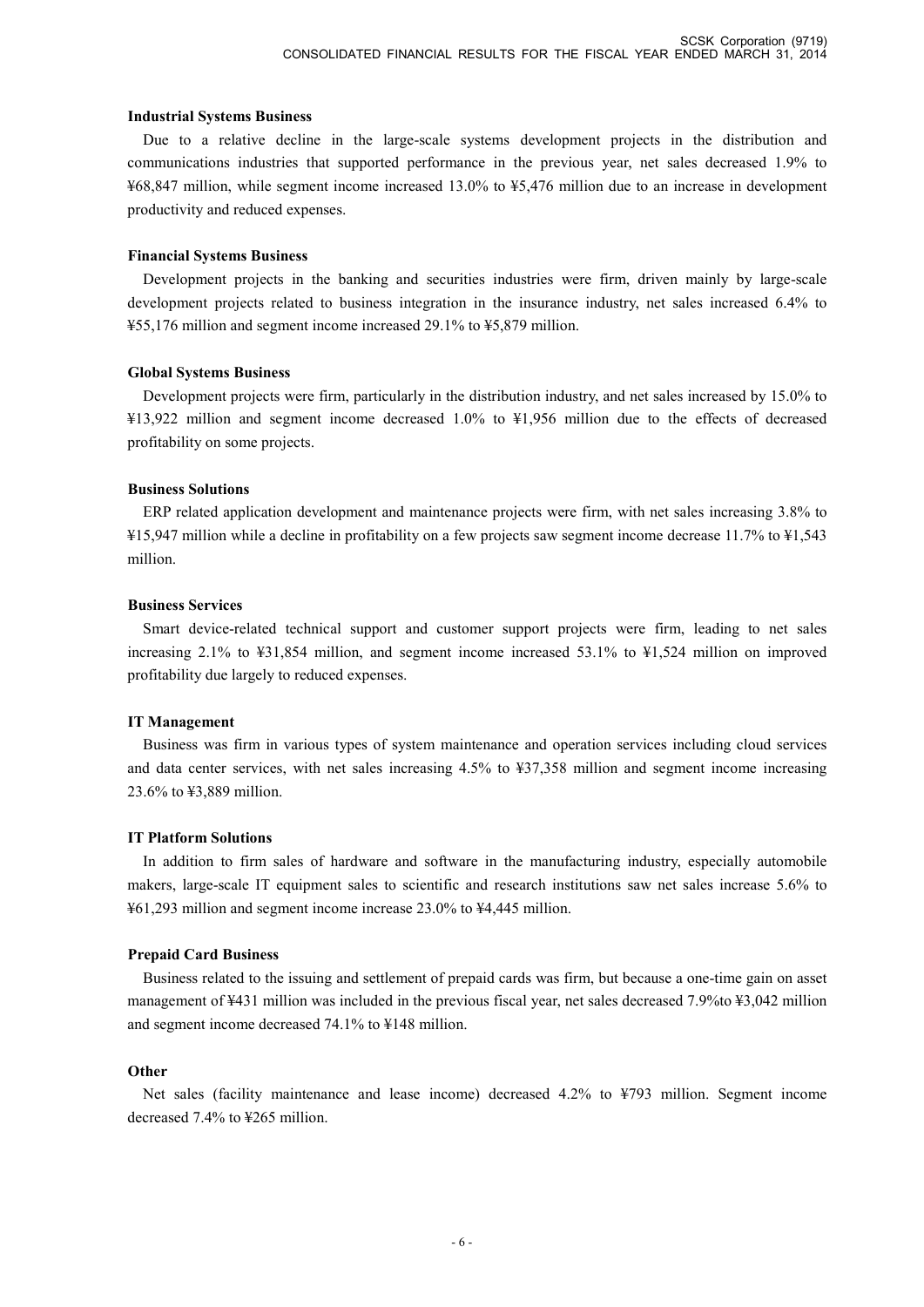|                                                     | Previous fiscal year<br>(April 1, 2012-<br>March 31 2013) |               | Fiscal year under review<br>(April 1, 2013-<br>March 31 2014) |               | Comparison with<br>previous fiscal year |                |
|-----------------------------------------------------|-----------------------------------------------------------|---------------|---------------------------------------------------------------|---------------|-----------------------------------------|----------------|
|                                                     | Amount                                                    | Share $(\% )$ | Amount                                                        | Share $(\% )$ | Amount                                  | Change $(\% )$ |
| <b>Systems Development</b>                          | 112,316                                                   | 40.3          | 117,597                                                       | 40.8          | 5,281                                   | 4.7            |
| <b>System Maintenance</b><br>and Operation/Services | 104,284                                                   | 37.4          | 107,577                                                       | 37.3          | 3,292                                   | 3.2            |
| Packaged Software/<br>Hardware Sales                | 58,731                                                    | 21.1          | 60,019                                                        | 20.8          | 1,287                                   | 2.2            |
| Prepaid Card                                        | 3,302                                                     | 1.2           | 3,042                                                         | 1.1           | $-259$                                  | $-7.9$         |
| Total                                               | 278,634                                                   | 100.0         | 288,236                                                       | 100.0         | 9,602                                   | 3.4            |

Net sales in the sales segment of Systems Development, Operation, Maintenance and Services, Systems Sales and Prepaid Card Business were as follows.

In Systems Development, development projects expanded in system areas such as production management, sales management and CRM due to increased customer need for strategic IT investment required to strengthen their business and increase their corporate value. In addition, as development project demand increased for areas such as business integration and IT investment for global operations, net sales rose 4.7% to ¥117,597 million.

In System Maintenance and Operation/Services, as an increasing number of companies are considering reviewing or renewing their IT infrastructures, demand is growing for cloud-type infrastructure services which aim to further increase business efficiency, as are needs for data center services that take BCP (business continuity planning) and disaster recovery into account. Net sales in the segment increased 3.2% to ¥107,577 million.

In Packaged Software/Hardware Sales, large-scale IT equipment sales to scientific and research institutions and larger sales of hardware and software to customers in manufacturing such as automobile makers saw net sales rise 2.2% to ¥60,019 million.

In Prepaid Card, although business related to the issuance and settlement of prepaid cards was firm, a onetime gain on asset management in the previous fiscal year caused net sales to decline 7.9% to ¥3,042 million.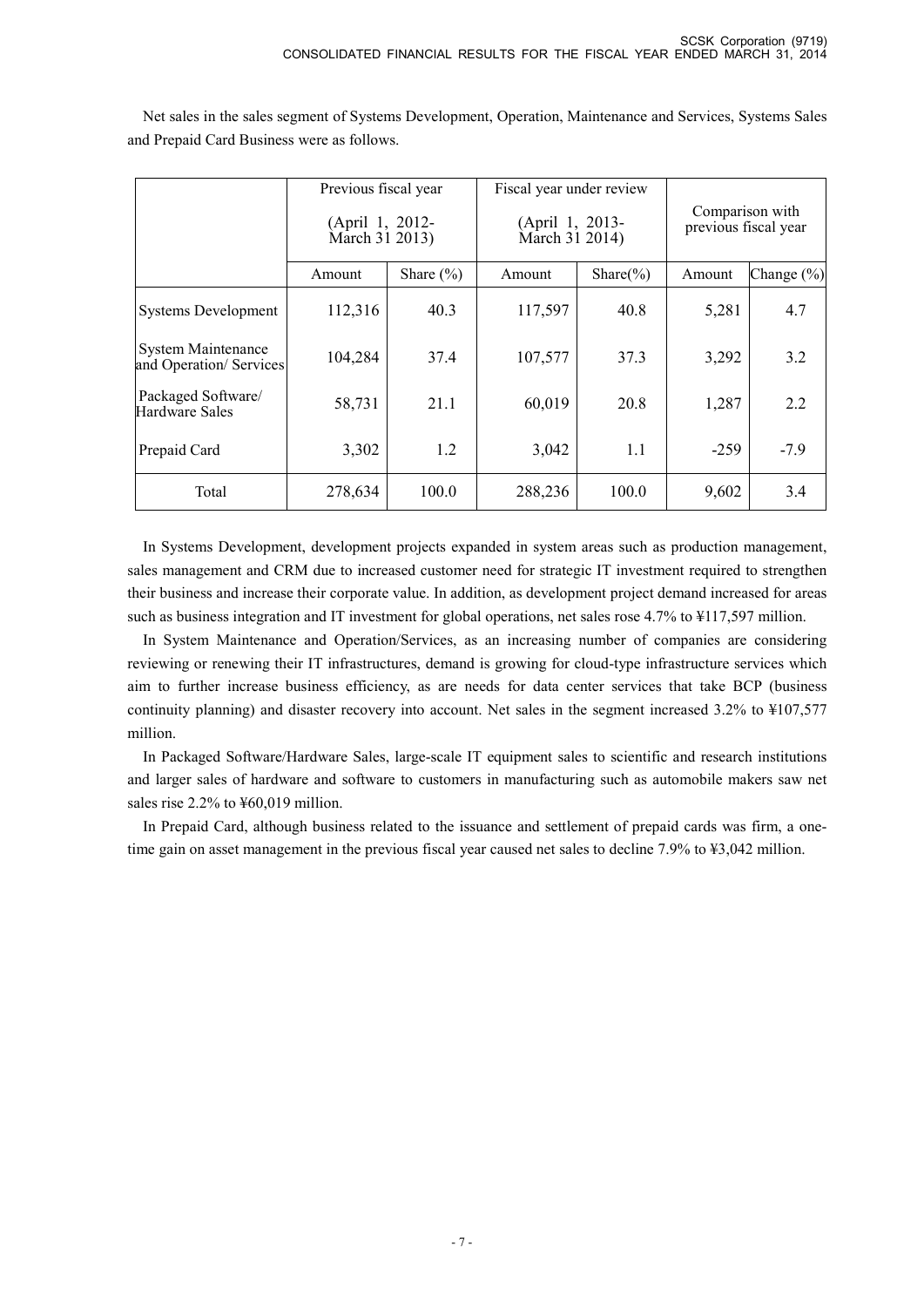### **(2) Analysis of financial position**

### **(1) Assets, liabilities and net assets**

### **Assets**

Assets as of March 31, 2014 were ¥317,932 million, a decrease of 1.5%, or ¥4,895 million, compared to March 31, 2013.

### **Liabilities**

Liabilities as of March 31, 2014 were ¥191,773 million, a decrease of 10.6%, or ¥22,846 million, compared to March 31, 2013.

### **Net assets**

Net assets as of March 31, 2014 were ¥126,159 million, an increase of 16.6%, or ¥17,951 million, compared to March 31, 2013.

#### **(2) Analysis of cash flow**

Cash and cash equivalents ("cash") as of March 31, 2014 was ¥59,004 million, a decrease of ¥24,243 million compared to March 31, 2013. The increase or decrease in each cash flow type and the main factors for such changes are as follows.

#### **Cash flow from operating activities**

Net cash provided by operating activities was ¥35,342 million.

The main cash inflow factors were income before taxes and minority interests of ¥19,457 million, depreciation and amortization expenses of ¥6,841 million, and an increase in accounts payable of ¥2,051 million. The main cash outflow factor was a decrease in accounts payable of  $\frac{1}{6}$ ,638 million.

### **Cash flow from investing activities**

Net cash used in investing activities was ¥26,045 million.

The main cash inflow factor was income from the sale of investment securities of ¥873 million. The main cash outflow factors were payment of deposits of ¥18,000 million, acquisition of tangible fixed assets of ¥7,016 million and acquisition of intangible fixed assets of ¥1,925 million.

### **Cash flow from financing activities**

Net cash used in financing activities was ¥33,739 million.

The main cash inflow factor was an increase in cash from new short-term bank loans of ¥17,000 million. The main cash outflow factors were a capital reduction for redemption of bonds of ¥35,000 million, repayment of long-term debt of ¥9,860 million, year-end dividend payments of ¥1,870 million (¥18 per share) for the fiscal year ending March 31, 2013 and interim dividend payments of ¥2,079 million (¥20 per share) for the fiscal year ending March 31, 2014.

With respect to cash flow for the fiscal year ending March 31, 2015, the Company forecasts net cash provided by operating activities of approximately ¥34.5 billion, due to income before taxes and minority interests, depreciation and amortization expenses and other factors. For cash flow from investing activities, the Company plans to make capital investments for the purpose of enhancing its operating foundation and earnings base. Net cash used in financing activities is projected to be approximately ¥22.0 billion, reflecting loan repayments and dividend payments.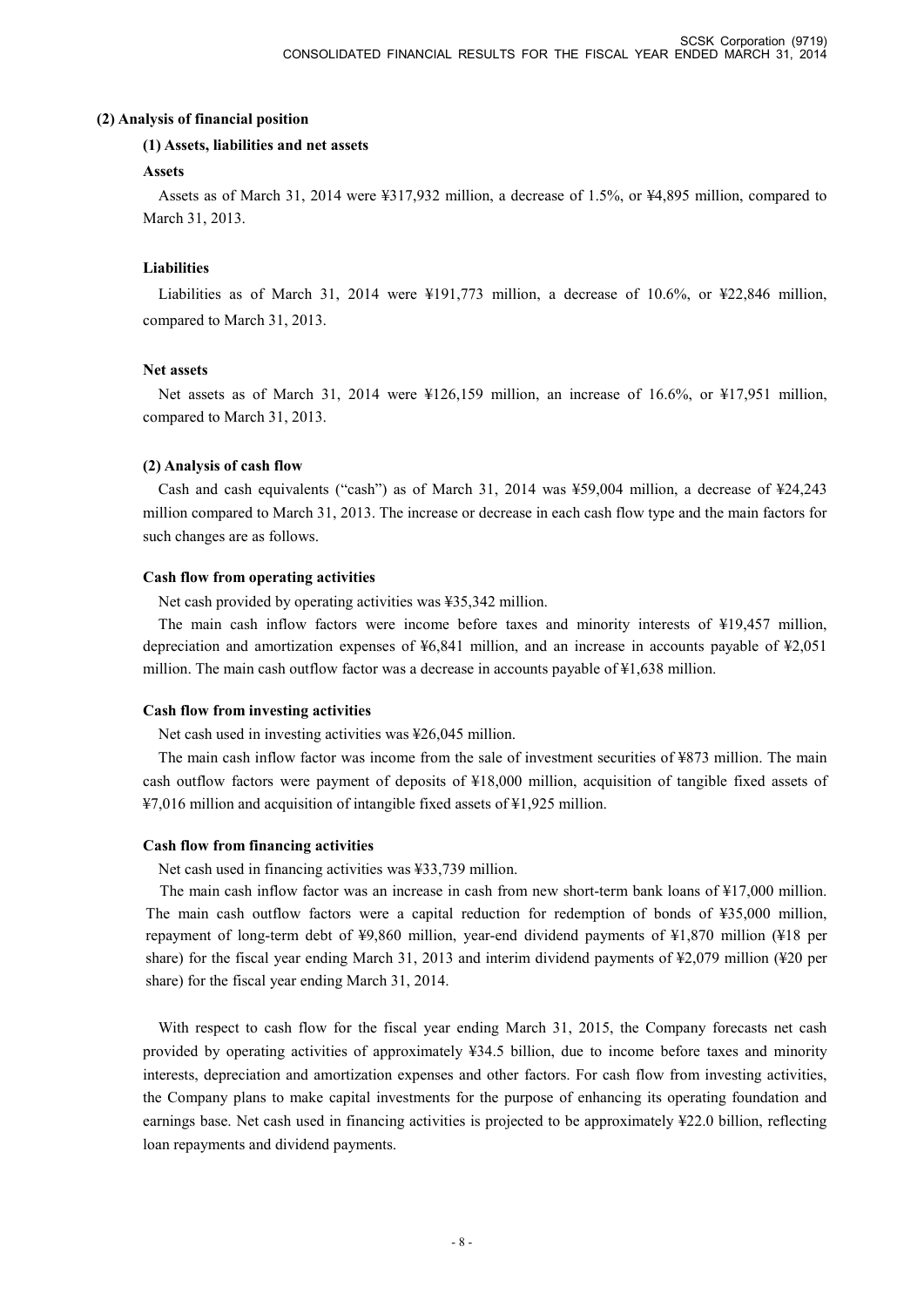# FY2019 FY2010 FY2011 FY2012 FY2013 Equity ratio (%) 78.5 77.6 39.6 31.8 37.9 Equity ratio based on market price (%) 57.6 47.8 46.2 58.9 58.9 Ratio of interest-bearing debt to cash flow  $(\% )$ 33.3 33.3 267.3 352.3 176.5 Interest coverage ratio (times) 535.3 273.5 119.0 64.5 106.2

### **(Reference) Trends in cash-flow related indicators**

- Shareholders' equity ratio = Shareholders' equity/total assets

- Shareholders' equity ratio based on market price = Market capitalization/total assets

- Ratio of interest-bearing debt to cash flow = Interest-bearing debt/cash flow
- Interest coverage ratio = Cash flow/interest paid

### Notes:

- 1. All indicators are calculated from consolidated financial results figures.
- 2. Market capitalization = share price at end of period x total shares outstanding at end of period (excluding treasury stock)
- 3. Cash flow is net cash from operating activities.
- 4. Interest-bearing debt is all debt recorded on the consolidated balance sheet on which interest is paid.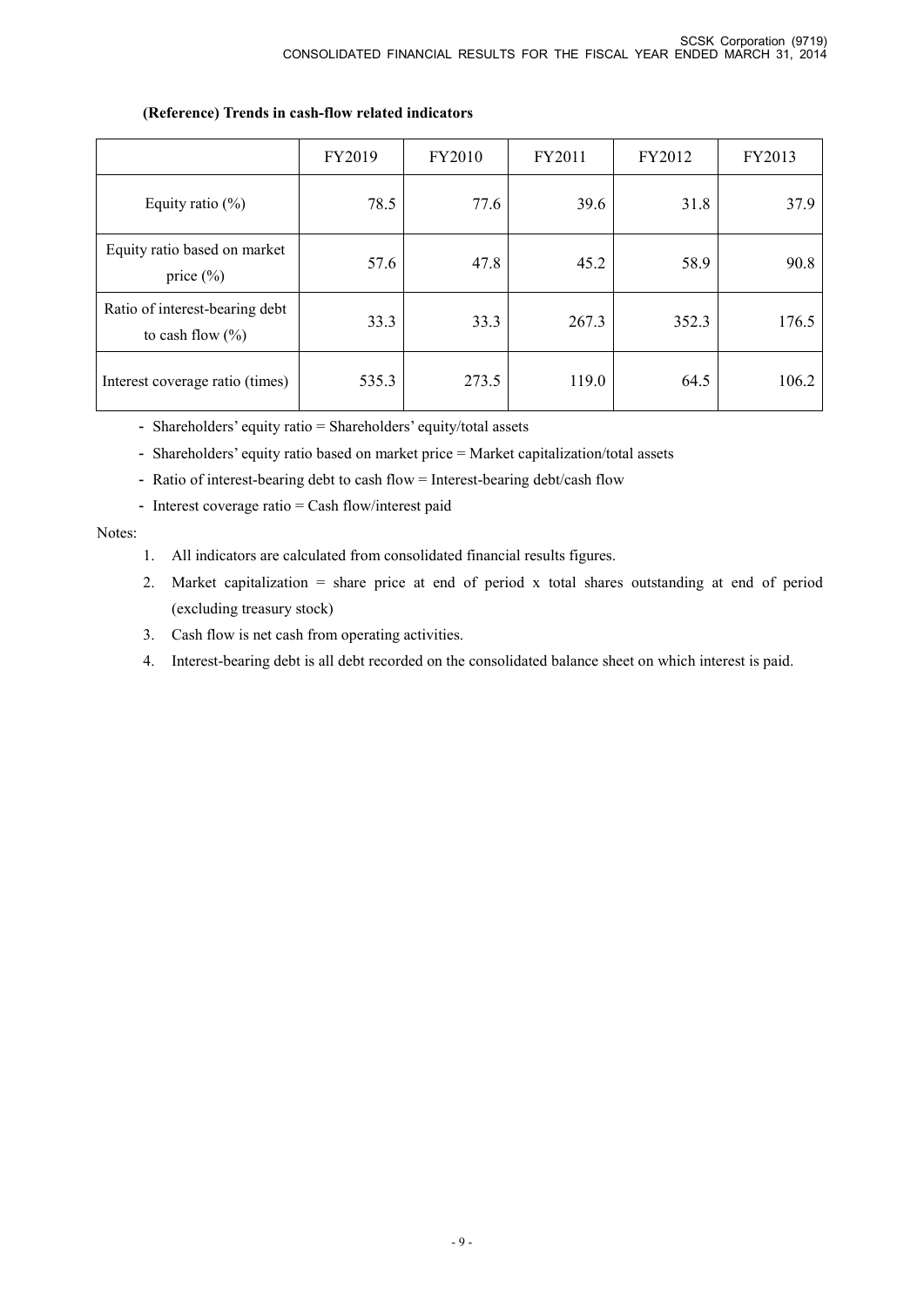#### **(3) Consolidated forecasts for the fiscal year ending March 31, 2015**

Currently, the Japanese economy appears to be continuing a mild recovery. Corporate earnings are recovering, and household incomes are increasing, and although it is anticipated that demand will fall after the consumption tax increase, it is expected to be offset by the government and central bank's financial and fiscal policies. Looking ahead, after overcoming the impact of the consumption tax increase, the Japanese economy is expected to maintain a gentle recovery trend. Though the economy remains vulnerable due to the economic situation in developing countries and political and diplomatic issues related to Ukraine and Japan's neighboring countries, firm domestic demand and the recovery of exports will support the recovery trend.

Based on this economic outlook, IT investment demand in the financial industry is expected to be firm. Large-scale IT investments relating to business integration, the renewal of IT systems throughout the financial industry, and strategic investment to improve competitive strength will be carried out. In the manufacturing sector, it will take time for individual firms' earnings to clearly enter recovery trends in the new fiscal year. However, full-scale IT investment demand is expected to manifest primarily around strategic IT investment to increase business competitiveness. Additionally, it is expected that IT infrastructure-related investment demand, such as updating IT infrastructure–including increasingly adopted cloud-type IT services, as well as BCP-related investment–will recover as postponed projects are brought back on track. Based on the above factors, IT investment demand is expected to become increasingly firm in the new fiscal year.

The fiscal year ending March 31, 2015 is the final year of the medium-term management plan decided upon at the time of the Company's merger in October 2011. We aim to further strengthen the Company's business base towards medium-term growth by pursuing three key strategies in the plan (promoting cross-selling, global solutions business and cloud solutions business) and implementing policies for the improvement of business efficiency, organizational capabilities and human capital. We also maintain a company-wide focus on increasing the overall quality of our operation.

Reflecting the above outlook and based on the Company's policies, consolidated forecasts for the fiscal year ending March 31, 2015 are as follows.

|                               | Forecast                    | (YoY) |
|-------------------------------|-----------------------------|-------|
| Consolidated sales            | ¥300,000 million $(+4.1\%)$ |       |
| Consolidated operating income | ¥27,500 million $(+14.7\%)$ |       |
| Consolidated ordinary income  | ¥28,000 million $(+9.0\%)$  |       |
| Consolidated net income       | ¥22,000 million $(+19.6\%)$ |       |

The above forecasts were created based on economic trends and the market environment as of the day these statements were issued. For various reasons, actual results may differ from the forecasts, and the forecasts may be subject to revision.

#### (4) Basic policy for distribution of earnings, and dividends for the fiscal years ending March 2014 and 2015

In determining dividends, the Company aims to maintain a stable dividend and increase returns to shareholders in response to stronger consolidated results. In that process, the Company gives comprehensive consideration to its financial position, earnings trends, dividend trends, as well as reserves for future business investment.

The Company pays dividends twice a year from its surplus: an interim dividend and a year-end dividend. The decision on whether to pay dividends lies with the Board of Directors.

The Company regards the acquisition of treasury shares as one means of returning profits to shareholders, and will consider any such acquisitions taking into account share price trends and shareholder return via dividend payments.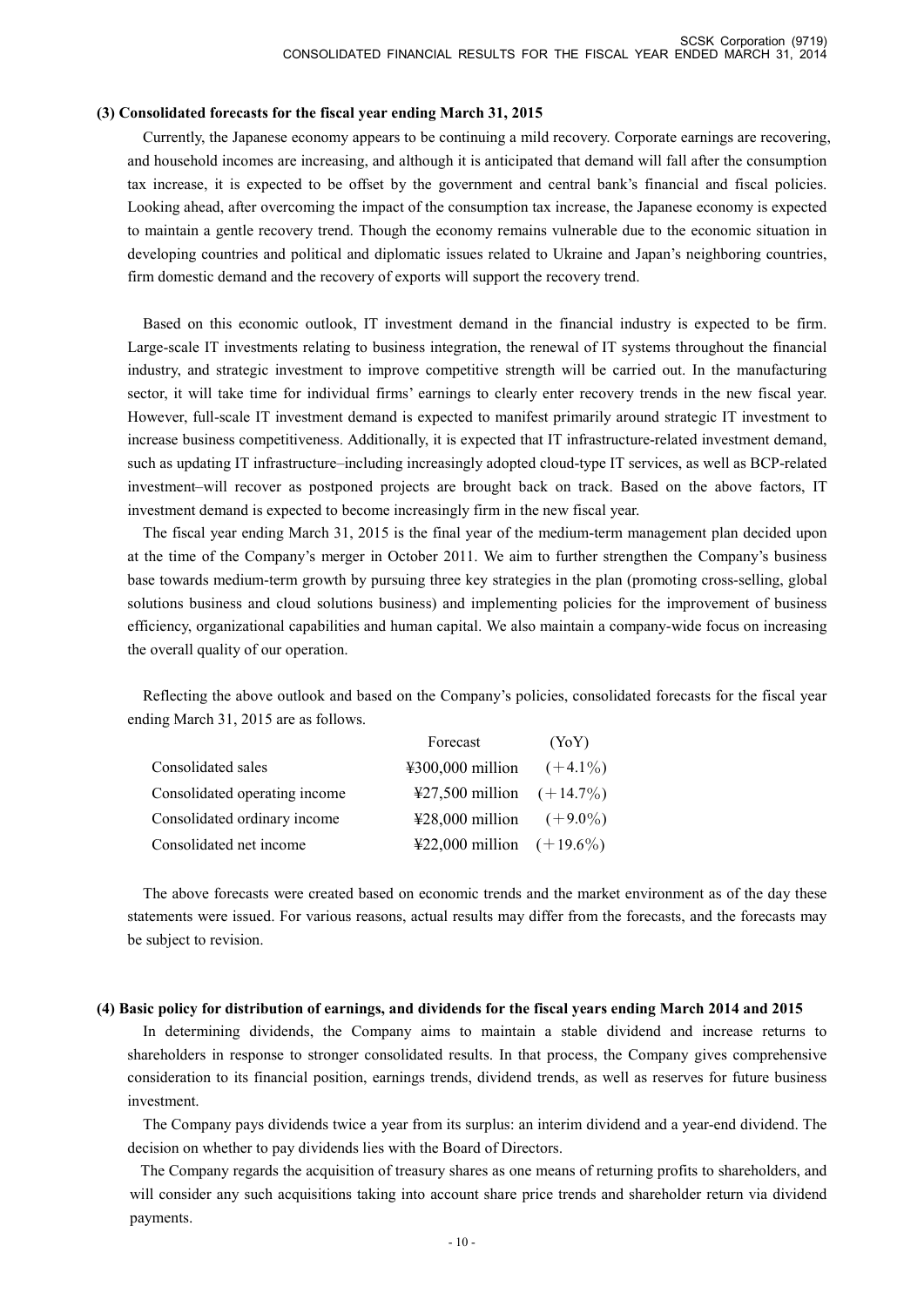For the fiscal year under review, as results were generally in line with the forecasts as announced last April, the proposed year-end dividend is ¥20 per share. Together with the interim dividend of ¥20 per share made in December, the total annual dividend will be ¥40 per share, a year-on-year increase of ¥4 per share.

For the next fiscal year, ending March 31, 2015, in accordance with the increased forecast for earnings, the annual dividend is expected to increase ¥10 per share to ¥50 per share, comprising an interim dividend of ¥25 per share and a year-end dividend of ¥25 per share.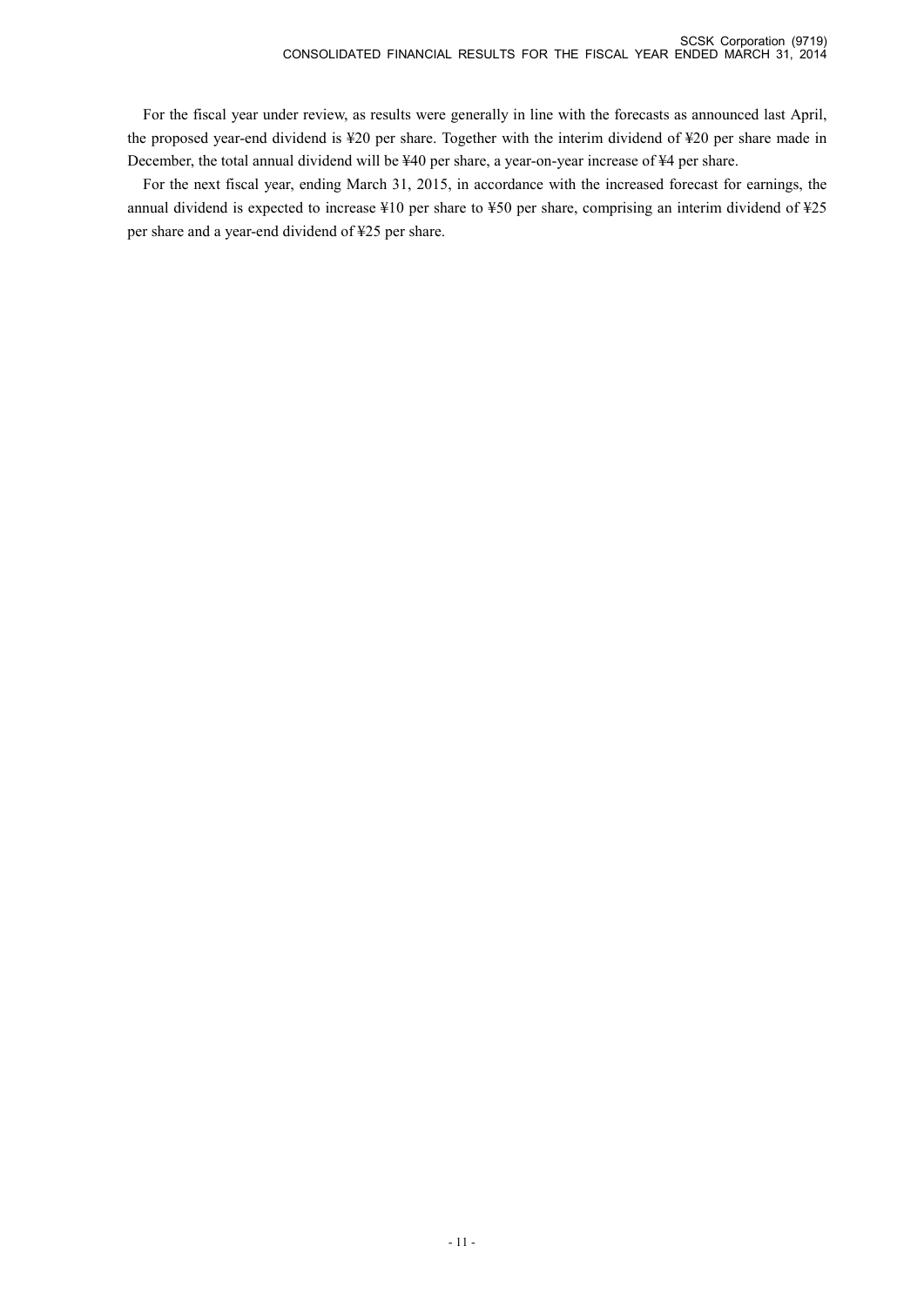# **2. Overview of the Group**

 The SCSK Group consists of 22 consolidated subsidiaries and 4 equity-method affiliates, and offers business service in IT infrastructure, application development, and BPO through collaboration among business segments in Industrial Systems, Financial Systems, Global Systems, Business Solutions, Business Services, IT Management, IT Platform Solutions, Prepaid Card Business, and Other. SCSK's parent company Sumitomo Corporation is a major customer.





(Notes) 1. In each segment except for Prepaid Card Business, the Company and its Group companies engage in business directly with customers, while conducting business that complements intra-Group functions.

2. Affiliated companies are primarily consolidated subsidiaries.

(Listed consolidated subsidiaries) JIEC Co., Ltd. VERISERVE Corporation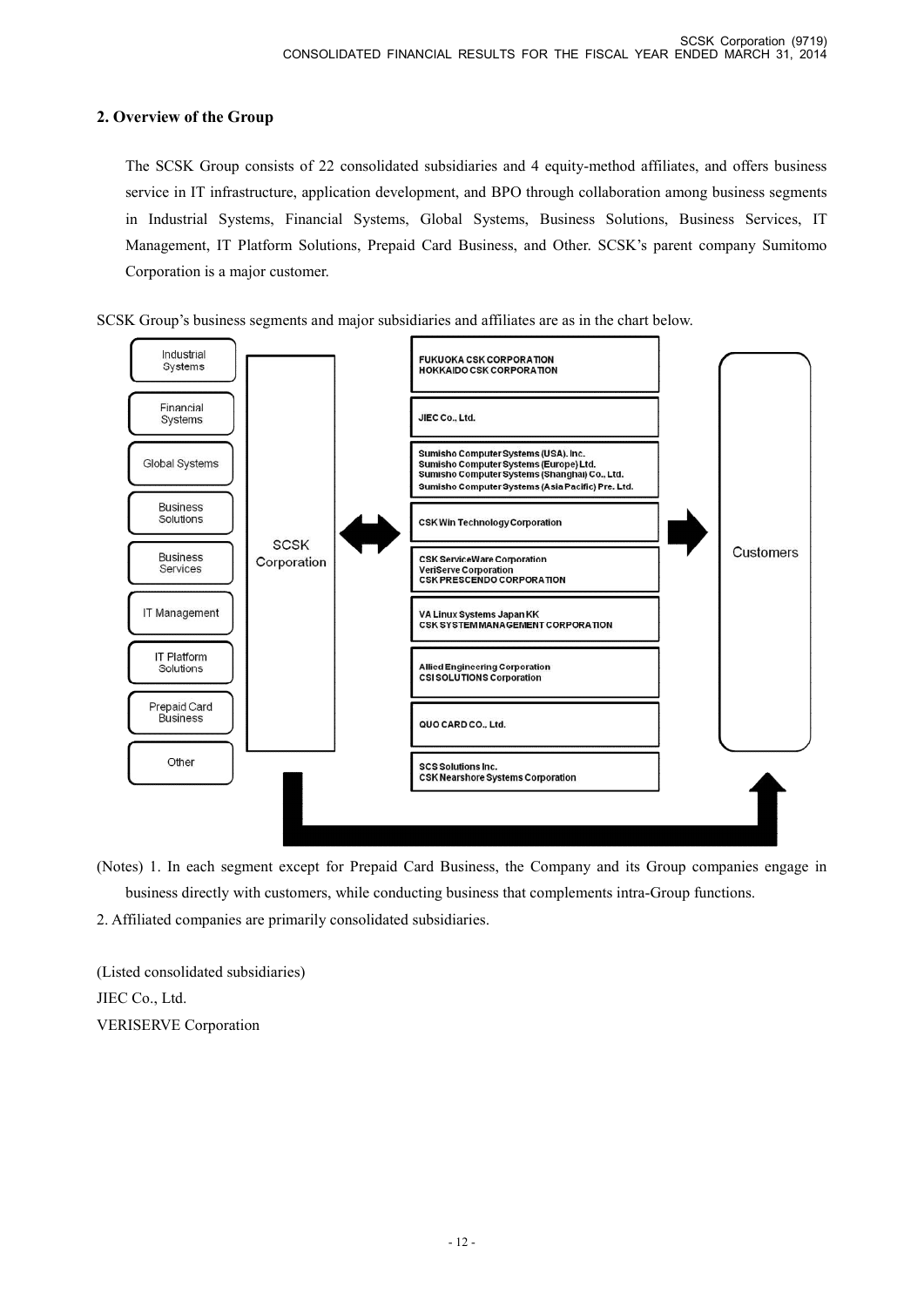# **3. Management Policies**

### **(1) Basic Policy**

The Group's management philosophy consists of its mission to "create our future of dreams," and promises to "respect each other," "provide excellent service utilizing reliable technology," and "sustain growth from a global and future perspective."

Based on this management philosophy, each executive and employee of the Group will aim to develop trust with client companies and continue to achieve growth from global and future perspectives. At the same time, all members of the Group will work together with client companies, shareholders and all stakeholders to generate new value, aiming to create our future of dreams.

### **(2) Management Goals**

At the present time, SCSK Group has identified the following important management goals from the perspective of ensuring stable growth in corporate value through continued business expansion.

- (1) Increase operating income
- (2) Improve operating margins and ROE

### **(3) Medium-term Business Strategies and Tasks Ahead**

### 1**. Business environment outlook**

The Japanese economy is generally performing soundly, with the stock market rallying, improved corporate earnings, and an ongoing improvement in the labor and earnings environment. A mild recovery is continuing, despite concerns about the effects of the consumption tax increase. With this business sentiment as a background, we see capital investment, primarily in the financial and manufacturing industries, as being a continuous factor contributing to recovery, and expect moderate growth to continue in IT investment in areas such as increased demand for various systems development and cloud-type IT services and the manifestation of needs in BCP and disaster recovery measures.

With regards to IT systems, the perception that such systems are important and, indeed, indispensable elements of managerial infrastructure has taken firm root within the corporate sphere. Such systems are recognized as important and indispensable business infrastructure for corporate activities, and the skill with which it is used has a direct impact on companies' performance. Demand continues to rise for IT investment for corporate growth, and needs for IT investment have been diversifying from mere cost reduction into the following areas:

- Movement from "ownership" to "usage" as exemplified by the cloud solutions (needs for a shift toward services)
- Needs for global support from an IT perspective in line with client companies' overseas expansion
- Needs to accommodate IT-driven changes in business models
- Needs to reform sales, marketing and other business processes using IT
- Needs to reinforce IT governance, including information security.

Whether the Group can respond appropriately to these needs of companies, and whether it can continue to provide relevant services at a satisfactory quality level, will be a factor that will differentiate it from competitors in the IT services industry. At the same time, the Group is required to have the ability to clearly explain the benefits for client companies with respect to making IT investment in a difficult environment.

### **2. Medium-term management tasks and business strategy**

In this environment, the Company will aim for continuous growth through working to resolve various business issues facing corporate customers by accurately perceiving corporate customers' needs and providing optimal services, and by creating new value through IT.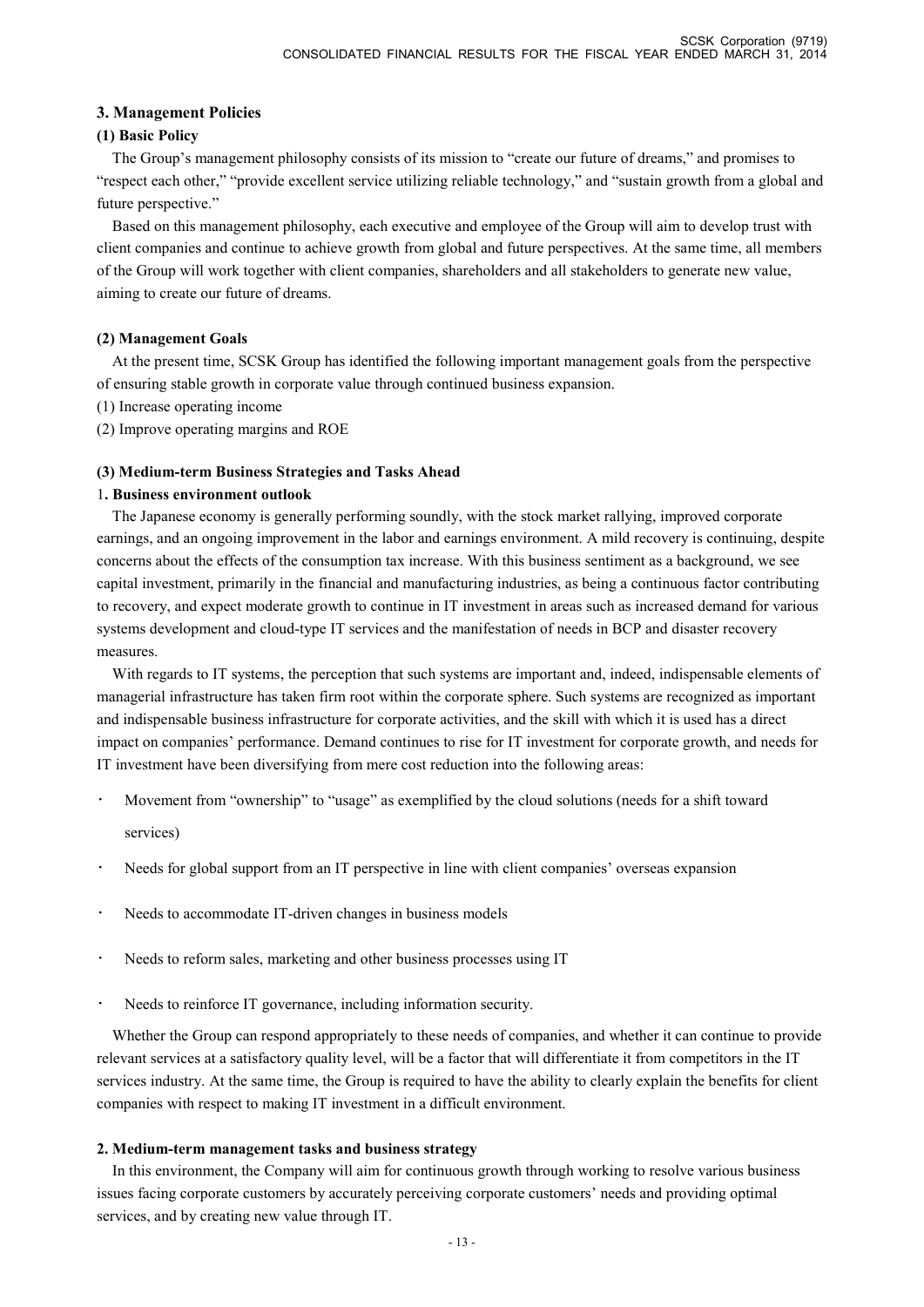The Company merged with CSK in October 2011, and planned to push forward with an organizational and functional unification and strengthen its operating base in addition to expanding its business foundation. With the fiscal year ending March 31, 2015 being the final year of the medium-term business plan, the Company will move forward towards achieving the plan's goals by pursuing initiatives in the key strategies of pursuing cross selling, expanding global solution business and strengthening cloud solution business.

### **1) Pursue cross selling**

Since merging with CSK, the Company has made efforts company-wide to implement cross-selling activities to deliver its services and products to the expanded customer base (resulting from the merger), and in doing so demonstrate the benefits of the unification at an early stage. It was determined that these activities would achieve a true fusion between the two companies, despite their different histories and corporate cultures.

The Company will continue to develop these activities through increased information sharing and other initiatives. In addition, the company will further expand and strengthen its customer base by providing services best-matched to customers' business needs in combination with the businesses, services and expertise already possessed.

#### **2) Expand global solution business**

SCSK Corporation defines the IT demands of its clients as they expand overseas, i.e., total IT service demand of clients in the locations where they are active (centering on Japan while expanding abroad) as being the "Greater Japanese Market." The Company has played a significant role supporting the global deployments of its clients, including members of the Sumitomo Corporation Group. Building on SCSK's track record and accumulated knowhow, the Company's global strategy is to support this Greater Japanese Market with Japan's high quality standards.

The Company strives for further earnings growth by supporting clients' advances into the global market, especially those of Japanese companies moving into Asia, the Americas and Europe, through a communalization and optimization of global systems with a Japanese level of quality.

#### **3) Strengthen cloud solution business**

SCSK is enhancing and expanding its data centers, and is deploying a business that offers services that combine system development and BPO operations know-how. This business is aimed at meeting the growing client demand for cloud services as companies make the transition from IT system "ownership" to IT service "use."

The Company is expanding its netXDC data center brand that form the basis for its cloud services. There are currently eight centers in Japan, with a new data center under construction in Inzai, Chiba Prefecture, which is slated to begin services in January 2015. SCSK strives to further expand its pay-as-you-go cloud business based on the Company's own USiZE series centering on the configuration and operation of hybrid clouds, which bring together the benefits of both private and public cloud computing.

At the same time as executing these basic strategies, the Company will work to further enhance its earnings base, while also aiming to become a truly top class company by continuing to develop and improve internal administration systems, including internal controls, risk management, compliance and security management for the Group as a whole.

Also necessary to prevail within the highly competitive IT service industry is a working environment in which each and every employee can work to his or her full potential. SCSK wants to be a pleasant, safe and worthwhile place to work for all.

Here too the Company is advancing a number of initiatives, each intended to support employees in various stages of their lives and careers. For instance, a system is in place that provides financial and other support to young mothers as they seek to return to the workplace, as is a system under which caregivers scheduled days off to attend to matters at home. Similarly, to tap the full potential of a diverse workforce, the Company actively appoints females to managerial positions, supports full employment up to age 65, and allows eligible employees to work from home. In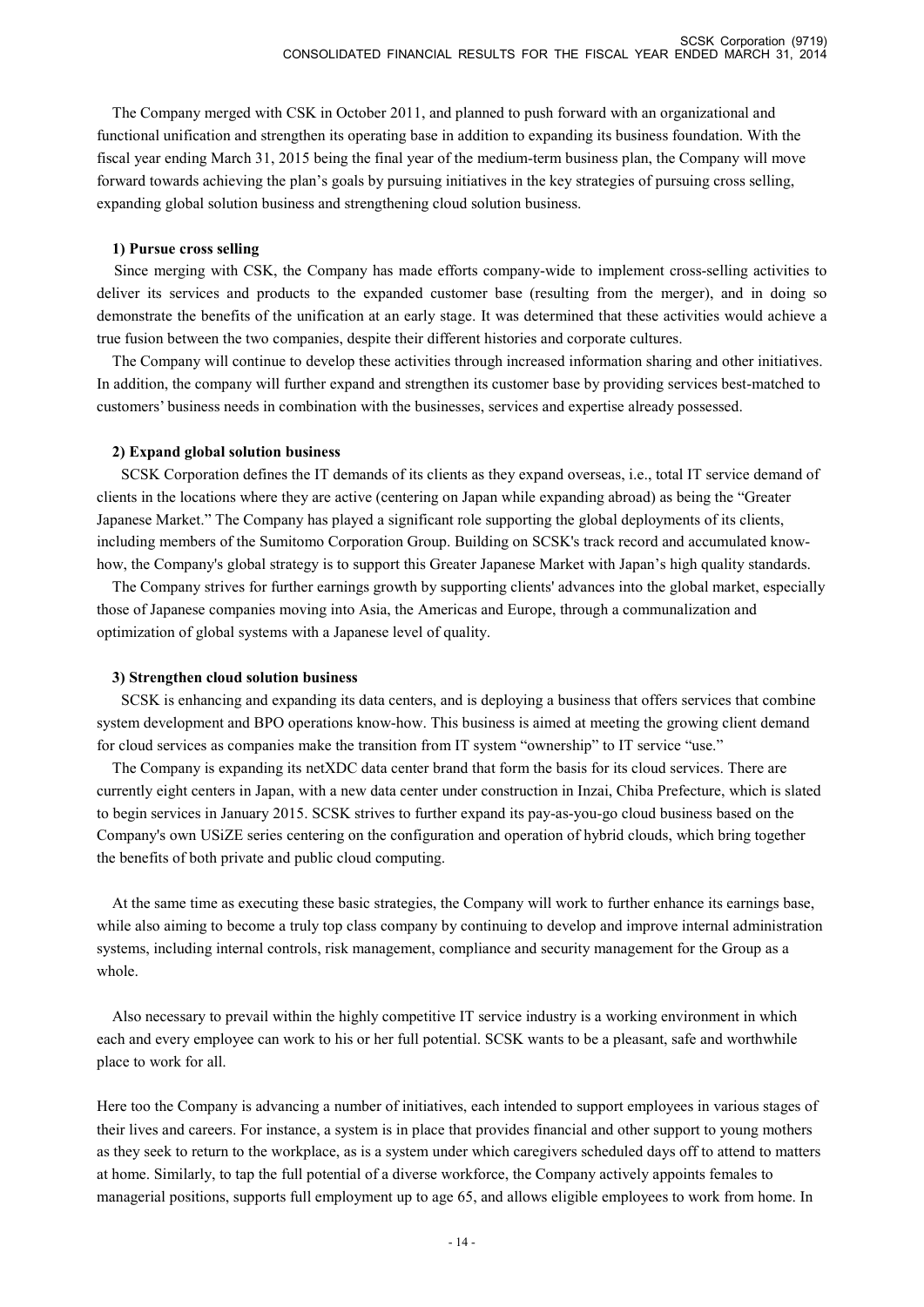addition, as an organization that plans and supports programs for promoting employees' health and career development the Company has established a Life Support Promotion Office and a Counseling Room, and is improving steadily to ensure that all SCSK employees can work with peace of mind.

Mental and physical well-being is a prerequisite for a happy, healthy and productive workforce, and accordingly SCSK has initiated its Smart Challenge 20 program to help keep working hours within reasonable limits (i.e., reduce overtime) and encourage employees to take all their paid vacation days. The Company also provides various forms of assistance to employees who wish to quit smoking.

These efforts by the Company have been received external recognition. In October 2013 SCSK was selected to receive the Ministry of Health, Labour and Welfare Award for Companies Providing Career Support in 2013 for companies committed to human resources development. The Company was also ranked 2nd overall in the 2013 Best Companies that Effectively Utilize their Employees survey sponsored by the Nihon Keizai Shimbun.

Based on the idea that these efforts to create a working environment in which employees can work with ease and feel a sense of fulfillment will motivate workers and lead to favorable business results and help create a virtuous cycle in which profits can be returned to stakeholders, the Company is further enhancing its systems in four areas: work-life balance, diversity, health management and personnel development.

Through these measures, SCSK is aiming to put into practice its corporate philosophy of "working together to create our future of dreams."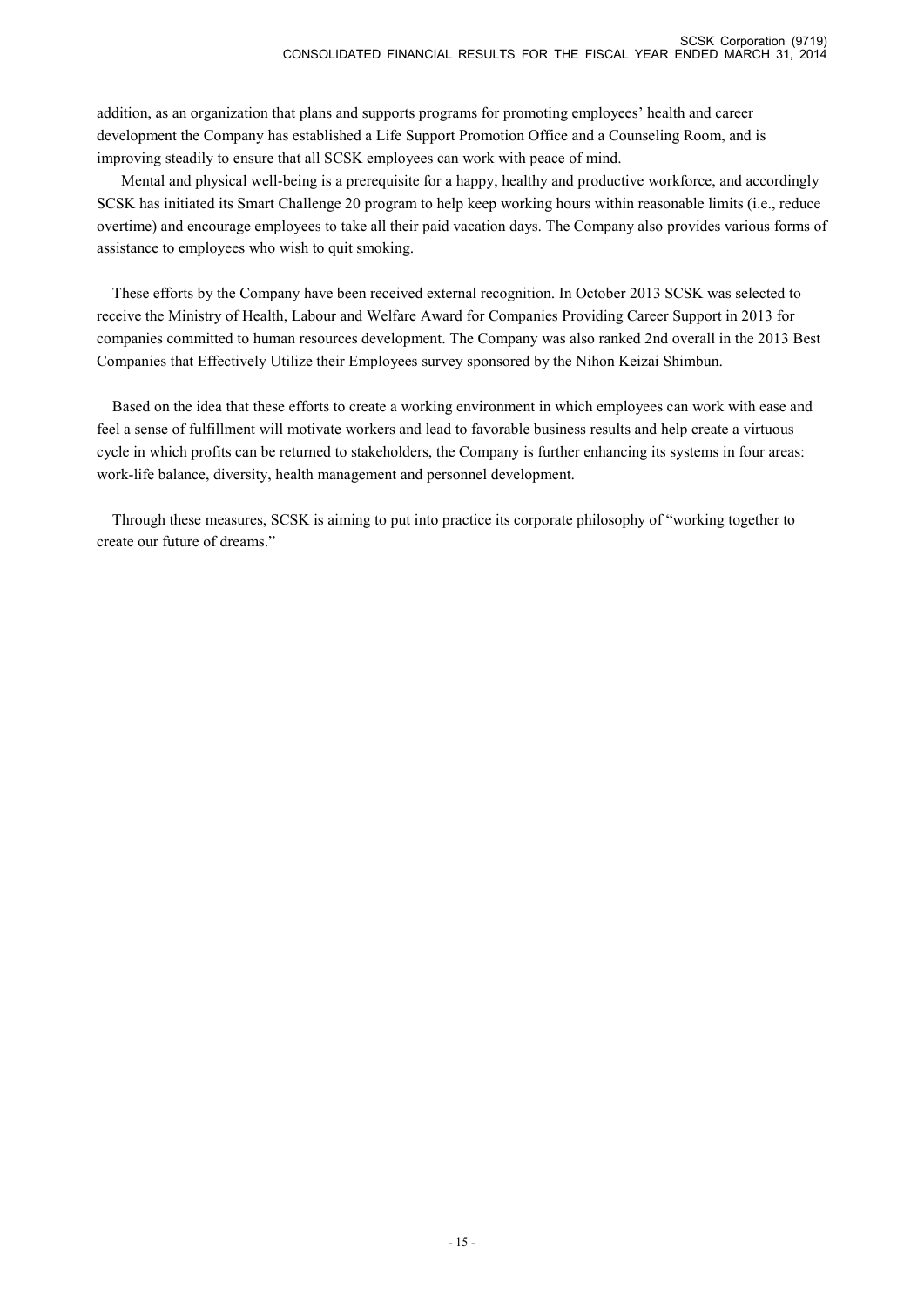# **4. Consolidated Financial Statements**

# **(1) Consolidated Balance Sheets**

|                                         |                     | (Unit: Millions of yen) |
|-----------------------------------------|---------------------|-------------------------|
|                                         | As of Mar. 31, 2013 | As of Mar. 31, 2014     |
| <b>ASSETS</b>                           |                     |                         |
| Current assets                          |                     |                         |
| Cash and deposits                       | 19,669              | 19,156                  |
| Notes and accounts receivable-trade     | 61,661              | 63,372                  |
| Lease receivables and investment assets | 569                 | 2,365                   |
| Securities                              | 1,298               | 1,101                   |
| Operational investment securities       | 37,326              | 40,372                  |
| Merchandise and finished goods          | 2,793               | 2,459                   |
| Work in process                         | 646                 | 1,757                   |
| Raw materials and supplies              | 21                  | 28                      |
| Deferred tax assets                     | 8,547               | 10,481                  |
| Short-term loans receivable             | 106                 | 7                       |
| Deposits paid                           | 64,478              | 58,864                  |
| Other                                   | 11,601              | 10,960                  |
| Allowance for doubtful accounts         | $-101$              | $-30$                   |
| Total current assets                    | 208,620             | 210,896                 |
| Noncurrent assets                       |                     |                         |
| Property, plant and equipment           |                     |                         |
| Buildings and structures, net           | 26,684              | 25,194                  |
| Tools, furniture and fixtures, net      | 4,558               | 5,850                   |
| Land                                    | 22,118              | 20,681                  |
| Lease assets, net                       | 2,232               | 1,905                   |
| Construction in progress                | 627                 | 3,552                   |
| Others, net                             | 2                   | 3                       |
| Total property, plant and equipment     | 56,223              | 57,187                  |
| Intangible assets                       |                     |                         |
| Goodwill                                | 343                 | 251                     |
| Other                                   | 7,346               | 6,964                   |
| Total intangible assets                 | 7,690               | 7,216                   |
| Investments and other assets            |                     |                         |
| Investment securities                   | 11,428              | 8,313                   |
| Long-term prepaid expenses              | 5,790               | 621                     |
| Net defined benefit asset               |                     | 2,295                   |
| Lease and guarantee deposits            | 6,603               | 6,519                   |
| Deferred tax assets                     | 25,138              | 23,500                  |
| Other                                   | 1,631               | 1,634                   |
| Allowance for doubtful accounts         | $-298$              | $-252$                  |
| Total investments and other assets      | 50,294              | 42,632                  |
| Total non-current assets                | 114208              | 107,036                 |
| Total assets                            | 322,828             | 317,932                 |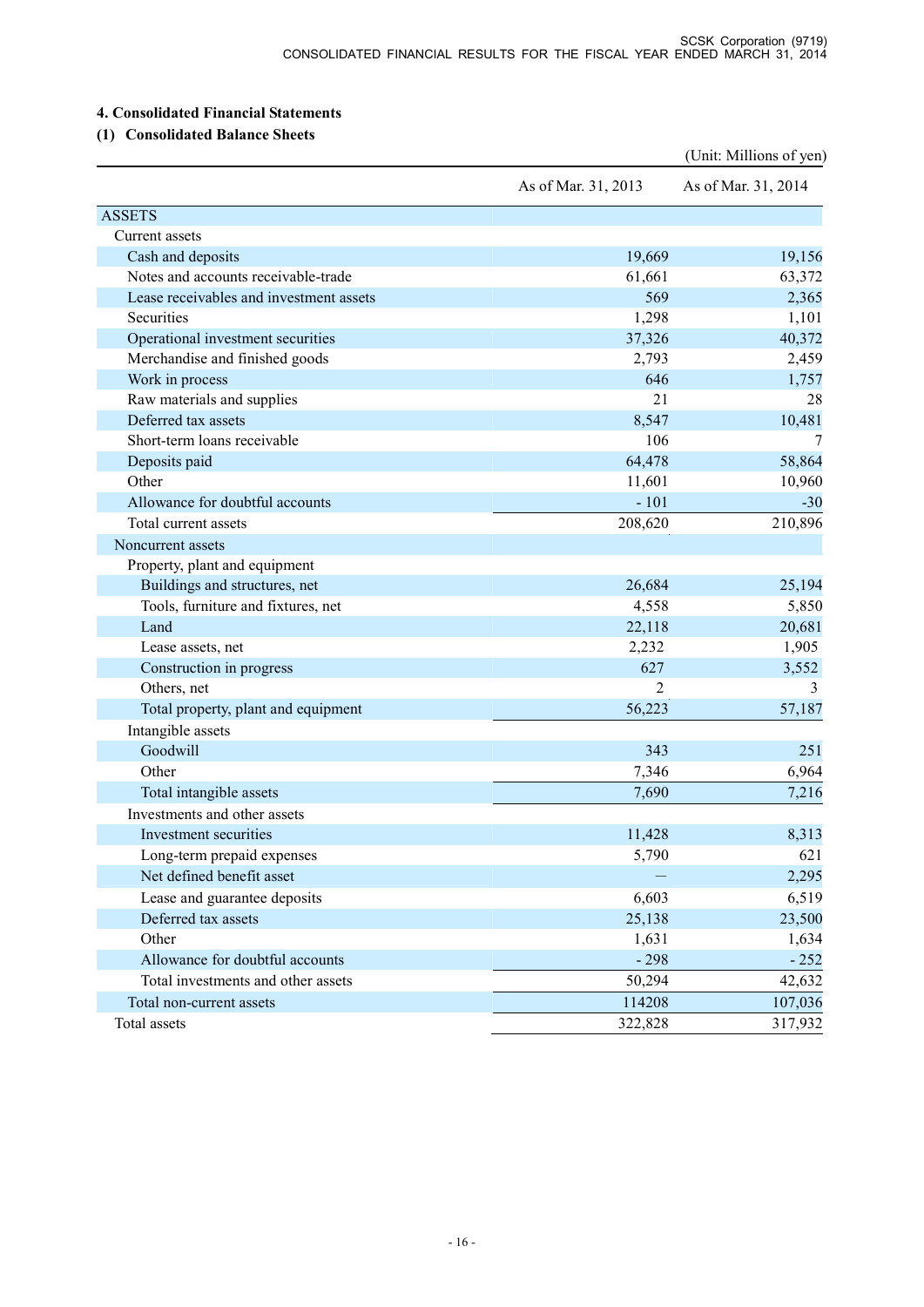#### SCSK Corporation (9719) CONSOLIDATED FINANCIAL RESULTS FOR THE FISCAL YEAR ENDED MARCH 31, 2014

(Unit: Millions of yen) As of Mar. 31, 2013 As of Mar. 31, 2014 LIABILITIES Current liabilities Notes and accounts payable-trade 19,644 Short-term loans payable  $-$  17,000 Current portion of bonds with subscription rights to shares 35,000 - Current portion of long-term loans payable 9,860 Lease obligations 1,517 3,253 Income taxes payable 2,471 2,471 Provision for bonuses 7,492 Provision for directors' bonuses 110 121 Provision for loss on construction contracts 12 78 Deposits received of prepaid cards 64,414 70,647 Other 23,068 24,816 Total current liabilities 159,876 145,524 Noncurrent liabilities Bonds payable 20,000 20,000 20,000 Long-term loans payable 20,000 20,000 20,000 20,000 20,000 20,000 20,000 20,000 20,000 20,000 20,000 20,000 20,000 20,000 20,000 20,000 20,000 20,000 20,000 20,000 20,000 20,000 20,000 20,000 20,000 20,000 20,000 20,000 20 Lease obligations 2,242 2,109 Provision for retirement benefits 7,697 Net defined benefit liability  $-$  192 Provision for directors' retirement benefits 29 29 Asset retirement obligations 1,508 1,508 Long-term lease and guarantee deposits 507 501 Other 2,874 1,905 Total non-current liabilities 64,743 46,248 Total liabilities 214,619 191,773 NET ASSETS Shareholders' equity 21,152 21,152 21,152 Capital stock 3,061 3,061 3,061 3,061 3,061 3,061 3,061 3,061 3,061 3,061 3,061 3,061 3,061 3,061 3,061 3,061 3,061 3,061 3,061 3,061 3,061 3,061 3,061 3,061 3,061 3,061 3,061 3,061 3,061 3,061 3,061 3,061 3,061 3,061 3,06 Capital surplus  $86,735$  101,176 Retained earnings -8,654 -8,510 Treasury stock 102,300 116,880 Total shareholders' equity Accumulated other comprehensive income Valuation difference on available-for-sale securities 957 957 1,129 Deferred gains or losses on hedges 8 -0 Foreign currency translation adjustment -468 -57 Remeasurements of defined benefit plans  $-$  2,537 Total accumulated other comprehensive income 498 498 3,608 Subscription rights to shares 168 135 Minority interests 5,535 and 5,535 and 5,535 and 5,535 and 5,535 and 5,535 and 5,535 and 5,535 and 5,535 and 5,535 and 5,535 and 5,535 and 5,535 and 5,535 and 5,535 and 5,535 and 5,535 and 5,535 and 5,535 and 5,535 and 5,5 Total net assets 108,208 126,159 Total liabilities and net assets 322,828 317,932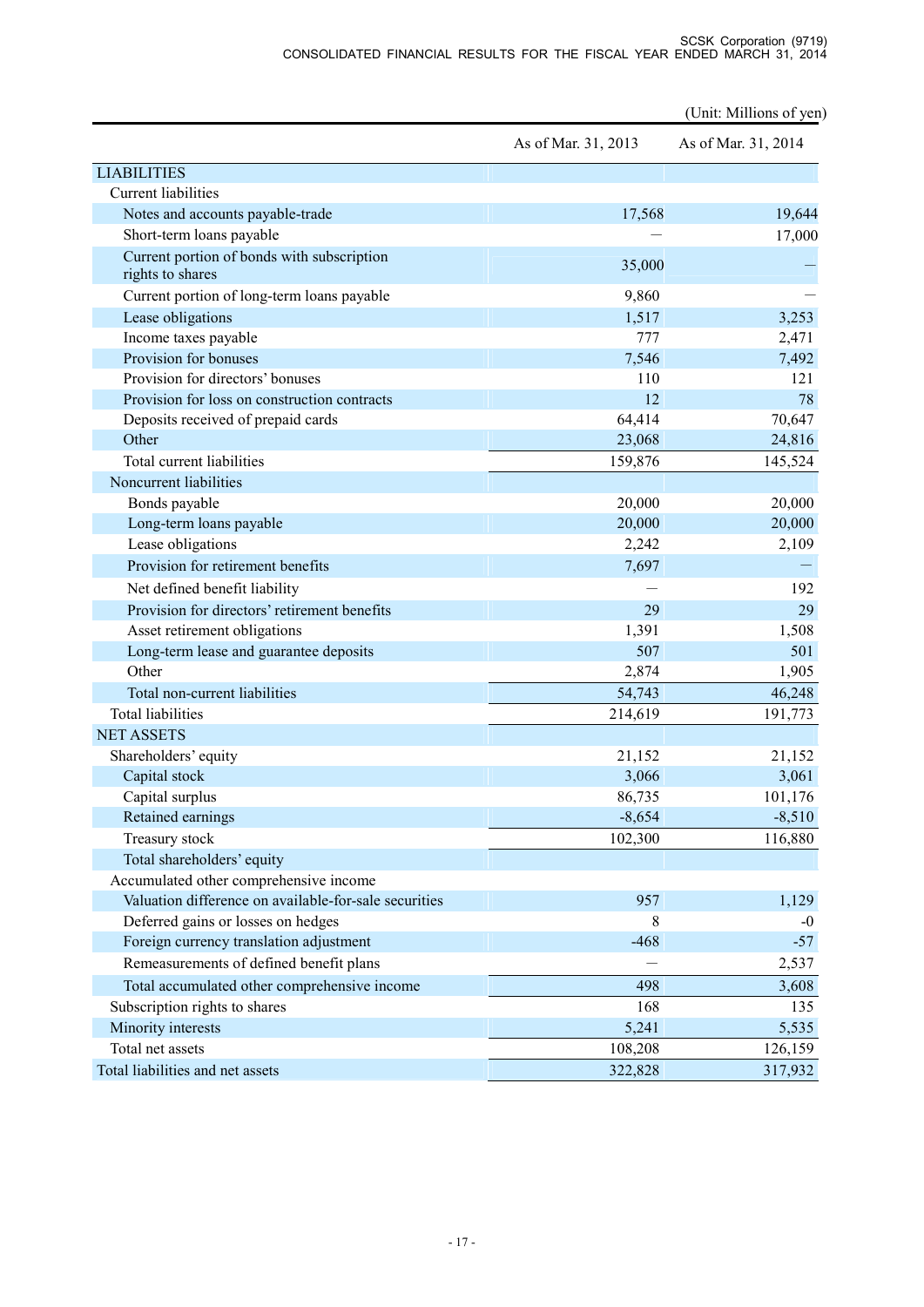# **(2) Consolidated Statements of Income and Comprehensive Income Consolidated Statements of Income**

|                                                                  |                                       | (Unit: Millions of yen)               |
|------------------------------------------------------------------|---------------------------------------|---------------------------------------|
|                                                                  | From Apr. 1, 2012<br>to Mar. 31, 2013 | From Apr. 1, 2013<br>to Mar. 31, 2014 |
| Net sales                                                        | 278,634                               | 288,236                               |
| Cost of sales                                                    | 214,167                               | 219,511                               |
| Gross profit                                                     | 64,466                                | 68,724                                |
| Selling, general and administrative expenses                     | 43,663                                | 44,749                                |
| Operating income                                                 | 20,803                                | 23,974                                |
| Non-operating income                                             |                                       |                                       |
| Interest income                                                  | 221                                   | 215                                   |
| Dividend income                                                  | 288                                   | 46                                    |
| Share of profit of entities accounted for using equity<br>method | 263                                   | 321                                   |
| Gain on sales of investment securities                           | 22                                    | 280                                   |
| Gain on investments in partnership                               | 366                                   | 208                                   |
| Hoard profit of prepaid card                                     | 1,193                                 | 1,166                                 |
| Other                                                            | 904                                   | 408                                   |
| Total non-operating income                                       | 3,261                                 | 2,646                                 |
| Non-operating expenses                                           |                                       |                                       |
| Interest expenses                                                | 415                                   | 327                                   |
| Loss on valuation of investment securities                       | 328                                   | $\mathbf{0}$                          |
| Foreign exchange losses                                          | 45                                    | 43                                    |
| Retirement benefit expenses                                      | 260                                   | 260                                   |
| Financing expenses                                               | 266                                   |                                       |
| Other                                                            | 520                                   | 298                                   |
| Total non-operating expenses                                     | 1,836                                 | 930                                   |
| Ordinary income                                                  | 22,228                                | 25,690                                |
| Extraordinary income                                             |                                       |                                       |
| Gain on sales of non-current assets                              | $\overline{7}$                        | 239                                   |
| Gain on sales of investment securities                           | 96                                    | 3                                     |
| Gain on sales of subsidiaries and associates                     | $\overline{7}$                        | $\mathbf{0}$                          |
| Gain on sales of memberships                                     | $\overline{2}$                        | 13                                    |
| Gain on reversal of subscription rights to shares                | 10                                    | 6                                     |
| Total extraordinary income                                       | 124                                   | 263                                   |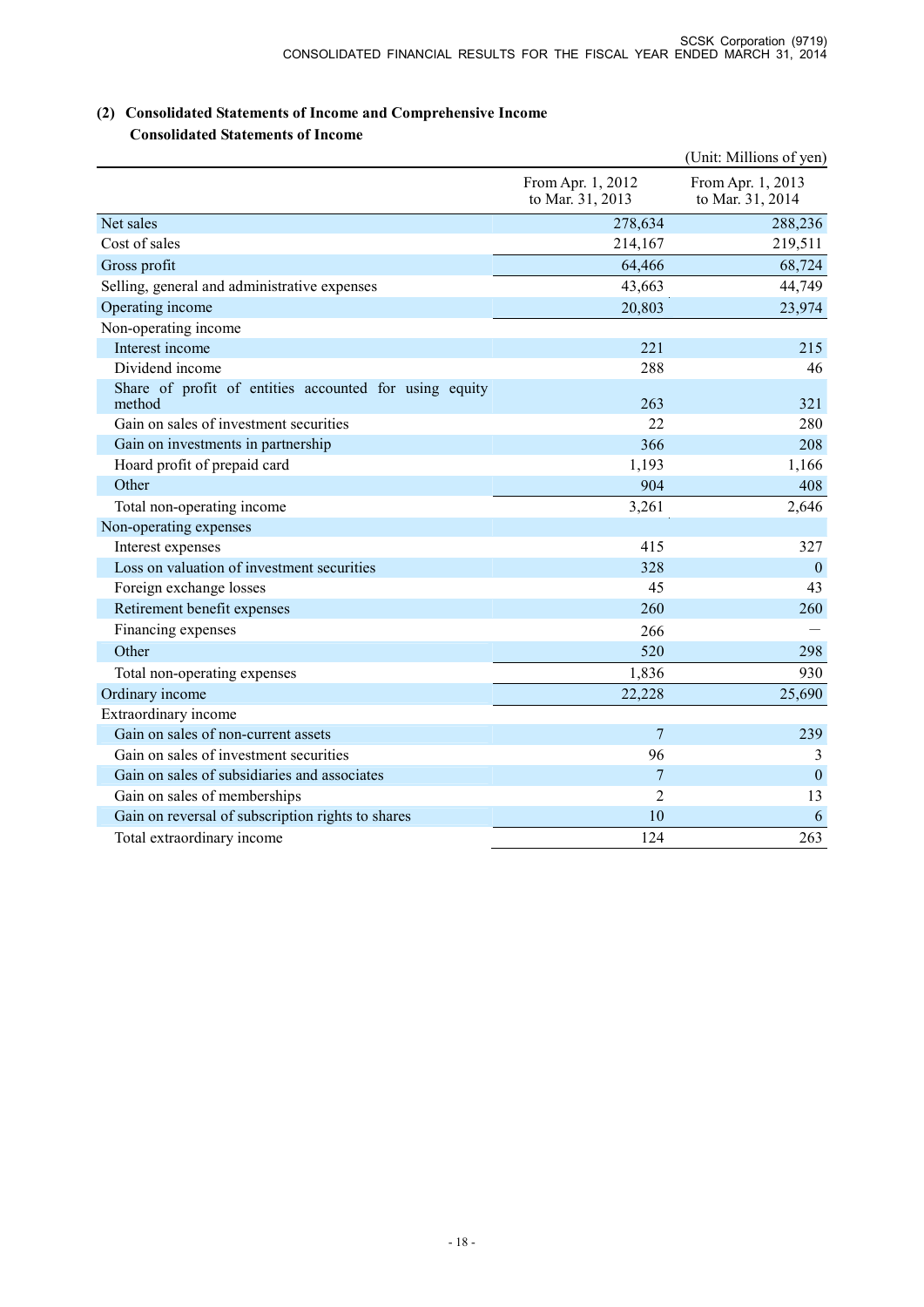|                                                               |                                       | (Unit: Millions of yen)               |
|---------------------------------------------------------------|---------------------------------------|---------------------------------------|
|                                                               | From Apr. 1, 2012<br>to Mar. 31, 2013 | From Apr. 1, 2013<br>to Mar. 31, 2014 |
| <b>Extraordinary</b> losses                                   |                                       |                                       |
| Loss on retirement of non-current assets                      | 103                                   | 168                                   |
| Loss on sales of non-current assets                           | $\Omega$                              | 226                                   |
| Impairment loss                                               | 125                                   | 1,119                                 |
| Loss on sales of investment securities                        | $\Omega$                              |                                       |
| Loss on valuation of investment securities                    | 2,394                                 | 2,609                                 |
| Loss on valuation of shares of subsidiaries<br>and associates | 176                                   | 811                                   |
| Loss on sales of membership                                   | 1                                     |                                       |
| Loss on valuation of membership                               | 23                                    |                                       |
| Loss on liquidation of subsidiaries                           |                                       | 89                                    |
| Reorganization expenses of personnel matters system           | 847                                   |                                       |
| Loss on integration to retirement plan                        | 2,362                                 |                                       |
| Business withdrawal loss                                      |                                       | 401                                   |
| Office transfer related expenses                              |                                       | 818                                   |
| Compensation expenses                                         |                                       | 250                                   |
| Total extraordinary losses                                    | 6,035                                 | 6,496                                 |
| Income before income taxes and minority interests             | 16,317                                | 19,457                                |
| $Income taxes - current$                                      | 1,044                                 | 2,597                                 |
| Income taxes - deferred                                       | $-1,737$                              | $-1,794$                              |
| Total income taxes                                            | $-692$                                | 803                                   |
| Income before minority interests                              | 17,010                                | 18,654                                |
| Minority interests in income                                  | 280                                   | 266                                   |
| Net income                                                    | 16,730                                | 18,387                                |

#### SCSK Corporation (9719) CONSOLIDATED FINANCIAL RESULTS FOR THE FISCAL YEAR ENDED MARCH 31, 2014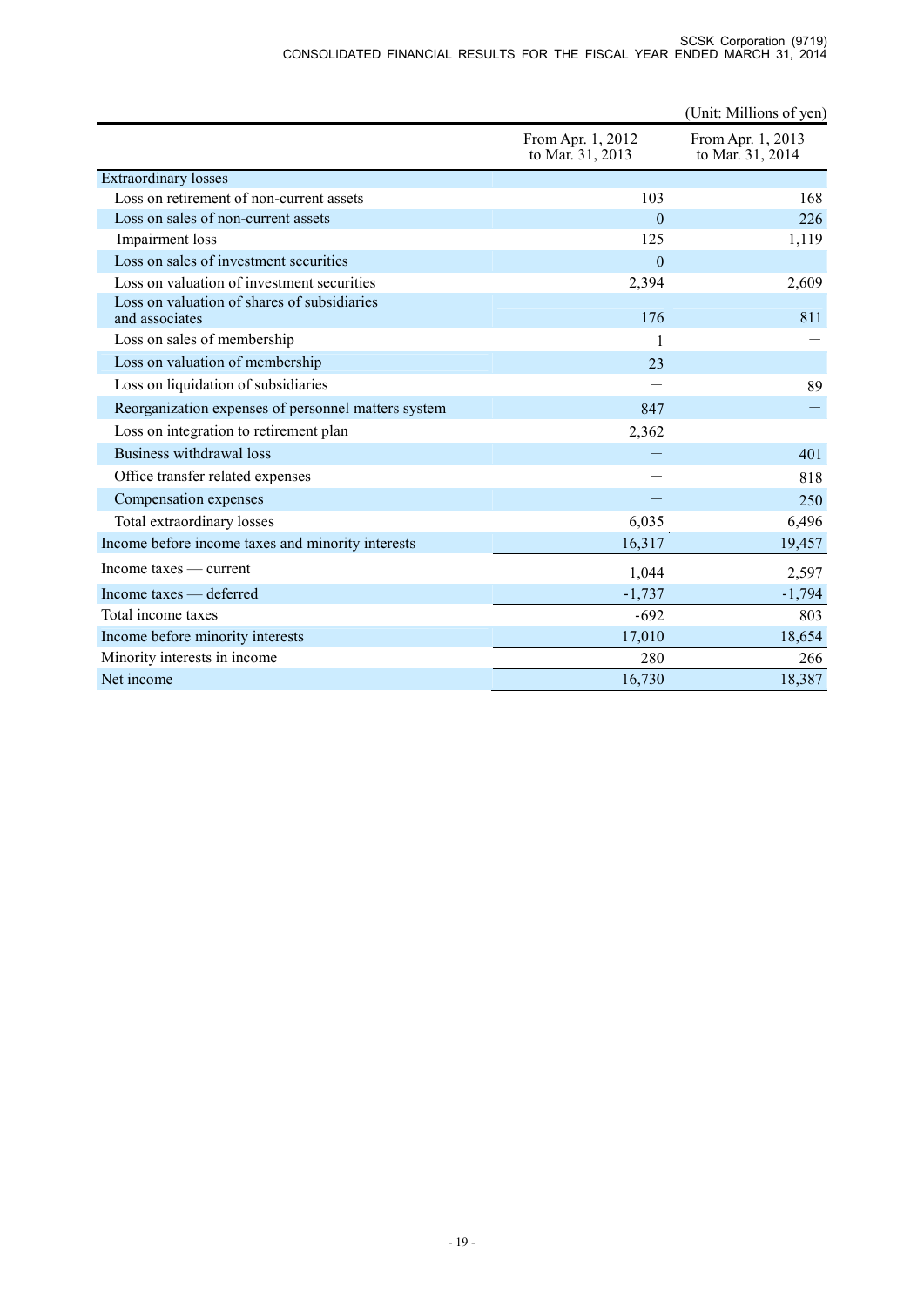# **Consolidated Statements of Comprehensive Income**

|                                                                                      |                                       | (Unit: Millions of yen)               |
|--------------------------------------------------------------------------------------|---------------------------------------|---------------------------------------|
|                                                                                      | From Apr. 1, 2012<br>to Mar. 31, 2013 | From Apr. 1, 2013<br>to Mar. 31, 2014 |
| Income before minority interests                                                     | 17,010                                | 18,654                                |
| Other comprehensive income                                                           |                                       |                                       |
| Valuation difference on available-for-sale securities                                | 150                                   | 155                                   |
| Deferred gains or losses on hedges                                                   | 36                                    | -9                                    |
| Foreign currency translation adjustment                                              | 265                                   | 406                                   |
| Gain or loss on change in equity                                                     | 7                                     | 5                                     |
| Share of other comprehensive income of entities accounted<br>for using equity method | 26                                    | 23                                    |
| Total other comprehensive income                                                     | 486                                   | 581                                   |
| Comprehensive income                                                                 | 17,497                                | 19,236                                |
| Comprehensive income attributable to                                                 |                                       |                                       |
| Comprehensive income attributable to owners of parent                                | 17,212                                | 18,963                                |
| Comprehensive income attributable to minority interests                              | 285                                   | 272                                   |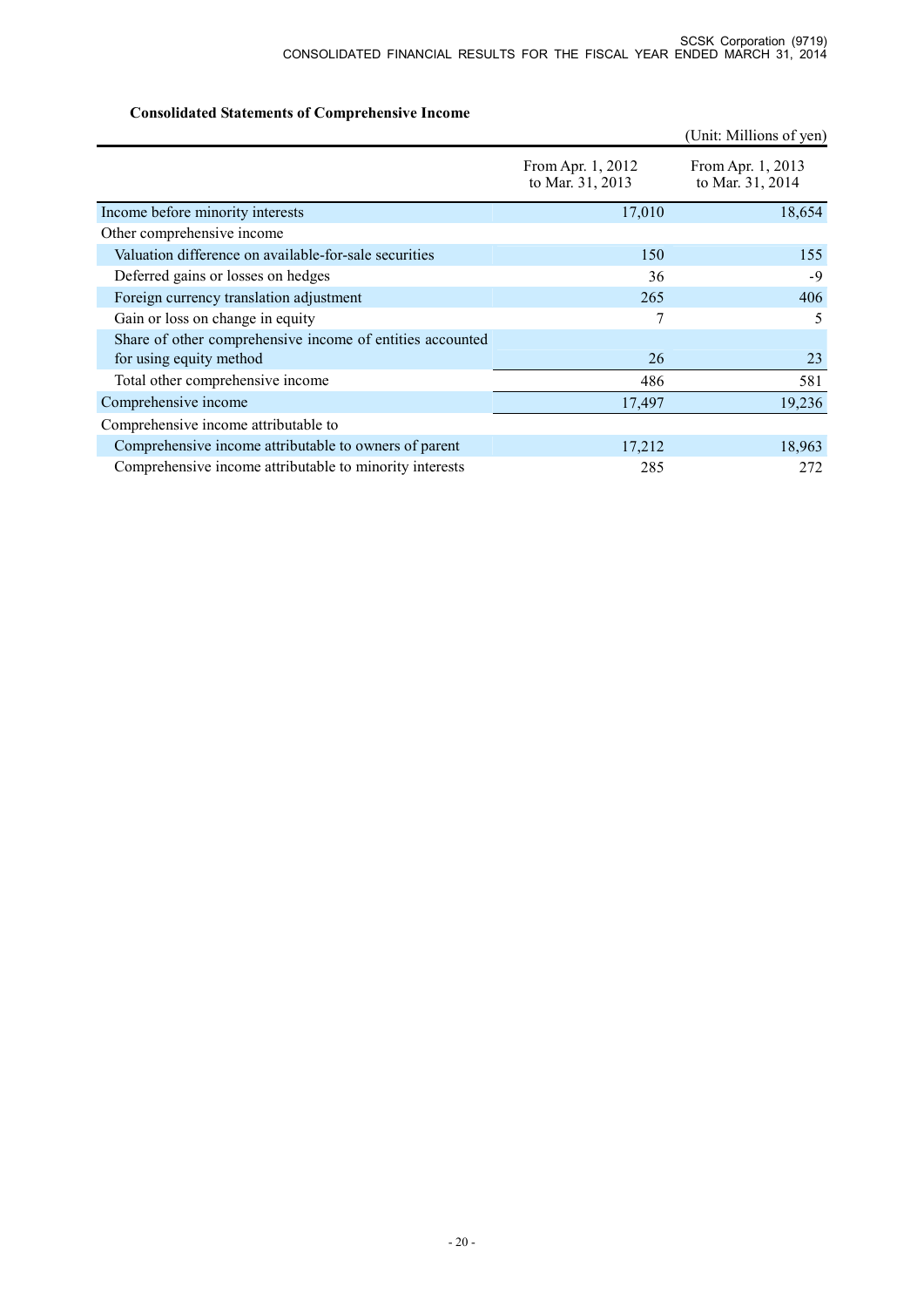(Unit: Millions of yen)

# **(3) Consolidated Statements of Shareholders' Equity**

Fiscal year under review (April 1, 2012- March 31, 2013)

Shareholders' equity Capital stock Capital reserve Capital surplus Treasury stock Total shareholders' equity Balance at the beginning of the period 21,152 33,152 73,554 -8,690 119,168 Changes of items during the period Dividends from surplus  $-3,532$   $-3,532$ Net income 16,730 16,730 Change in scope of consolidation  $-20$   $-20$ Difference in change in equity 4 4 Purchase of treasury stock -30,085 -30,085 Disposal of treasury stock  $-8$  35 Cancellation of treasury stock  $-30,077$  30,077 Change in equity in affiliates accounted by equity methodtreasury stock - - Net changes in line items other than shareholders' equity/capital Total changes of items during the period  $-$  -30,085  $13,181$  36 -16,867 Balance at the end of the period 21,152  $3,066$   $86,735$   $-8,654$   $102,300$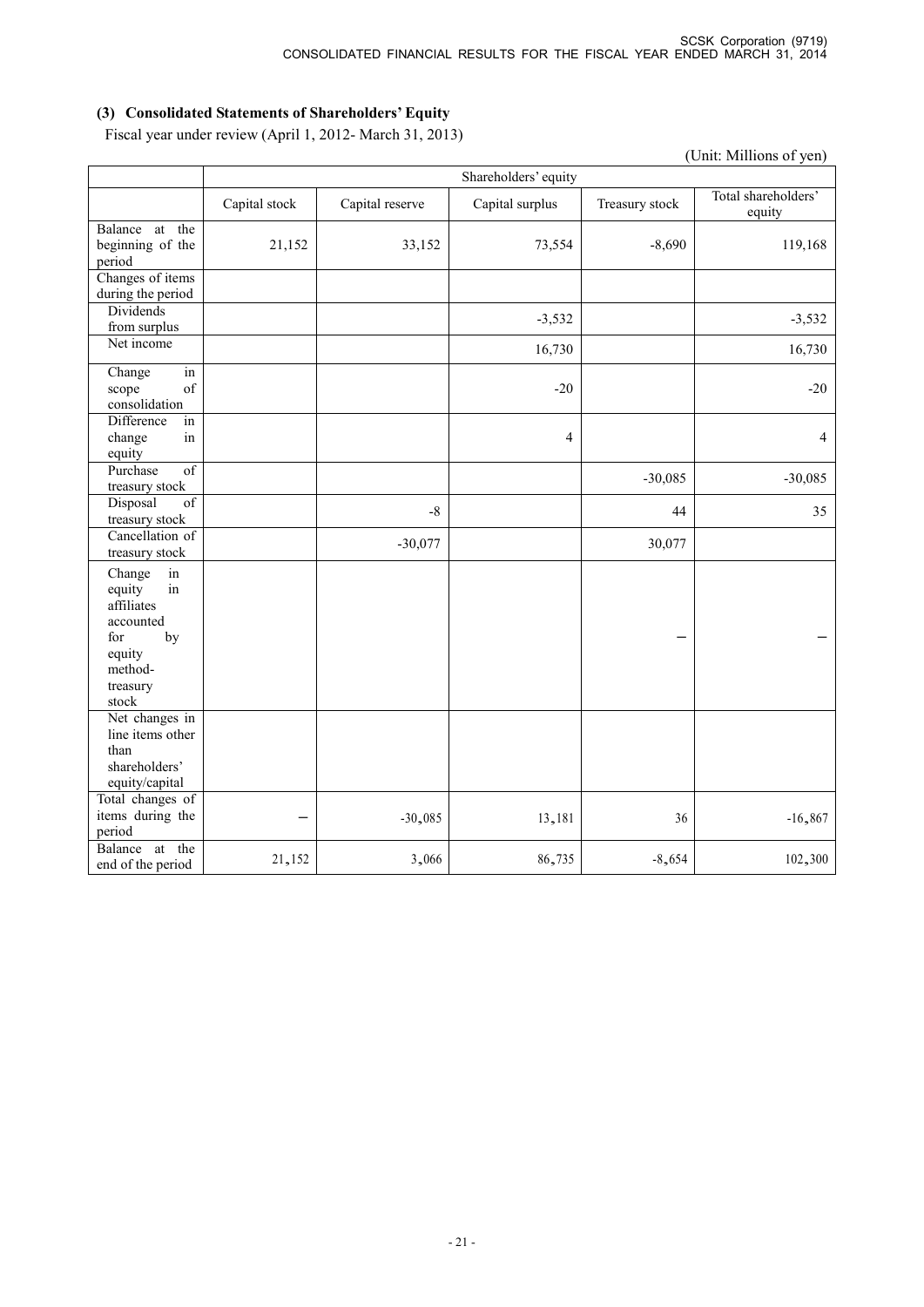|                                                                                                                                               | Accumulated other comprehensive income                                       |                                             |                                                       |                                                      |                                               |                                     |                      |                     |
|-----------------------------------------------------------------------------------------------------------------------------------------------|------------------------------------------------------------------------------|---------------------------------------------|-------------------------------------------------------|------------------------------------------------------|-----------------------------------------------|-------------------------------------|----------------------|---------------------|
|                                                                                                                                               | Valuation<br>and<br>difference<br>on<br>available-<br>for-sale<br>securities | Deferred<br>gains or<br>losses on<br>hedges | Foreign<br>currency<br>translation<br>adjustmen<br>ts | Remeasur<br>ements of<br>defined<br>benefit<br>plans | Total<br>other<br>comprehe<br>nsive<br>income | New share<br>subscription<br>rights | Minority<br>interest | Total net<br>assets |
| Balance<br>at<br>the beginning<br>of the period                                                                                               | 787                                                                          | $-27$                                       | $-738$                                                |                                                      | 21                                            | 190                                 | 5,039                | 124,419             |
| $\overline{of}$<br>Changes<br>items during<br>the period                                                                                      |                                                                              |                                             |                                                       |                                                      |                                               |                                     |                      |                     |
| Dividends<br>from<br>surplus                                                                                                                  |                                                                              |                                             |                                                       |                                                      |                                               |                                     |                      | $-3,532$            |
| Net income                                                                                                                                    |                                                                              |                                             |                                                       |                                                      |                                               |                                     |                      | 16,730              |
| Change in<br>of<br>scope<br>consolidati<br>on                                                                                                 |                                                                              |                                             |                                                       |                                                      |                                               |                                     |                      | $-20$               |
| Difference<br>change<br>in<br>in<br>equity<br>held                                                                                            |                                                                              |                                             |                                                       |                                                      |                                               |                                     |                      | $\overline{4}$      |
| Purchase of<br>treasury<br>stock                                                                                                              |                                                                              |                                             |                                                       |                                                      |                                               |                                     |                      | $-30,085$           |
| Disposal of<br>treasury<br>stock                                                                                                              |                                                                              |                                             |                                                       |                                                      |                                               |                                     |                      | 35                  |
| Cancellatio<br>of<br>$\mathbf n$<br>treasury<br>${\sf stock}$                                                                                 |                                                                              |                                             |                                                       |                                                      |                                               |                                     |                      |                     |
| Change in<br>equity<br>$\operatorname{in}$<br>affiliates<br>accounted<br>for<br>$_{\rm by}$<br>equity<br>method-<br>treasury<br>${\sf stock}$ |                                                                              |                                             |                                                       |                                                      |                                               |                                     |                      |                     |
| Net<br>changes in<br>line items<br>other than<br>shareholder<br>$s^{\prime}$<br>equity/capit<br>al                                            | 170                                                                          | 36                                          | 270                                                   |                                                      | 477                                           | $-22$                               | 201                  | 657                 |
| Total changes<br>of<br>items<br>during<br>the<br>period                                                                                       | 170                                                                          | 36                                          | 270                                                   |                                                      | 477                                           | $-22$                               | 201                  | $-16,210$           |
| Balance<br>at<br>the end of the<br>period                                                                                                     | 957                                                                          | $\,$ $\,$                                   | $-468$                                                |                                                      | 498                                           | 168                                 | 5,241                | 108,208             |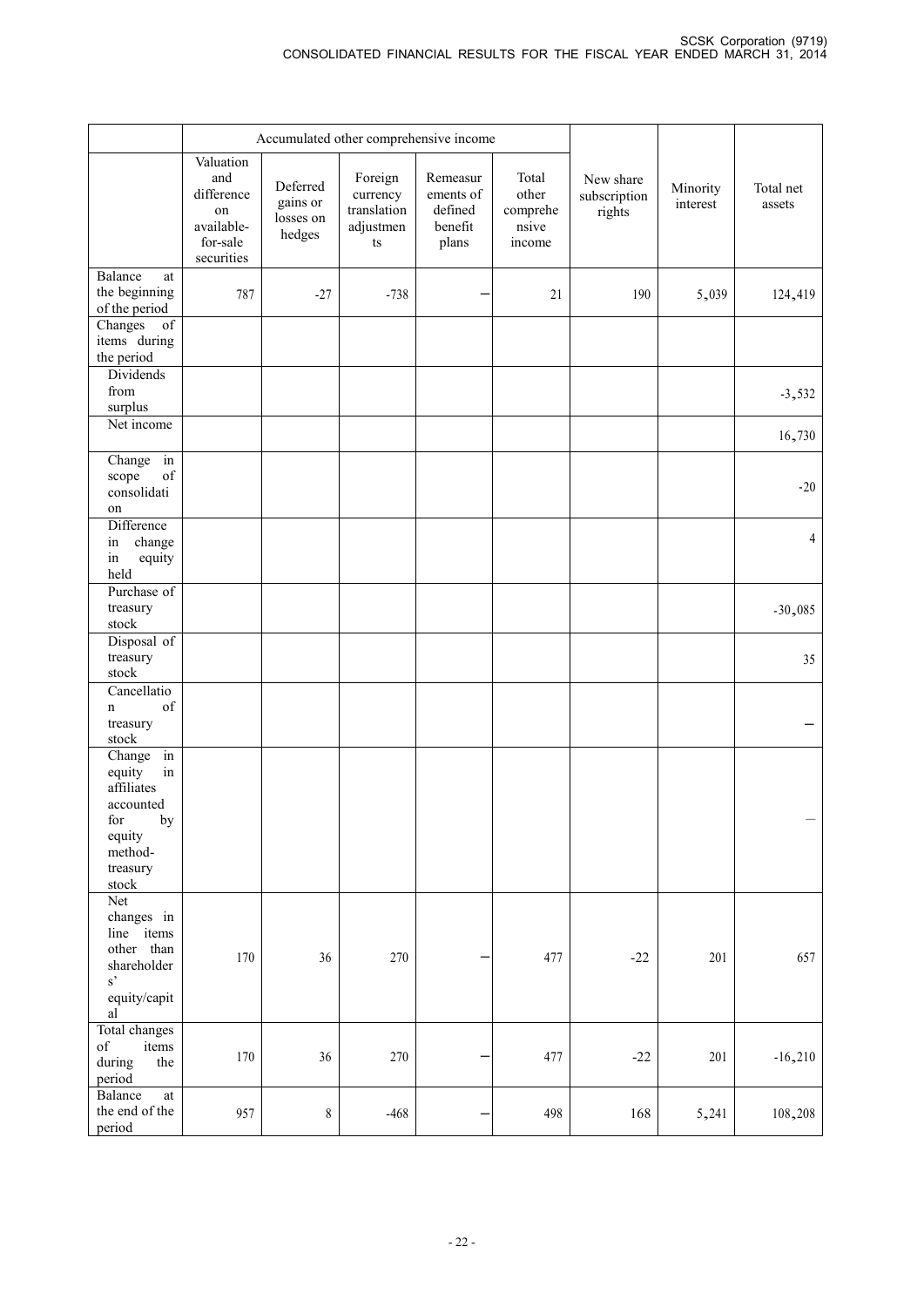| (Unit: Millions of yen)                                                                      |               |                      |                 |                |                               |  |  |  |
|----------------------------------------------------------------------------------------------|---------------|----------------------|-----------------|----------------|-------------------------------|--|--|--|
|                                                                                              |               | Shareholders' equity |                 |                |                               |  |  |  |
|                                                                                              | Capital stock | Capital reserve      | Capital surplus | Treasury stock | Total shareholders'<br>equity |  |  |  |
| the<br>Balance<br>at<br>beginning of the<br>period                                           | 21,152        | 3,066                | 86,735          | $-8,654$       | 102,300                       |  |  |  |
| Changes of items<br>during the period                                                        |               |                      |                 |                |                               |  |  |  |
| Dividends from<br>surplus                                                                    |               |                      | $-3,949$        |                | $-3,949$                      |  |  |  |
| Net income                                                                                   |               |                      | 18,387          |                | 18,387                        |  |  |  |
| Difference<br>in<br>change in equity<br>held                                                 |               |                      | 3               |                | 3                             |  |  |  |
| Purchase<br>$\overline{\text{of}}$<br>treasury stock                                         |               |                      |                 | $-25$          | $-25$                         |  |  |  |
| of<br>Disposal<br>treasury stock                                                             |               | $-4$                 |                 | 155            | 150                           |  |  |  |
| Change in equity<br>affiliates<br>in<br>accounted for by<br>equity method-<br>treasury stock |               |                      |                 | 14             | 14                            |  |  |  |
| Net changes in<br>line items other<br>than<br>shareholders'<br>equity/capital                |               |                      |                 |                |                               |  |  |  |
| Total changes of<br>items during the<br>period                                               |               | $-4$                 | 14,440          | 143            | 14,579                        |  |  |  |
| Balance at the end<br>of the period                                                          | 21,152        | 3,061                | 101,176         | $-8,510$       | 116,880                       |  |  |  |

Fiscal year under review (April 1, 2013- March 31, 2014)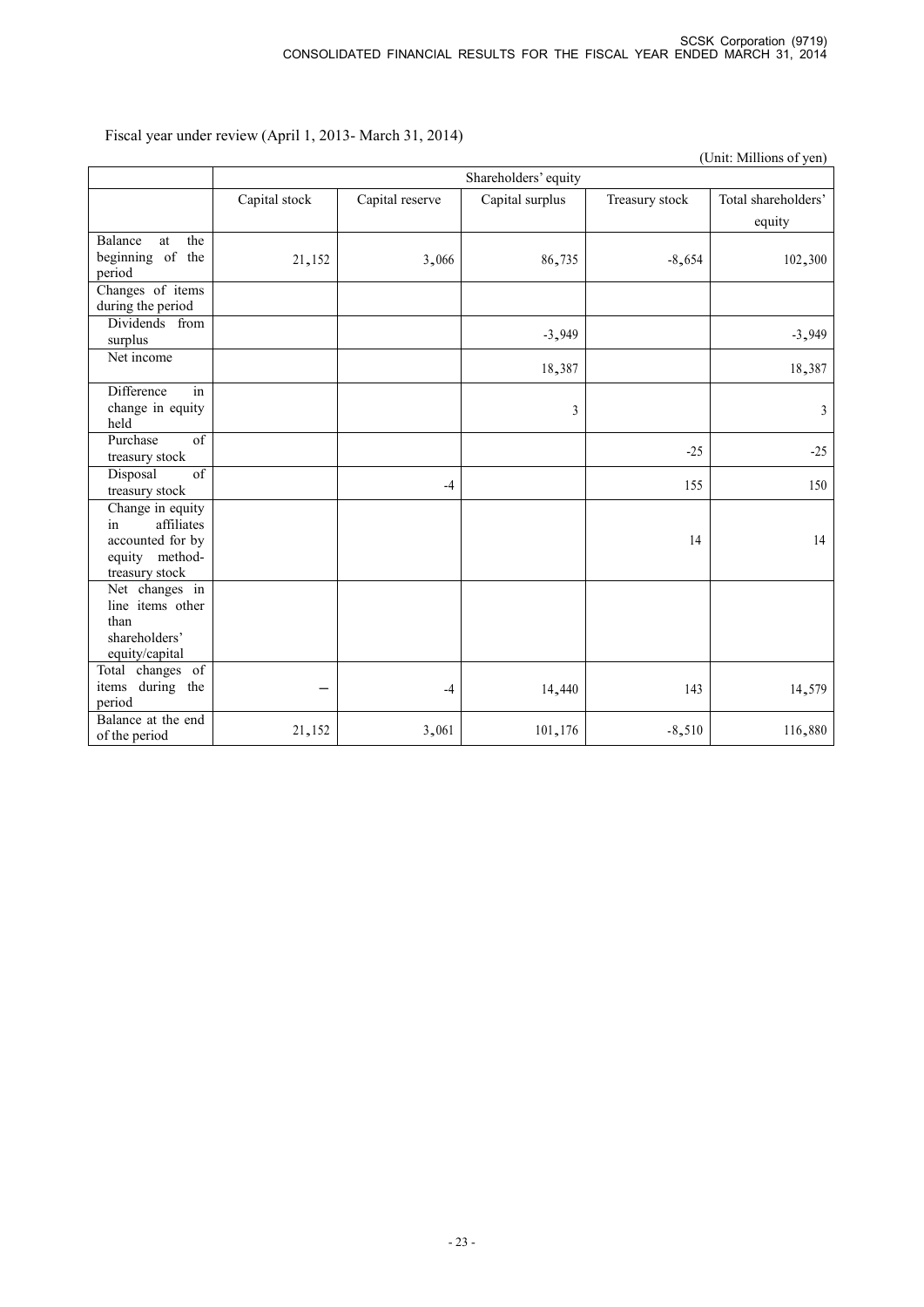|                                                                                                          | Accumulated other comprehensive income                                                  |                                             |                                                       |                                                      |                                               |                                     |                      |                     |
|----------------------------------------------------------------------------------------------------------|-----------------------------------------------------------------------------------------|---------------------------------------------|-------------------------------------------------------|------------------------------------------------------|-----------------------------------------------|-------------------------------------|----------------------|---------------------|
|                                                                                                          | Valuation<br>and<br>difference<br><sub>on</sub><br>available-<br>for-sale<br>securities | Deferred<br>gains or<br>losses on<br>hedges | Foreign<br>currency<br>translation<br>adjustmen<br>ts | Remeasur<br>ements of<br>defined<br>benefit<br>plans | Total<br>other<br>comprehe<br>nsive<br>income | New share<br>subscription<br>rights | Minority<br>interest | Total net<br>assets |
| Balance at the<br>beginning<br>of<br>the period                                                          | 957                                                                                     | $8\,$                                       | $-468$                                                |                                                      | 498                                           | 168                                 | 5,241                | 108,208             |
| Changes<br>$\sigma f$<br>during<br>items<br>the period                                                   |                                                                                         |                                             |                                                       |                                                      |                                               |                                     |                      |                     |
| Dividends<br>from surplus                                                                                |                                                                                         |                                             |                                                       |                                                      |                                               |                                     |                      | $-3,949$            |
| Net income                                                                                               |                                                                                         |                                             |                                                       |                                                      |                                               |                                     |                      | 18,387              |
| Difference in<br>change<br>in<br>equity held                                                             |                                                                                         |                                             |                                                       |                                                      |                                               |                                     |                      | $\mathfrak{Z}$      |
| Purchase<br>of<br>treasury<br>${\sf stock}$                                                              |                                                                                         |                                             |                                                       |                                                      |                                               |                                     |                      | $-25$               |
| Disposal<br>$\overline{of}$<br>treasury<br>stock                                                         |                                                                                         |                                             |                                                       |                                                      |                                               |                                     |                      | 150                 |
| Change<br>in<br>equity<br>in<br>affiliates<br>accounted<br>for by equity<br>method-<br>treasury<br>stock |                                                                                         |                                             |                                                       |                                                      |                                               |                                     |                      | 14                  |
| Net changes<br>in line items<br>other<br>than<br>shareholders'<br>equity/capita<br>$\mathbf{1}$          | 171                                                                                     | $-9$                                        | 410                                                   | 2,537                                                | 3,109                                         | $-32$                               | 294                  | 3,371               |
| Total changes<br>of items during<br>the period                                                           | 171                                                                                     | $-9$                                        | 410                                                   | 2,537                                                | 3,109                                         | $-32$                               | 294                  | 17,951              |
| Balance at the<br>of<br>the<br>end<br>period                                                             | 1,129                                                                                   | $-0$                                        | $-57$                                                 | 2,537                                                | 3,608                                         | 135                                 | 5,535                | 126,159             |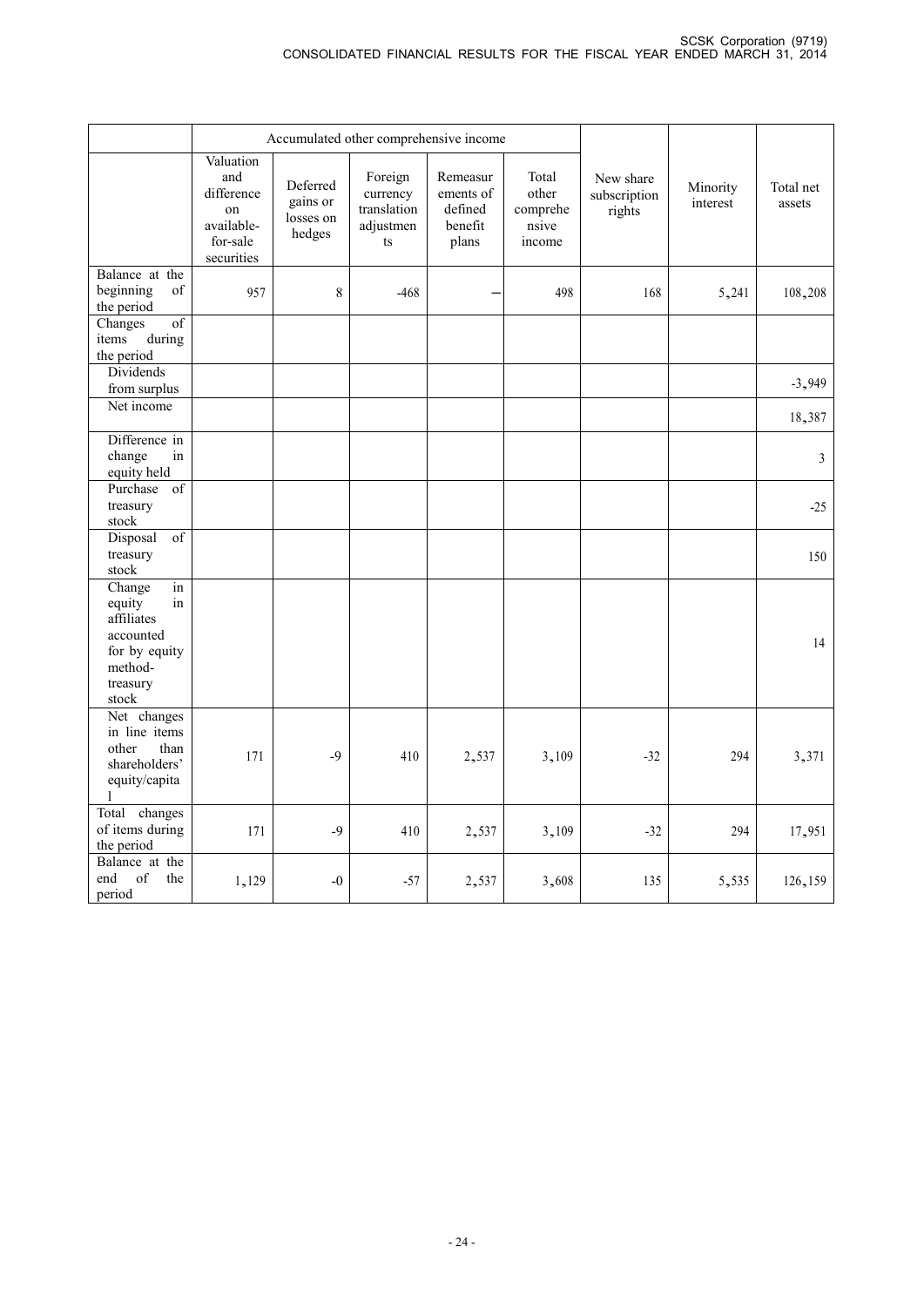# **(4) Consolidated Statements of Cash Flows**

| (4)<br>Consolidated Statements of Cash Flows                            |                                       | (Unit: Millions of yen)               |
|-------------------------------------------------------------------------|---------------------------------------|---------------------------------------|
|                                                                         | From Apr. 1, 2012<br>to Mar. 31, 2013 | From Apr. 1, 2013<br>to Mar. 31, 2014 |
| Cash flows from operating activities                                    |                                       |                                       |
| Income before income taxes and minority interests                       | 16,317                                | 19,457                                |
| Depreciation                                                            | 6,690                                 | 6,841                                 |
| Amortization of goodwill                                                | 110                                   | 92                                    |
| Impairment loss                                                         | 125                                   | 1,119                                 |
| Increase (decrease) in allowance for doubtful accounts                  | $-447$                                | $-118$                                |
| Increase (decrease) in provision for retirement benefits                | 3,508                                 |                                       |
| Increase (decrease) in net defined benefit liability                    |                                       | $-158$                                |
| Decrease (increase) in prepaid pension costs                            | $-4,154$                              |                                       |
| Decrease (increase) in net defined benefit asset                        |                                       | $-176$                                |
| Loss on retirement of non-current assets                                | 103                                   | 168                                   |
| Loss (gain) on sales of non-current assets                              | $-6$                                  | $-12$                                 |
| Loss (gain) on valuation of investment securities                       | 2,722                                 | 2,609                                 |
| Loss (gain) on sales of investment securities                           | $-111$                                | $-242$                                |
| Loss on valuation of shares of subsidiaries                             |                                       |                                       |
| and associates                                                          | 176                                   | 811                                   |
| Loss (gain) on sales of shares of subsidiaries and associates           | $-7$                                  | $-0$                                  |
| Share of (profit) loss of entities accounted for using equity<br>method | $-263$                                | $-321$                                |
| Share-based compensation expenses                                       | $\mathbf{1}$                          |                                       |
| Interest and dividend income                                            | $-510$                                | $-261$                                |
| Interest expenses paid on loans and bonds                               | 415                                   | 327                                   |
| Loss (gain) on investments in partnership                               | $-366$                                | $-208$                                |
| Decrease (increase) in investment securities for sale                   | $-1,878$                              | $-3,160$                              |
| Decrease (increase) in notes and accounts receivable-trade              | $-5,646$                              | $-1,638$                              |
| Decrease (increase) in inventories                                      | 122                                   | $-775$                                |
| Increase (decrease) in notes and accounts payable-trade                 | 1,292                                 | 2,051                                 |
| Increase (decrease) in deposits received of prepaid cards               | 5,193                                 | 6,232                                 |
| Directors' bonus payments                                               | $-65$                                 | $-123$                                |
| Other, net                                                              | 1,410                                 | 3,491                                 |
| Subtotal                                                                | 24,733                                | 36,006                                |
| Interest and dividend income received                                   | 616                                   | 493                                   |
| Interest expenses paid                                                  | $-390$                                | $-332$                                |
| Income taxes (paid) refund                                              | 196                                   | $-824$                                |
| Net cash provided by (used in) operating activities                     | 25,156                                | 35,342                                |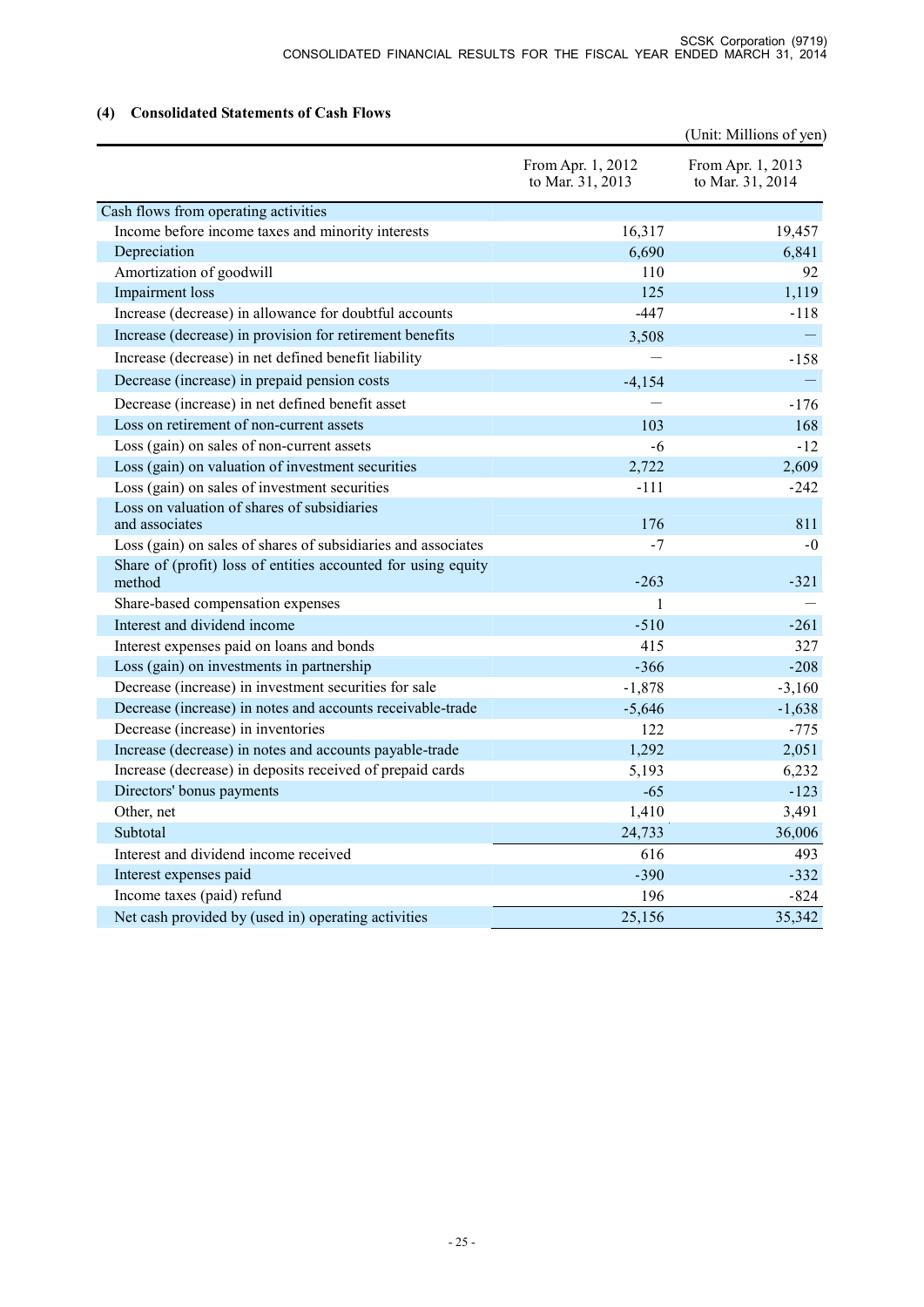#### SCSK Corporation (9719) CONSOLIDATED FINANCIAL RESULTS FOR THE FISCAL YEAR ENDED MARCH 31, 2014

|                                                             |                                       | (Unit: Millions of yen)               |
|-------------------------------------------------------------|---------------------------------------|---------------------------------------|
|                                                             | From Apr. 1, 2012<br>to Mar. 31, 2013 | From Apr. 1, 2013<br>to Mar. 31, 2014 |
| Cash flows from investing activities                        |                                       |                                       |
| Payments of deposit                                         |                                       | $-18,000$                             |
| Purchase of securities                                      | $-4,498$                              | $-3,199$                              |
| Proceeds from sales and redemption of securities            | 5,200                                 | 3,428                                 |
| Purchase of property, plant and equipment                   | $-8,263$                              | $-7,016$                              |
| Proceeds from sales of property, plant and equipment        | 2                                     | 484                                   |
| Purchase of intangible assets                               | $-2,483$                              | $-1,925$                              |
| Purchase of investment securities                           | $-198$                                | $-1,004$                              |
| Proceeds from sales and redemption of investment            |                                       |                                       |
| securities                                                  | 2,321                                 | 873                                   |
| Collection of short-term loans receivable                   | 6,933                                 | 151                                   |
| Proceeds from withdrawal of investments in partnership      | 724                                   | 552                                   |
| Payments for lease and guarantee deposits                   | $-155$                                | $-499$                                |
| Proceeds from collection of lease and guarantee deposits    | 130                                   | 547                                   |
| Payments for asset retirement obligations                   | $-5$                                  | $-267$                                |
| Other, net                                                  | 45                                    | $-169$                                |
| Net cash provided by (used in) investing activities         | $-249$                                | $-26,045$                             |
| Cash flows from financing activities                        |                                       |                                       |
| Increase in short-term loans payable                        |                                       | 17,000                                |
| Proceeds from long-term loans payable                       | 20,000                                |                                       |
| Repayment of long-term loans payable                        | $-10,000$                             | $-9,860$                              |
| Proceeds from issuance of bonds                             | 20,000                                |                                       |
| Redemption of bonds                                         |                                       | $-35,000$                             |
| Repayments of lease obligations                             | $-1,813$                              | $-1,925$                              |
| Purchase of treasury shares                                 | $-30,085$                             | $-25$                                 |
| Proceeds from sales of treasury stock                       | $\overline{2}$                        | 123                                   |
| Cash dividends paid                                         | $-3,532$                              | $-3,949$                              |
| Cash dividends paid to minority shareholders                | $-85$                                 | $-102$                                |
| Other, net                                                  | 2                                     |                                       |
| Net cash provided by (used in) financing activities         | $-5,512$                              | $-33,739$                             |
| Effect of exchange rate change on cash and cash equivalents | 206                                   | 344                                   |
| Net increase (decrease) in cash and cash equivalents        | 19,601                                | $-24,097$                             |
| Cash and cash equivalents at the beginning of period        | 63,661                                | 83,247                                |
| Decrease in cash and cash equivalents resulting from        |                                       |                                       |
| exclusion of subsidiaries from consolidation                | $-15$                                 | $-146$                                |
| Cash and cash equivalents at the end of period              | 83,247                                | 59,004                                |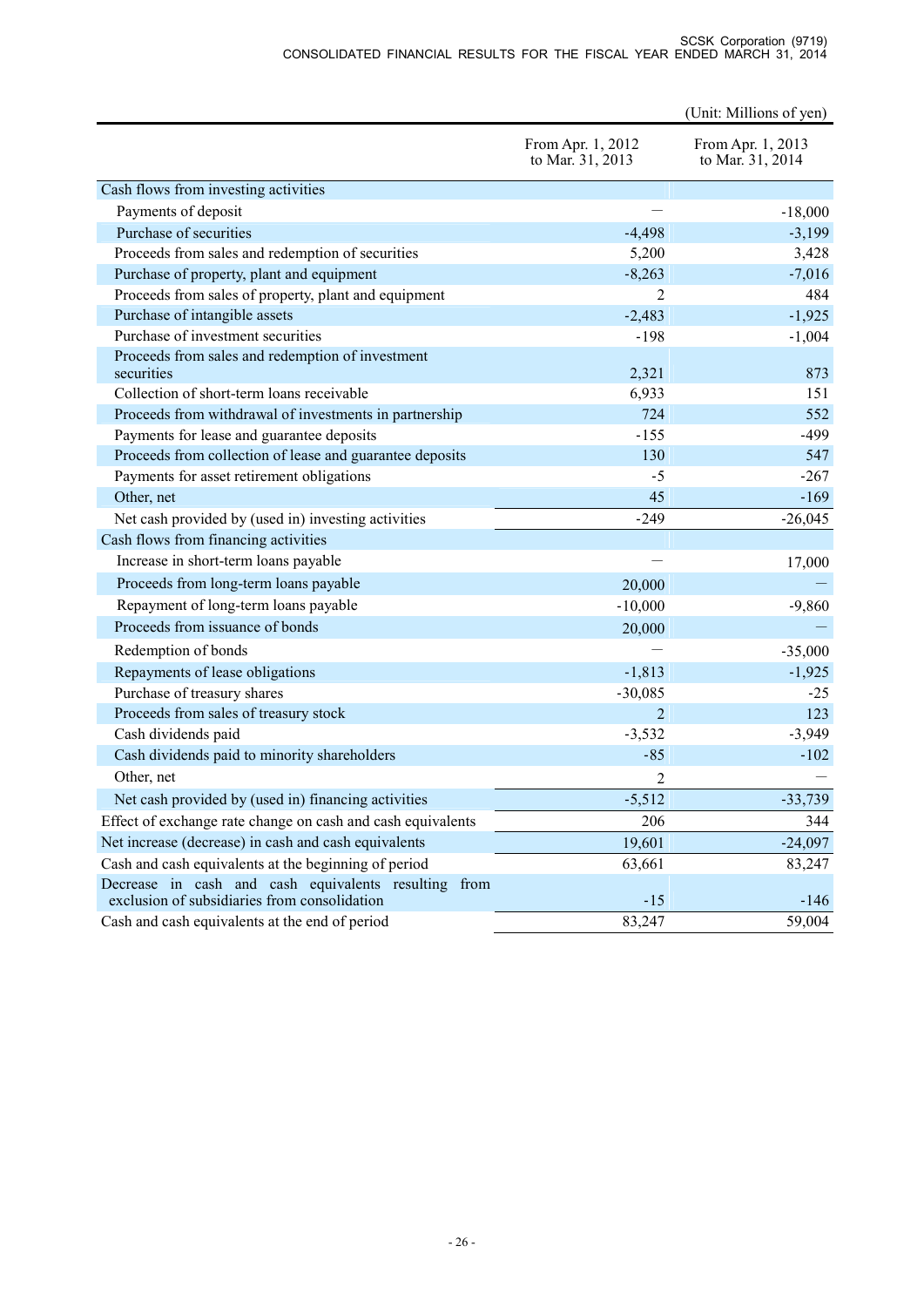# **For the fiscal year ended Mar. 31, 2014**

# **(5) Notes to Consolidated Financial Statements**

(Notes regarding the Premise of a Going Concern) No applicable items.

(Significant Items for the Preparation of Consolidated Financial Statements)

# 1. Scope of Consolidation

1. 22 consolidated subsidiaries HOKKAIDO CSK CORPORATION FUKUOKA CSK CORPORATION JIEC Co., Ltd. Sumisho Computer Systems (USA), Inc. SUMISHO COMPUTER SYSTEMS (EUROPE) LTD. Sumisho Computer Systems (Shanghai) Limited Sumisho Computer Systems (Asia Pacific) Pte. Ltd. CSK WinTechnology Corporation CSK ServiceWare Corporation VeriServe Corporation CSK PRESCENDO CORPORATION VA Linux Systems Japan K.K CSK SYSTEM MANAGEMENT CORPORATION Allied Engineering Corporation CSI SOLUTIONS Corporation QUO CARD Co., Ltd. SCS Solutions Inc. CSK Nearshore Systems Corporation Veriserve Shanghai Corporation Two other investment partnerships and one silent partnership

Sumisho Computer Systems (Dalian) Co., Ltd. was removed from the scope of consolidation because of a loss of significance upon the resolution made to dissolve the company on October 30, 2013.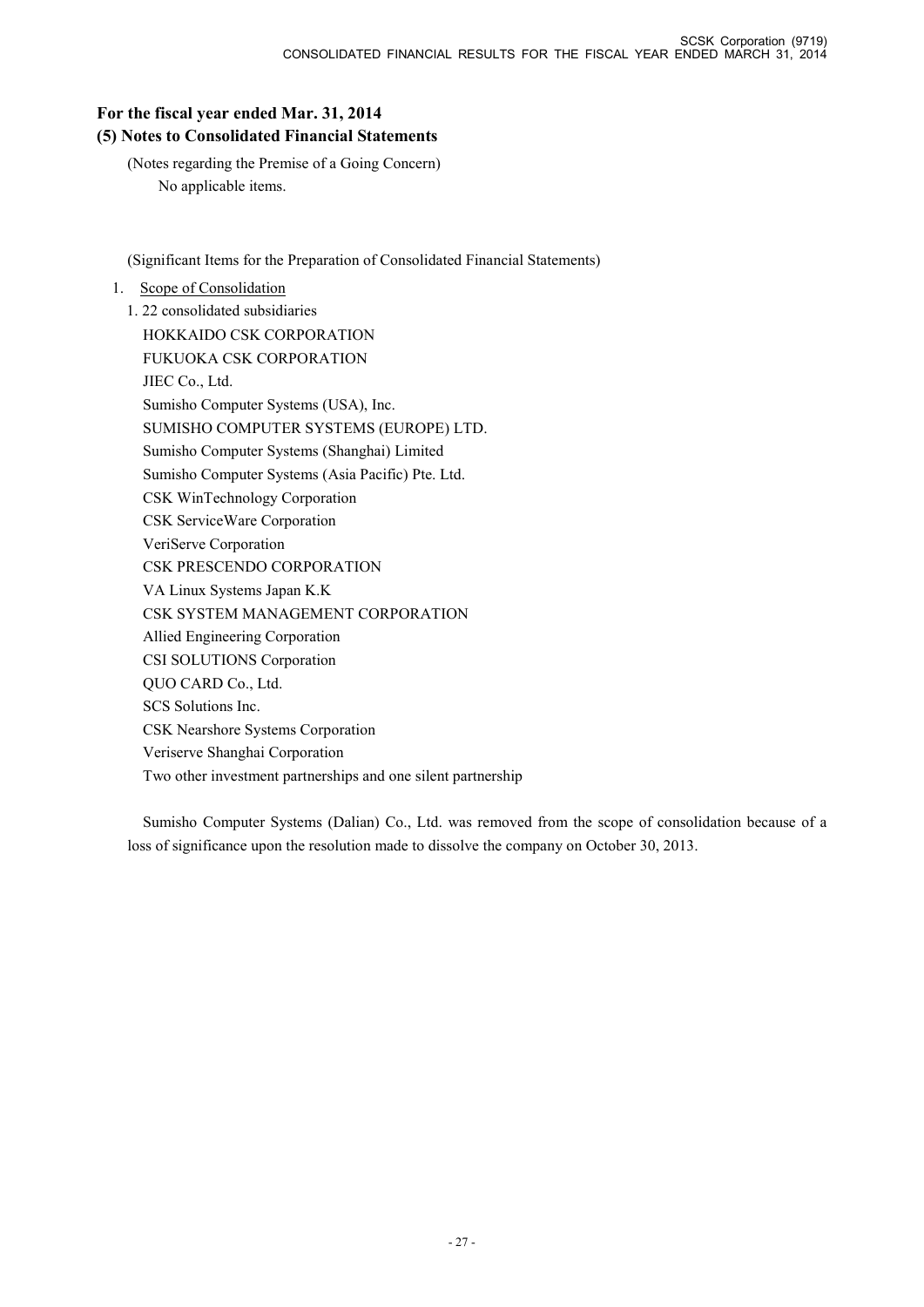2. Major non-consolidated subsidiaries and affiliates

Tokyo Green Systems Corporation

CSK SYSTEMS (SHANGHAI) Co., LTD.

Sumisho Computer Systems (Dailan) Co., Ltd.

Non-consolidated subsidiaries are excluded from consolidation because they are all small in size, and their total assets, sales, net income and retained earnings are immaterial to the consolidated financial statements.

2 Application of the Equity Method 4 equity-method affiliates ATLED Co., Ltd. Sumisho Joho Datacraft Corporation ARGO GRAPHICS Inc. GIOT CORPORATION

Non-consolidated subsidiaries not accounted for by the equity method (Tokyo Green Systems Corporation, etc.) are excluded from accounting under the equity method because they are all small in size and their total assets, sales, net income and retained earnings are immaterial to the consolidated financial statements.

# 3 Fiscal Year of Consolidated Subsidiaries

As the fiscal year-end of SUMISHO COMPUTER SYSTEMS (EUROPE) LTD., Sumisho Computer Systems (Shanghai) Co., Ltd., Sumisho Computer Systems (Asia Pacific) Pte. Ltd., Veriserve Shanghai Corporation and two other investment partnerships is December 31, preparation of the consolidated financial statements for the fiscal year ended March 31, 2014 is based on the financial statements for the period from January 1, 2013 through to December 31, 2013, with necessary adjustments made for consolidation purposes with regard to material transactions that took place in the period between the above period-end and the fiscal year-end of the Company.

Except for the items stated above, items are omitted for any information that did not change significantly in the period since the most recent Securities Report (filed June 26, 2013).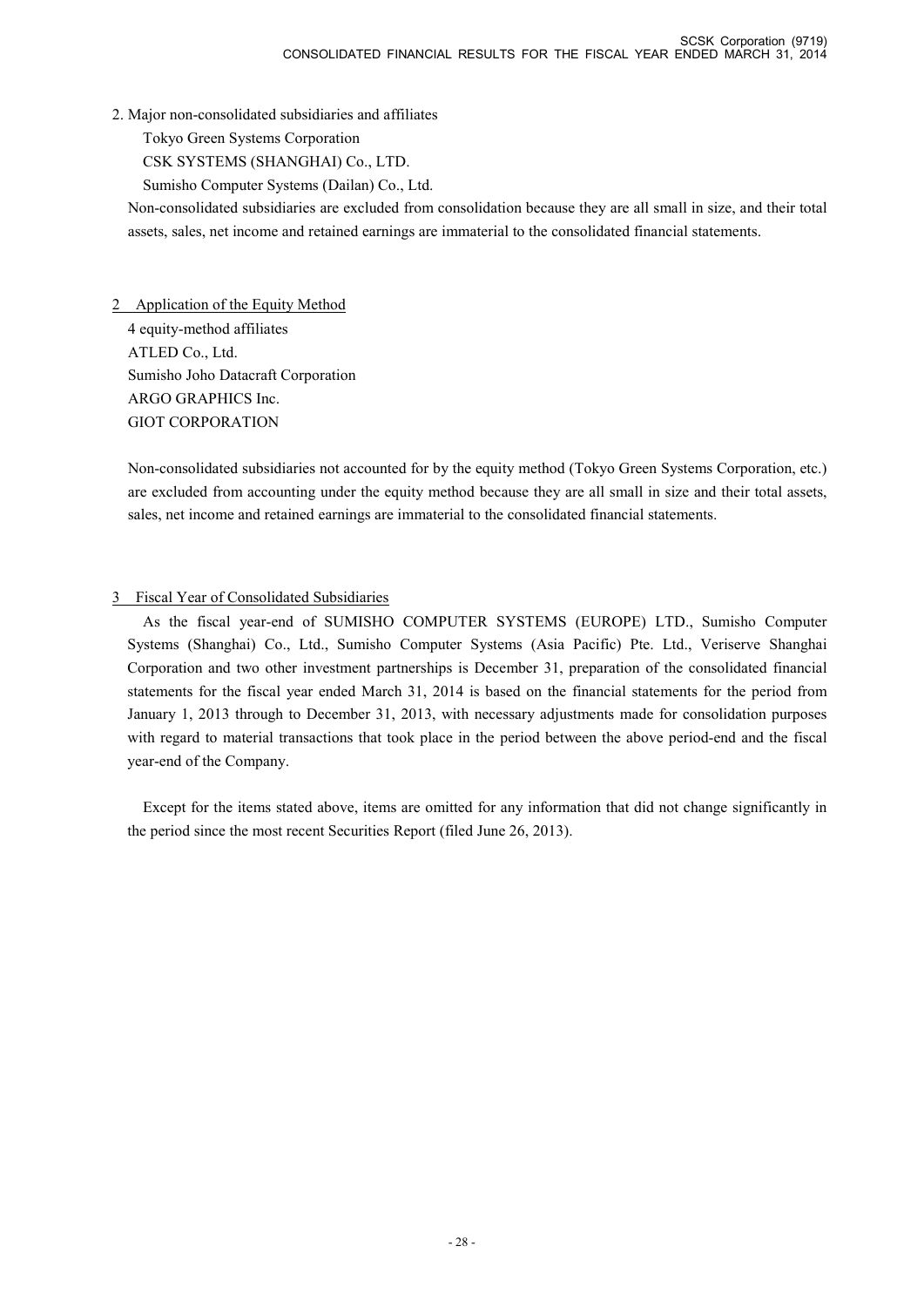#### **(Changes in Accounting Policies)**

As of the fiscal year under review, the "Accounting Standard for Retirement Benefits" (ASBJ Statement No. 26, May 17, 2012 and the "Application Guideline for Accounting Standard Related to Retirement Benefits" (ASBJ Guideline No. 25, May 17, 2012) has been applied (Excluding Accounting Standard for Retirement Benefits Clause 35 and Application Guideline for Accounting Standard Related to Retirement Benefits Clause 67). The method has changed to record the amount of pension assets deducted from retirement benefit obligation as a retirement benefit related liability, and unrecognized actuarial differences and unrecognized service costs are recorded as retirement benefit related liability. With the application of Accounting Standard for Retirement Benefits, and in accordance with the processes in Accounting Standard for Retirement Benefits Clause 37, at the end of the fiscal year under review, the amounts impacted by this change have been included in retirement benefit related adjustments under other comprehensive income.

As a result of this change, retirement benefit related assets were ¥2,295 million and retirement benefit related liability was ¥192 million at the end of the fiscal year. Deferred tax assets decreased ¥1,439 million, and other comprehensive income increased by ¥2,537 million.

The effects of these changes on per share information are noted in the applicable section of this report.

#### **(Changes in method of presentation)**

#### (Consolidated Statements of Income)

1. Reflecting its increased materiality, the amount for "Gain on sales of investment securities" which was previously included in "Other" in the "Non-operating income" section of the financial statement, has been listed separately from the fiscal year under review. The consolidated financial statement for the previous fiscal year has been revised in accordance with this change in presentation.

As a result, the figure of ¥22 million for "Gain on sales of investment securities" is now listed as a separate item from the figure of ¥506 million of in "Other" under the "Non-operating income" section in the Consolidated Income Statement for the previous fiscal year.

2. Reflecting its decreased materiality, the amount for "Reversal of allowance for doubtful accounts" which was previously listed as a separate item, is now included in "Other" in the "Non-operating income" section. The consolidated financial statement for the previous fiscal year has been revised in accordance with this change in presentation.

As a result, the figure of ¥421 million for "Reversal of allowance for doubtful accounts" is now included in "Other" under the "Non-operating income" section in the Consolidated Income Statement for the previous fiscal year.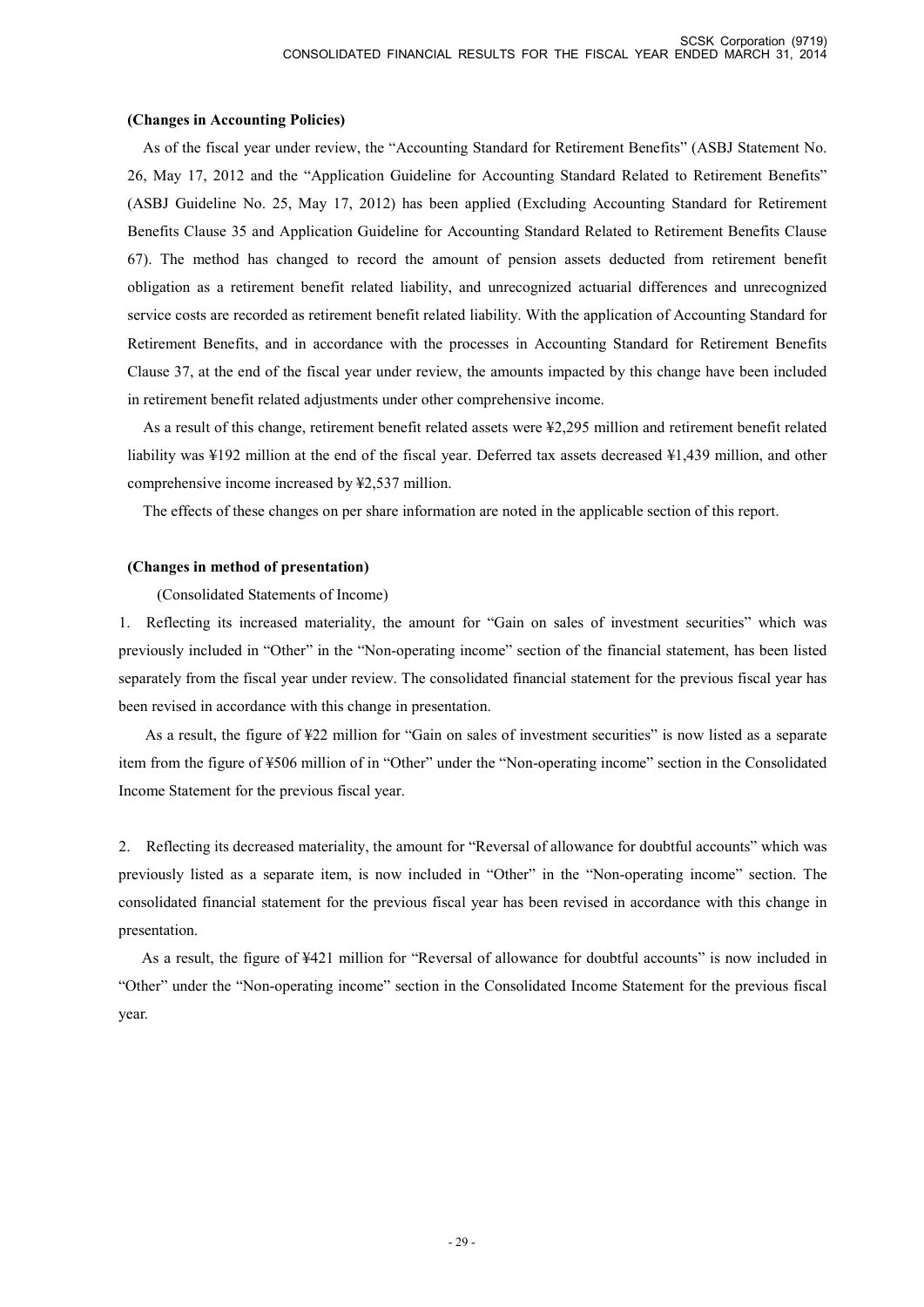(Segment Information, etc.)

#### **(Segment information)**

### **1. Overview of reported segments**

The Company designates its reported segments according to the business divisions as organizational units. The Board of Directors and the Chairman, CEO and COO decide on the allocation of business resources, evaluate business performance, and conduct other such managerial duties in reference to these organizational units, with such managerial decision-making directly reflected in the pursuit of business activities within those business divisions.

The Company's business groups are arranged by IT service business area in consideration of client characteristics. Each business division plans and pursues its activities under a companywide business strategy as it relates to its own service area. Based on this arrangement, eight reportable segments have been designated: Industrial Systems, Financial Systems, Global Systems, Business Solutions, Business Services, IT Management, IT Platform Solutions, and Prepaid Card Business.

Businesses not included within the above are presented in the aggregate as "Others."

Presented below is an overview of the business activities of each of the reportable segments.

- (1) Industrial Systems: This business group manages manufacturing, communication, distribution, media, and service industries, all based on advanced SI capabilities and business know-how. It offers the Company's self-developed ERP package, "ProActive," and a variety of other solutions pertaining to SCM, CRM, EDI, BI, enterprise systems, information systems and EC websites.
- (2) Financial Systems: This business group supplies system services for banks, brokerages, insurance companies, and a variety of other financial business extending to credit card issuers and sales finance companies, utilizing experience and technological capabilities built up over years of experience with financial industry clientele.
- (3) Global Systems: This business group offers IT services, including local site support, for companies around the world. It draws on expertise and experience accumulated over years of providing support to such globally active clients as Sumitomo Corporation.
- (4) Solutions: This business group offers ERP solutions centered on "SAP ERP" from SAP and "Oracle EBS" from Oracle, along with such peripheral solutions relating to CRM, IT governance and BI.
- (5) Business Services: This business group offers a full range of business services, including technical support, customer support, help desk operation, telephone sales support and data entry, software verification/testing services, and a full range of fulfillment services, from EC site configuration and installation to back office operations and logistics.
- (6) IT Management: This business group operates ten domestic netXDC solution-oriented data centers, known for the robustness of their facilities and the sophistication of their security controls. From these data centers it provides solutions-driven outsourcing services to meet a full range of client needs, including operational cost reduction, infrastructure integration and optimization, governance intensification and project continuity, infrastructural support for a variety of cloud computing options (private, public and hybrid), and a variety of other IT services, including website management and 24/7/365 SE support.
- (7) IT Platform Solutions: This business group provides a wide range of products and advanced engineering services, including server storage devices, high performance computing (HPC) hardware and software, network switches and routers, VoIP products, IP telephony systems, communications/CATV devices, security-related products and data conversion tools.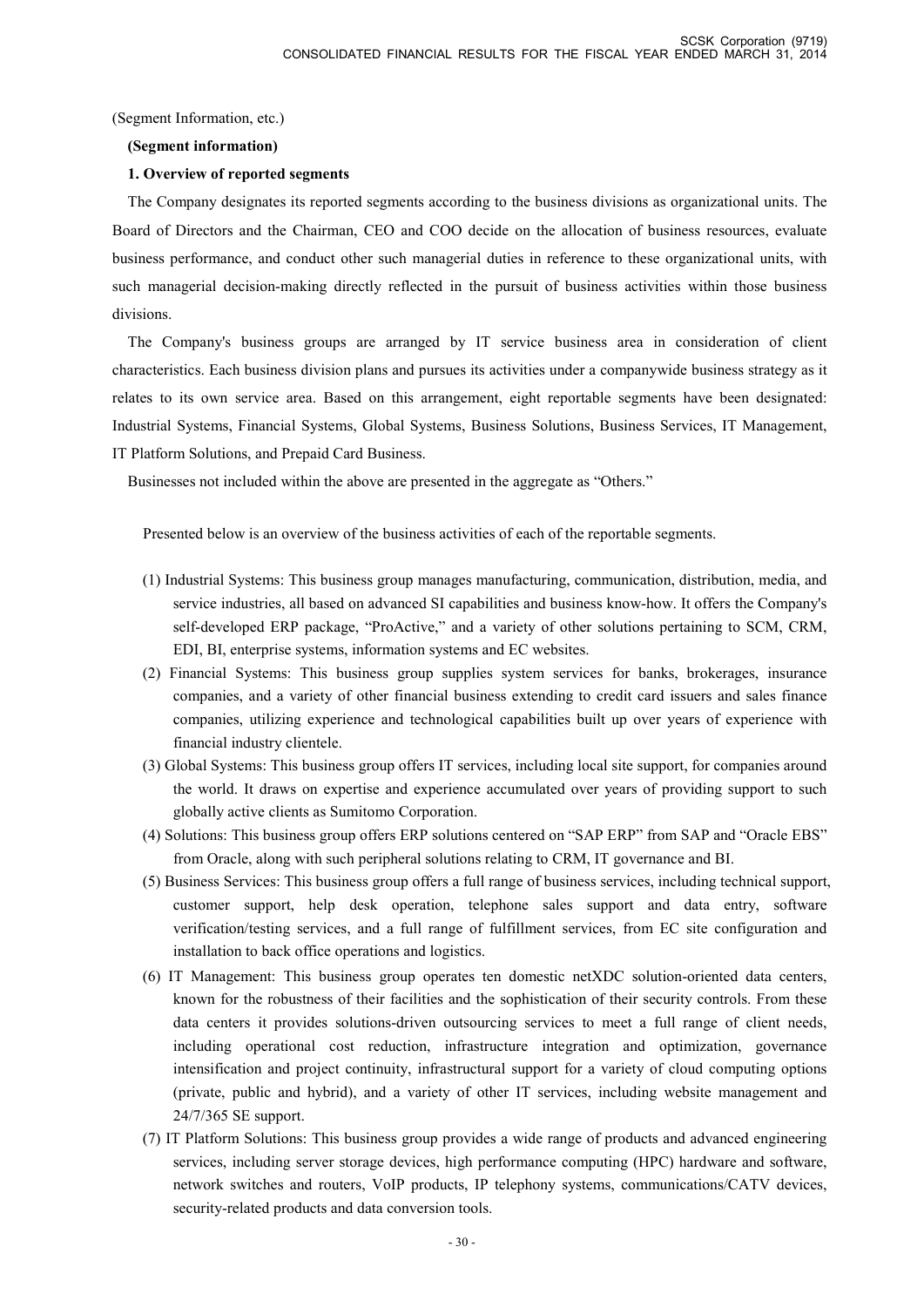(8) Prepaid Card Business: The prepaid card business provides issuing and settlement services for prepaid cards, develops and markets card systems, etc.

In conjunction with this change in segment classification beginning with the fiscal year under review, comparable amounts for segment-specific sales, profit/loss, assets and other items have been restated within the Company's consolidated financial statements for the previous fiscal year.

# **2. Accounting methods used to calculate net sales, segment income (loss) and other items for reported segments**

Accounting method for reported segments is the same as described in "Significant Items for the Preparation of Consolidated Financial Statements." Income of reported segments is based on operating income. Internal net sales or transfers are based on current market prices.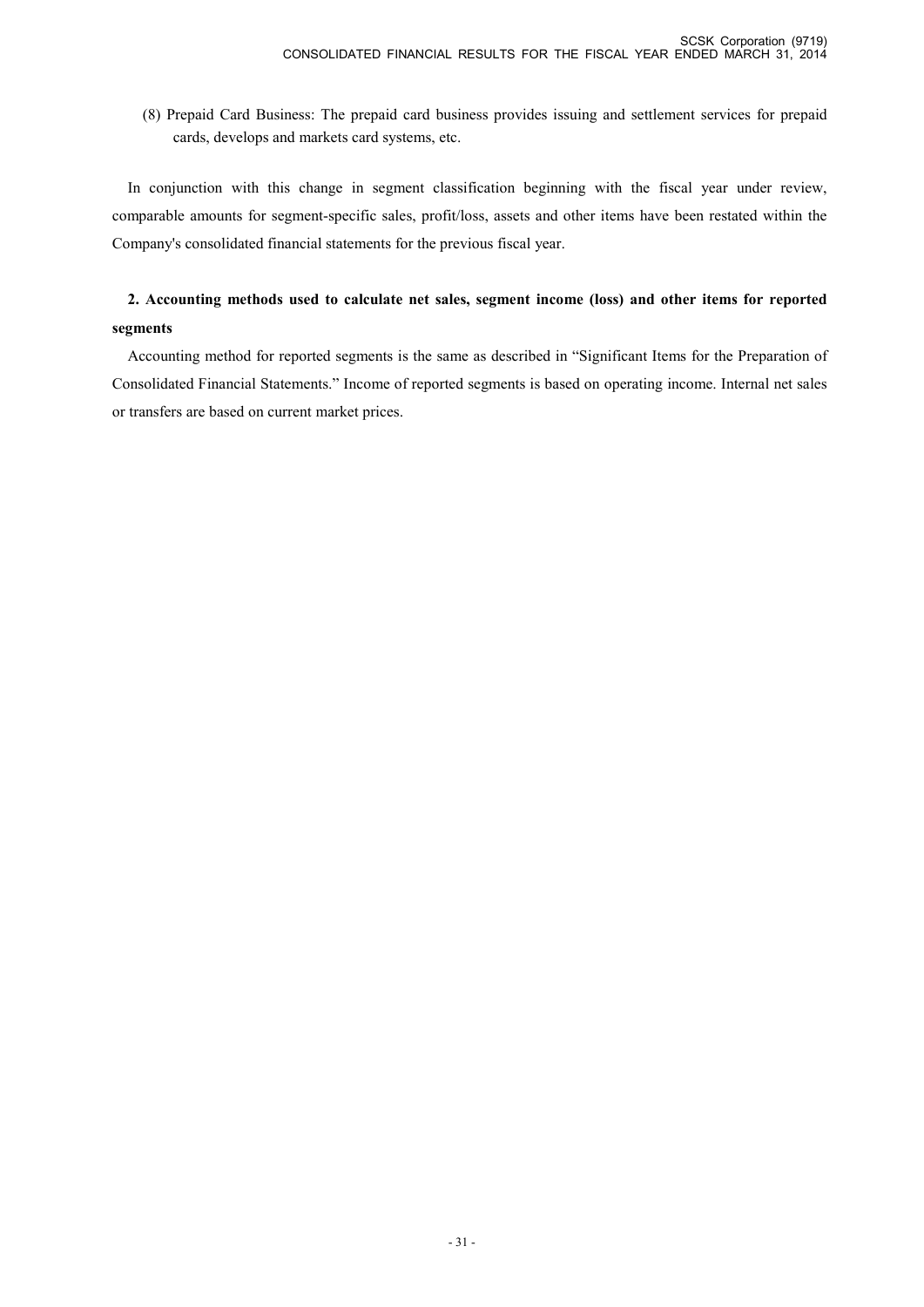### **3. Information on Sales, Income (Loss) by Reported segment**

### **For the fiscal year ended March 31, 2013 (April 1, 2012 – March 31, 2013)**

(Unit: Millions of yen)

|                                                                         | Industrial<br>Systems | Financial<br>Systems | Global<br>Systems | <b>Business</b><br>Solutions | <b>Business</b><br>Services | IT<br>Manage-<br>ment | <b>IT Platform</b><br>solutions | Prepaid<br>Card<br><b>Business</b> |
|-------------------------------------------------------------------------|-----------------------|----------------------|-------------------|------------------------------|-----------------------------|-----------------------|---------------------------------|------------------------------------|
| <b>Sales</b>                                                            |                       |                      |                   |                              |                             |                       |                                 |                                    |
| Outside customers<br>(1)                                                | 70,200                | 51,855               | 12,102            | 15,358                       | 31,208                      | 35,748                | 58,028                          | 3,302                              |
| Inter-segment sales<br>(2)<br>or transfers                              | 2,683                 | 269                  | 1,588             | 1,523                        | 1,372                       | 8,375                 | 5,426                           | 136                                |
| Total                                                                   | 72,884                | 52,124               | 13,691            | 16,882                       | 32,580                      | 44,124                | 63,454                          | 3,438                              |
| Segment income (loss)                                                   | 4,844                 | 4,553                | 1,975             | 1,748                        | 996                         | 3,148                 | 3,615                           | 572                                |
| Segment assets                                                          | 28,344                | 18,276               | 4,987             | 8,438                        | 12,539                      | 38,509                | 22,170                          | 48,230                             |
| Other                                                                   |                       |                      |                   |                              |                             |                       |                                 |                                    |
| Depreciation and<br>amortization                                        | 871                   | 210                  | 126               | 1,076                        | 330                         | 2,528                 | 481                             | 78                                 |
| Investments in<br>equity method<br>affiliates                           | 162                   |                      |                   |                              | 78                          | 117                   | 3,355                           |                                    |
| Net increase in tangible<br>fixed assets and<br>intangible fixed assets | 1,582                 | 172                  | 33                | 771                          | 260                         | 6,379                 | 415                             | 37                                 |

|                                                                         | Other | Total   | Adjustments | Per          |
|-------------------------------------------------------------------------|-------|---------|-------------|--------------|
|                                                                         |       |         | Note 1      | consolidated |
|                                                                         |       |         |             | financial    |
|                                                                         |       |         |             | statements   |
|                                                                         |       |         |             | Note 2       |
| <b>Sales</b>                                                            |       |         |             |              |
| Outside customers<br>(3)                                                | 829   | 278,634 |             | 278,634      |
| Inter-segment sales<br>(4)<br>or transfers                              | 2,698 | 24,075  | $-24,075$   |              |
| Total                                                                   | 3,527 | 302,709 | $-24,075$   | 278,634      |
| Segment income (loss)                                                   | 286   | 21,740  | $-936$      | 20,803       |
| Segment assets                                                          | 6,471 | 187,969 | 134,858     | 322,828      |
| Other                                                                   |       |         |             |              |
| Depreciation and<br>amortization                                        | 157   | 5,862   | 827         | 6,690        |
| Investments in<br>equity method<br>affiliates                           |       | 3,713   |             | 3,713        |
| Net increase in tangible<br>fixed assets and<br>intangible fixed assets | 13    | 9,667   | 164         | 9,831        |

Notes: 1 Adjustments are as follows:

- (1) ¥936 million subtraction from operating income (loss) to reflect companywide expenses, etc., not allocated to any reportable segment.
- (2) ¥134,858 million addition to segment assets to reflect companywide assets, etc., not allocated to any reportable segment.
- (3) ¥827 million addition to depreciation to reflect depreciation charges on companywide assets.
- (4) ¥164 million addition to increase/decrease in tangible/intangible assets to reflect net additions to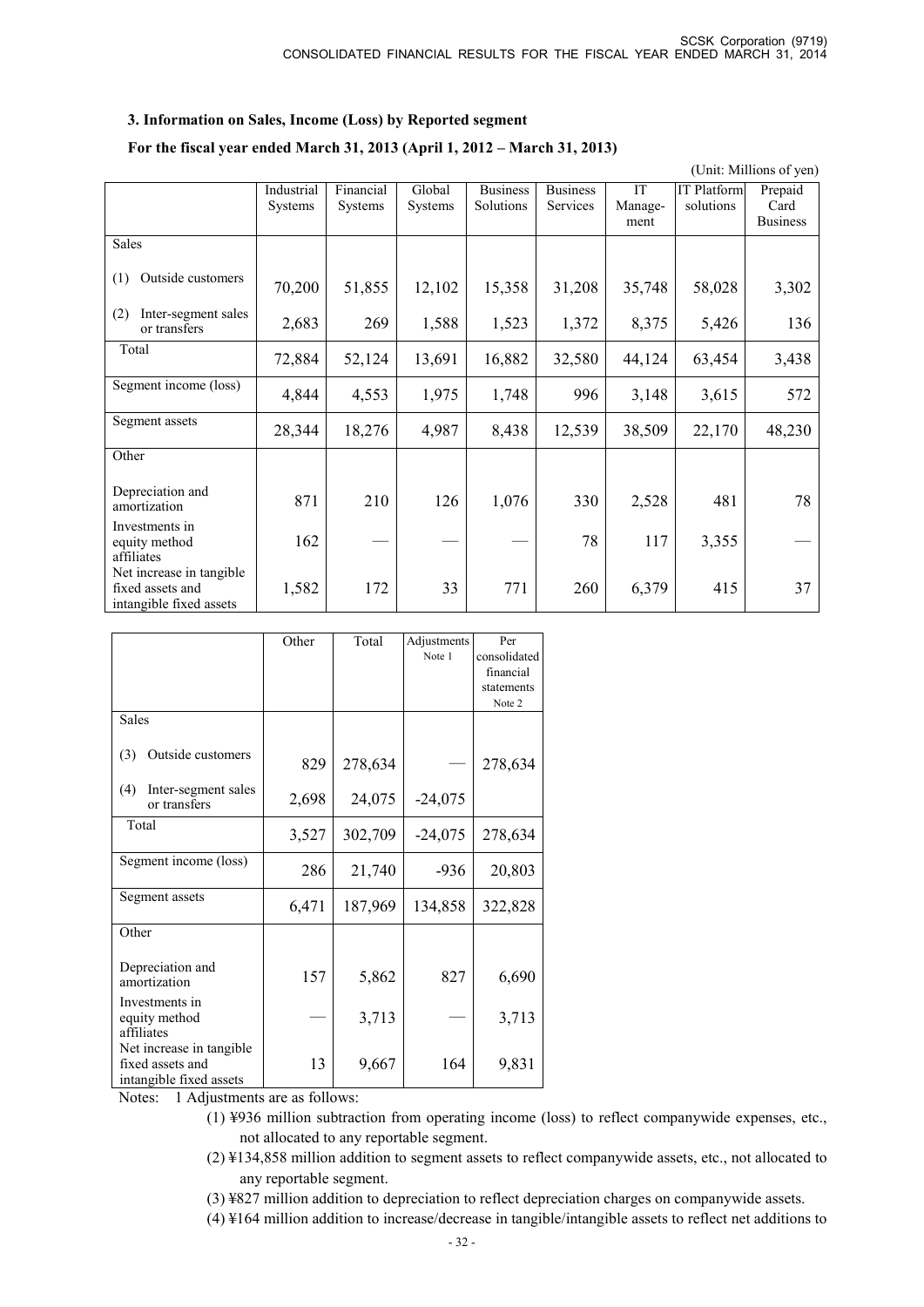companywide assets (new headquarters building, etc.).

2 Segment-specific income (loss) is presented as operating income from the Consolidated Statements of Income as adjusted for intersegment transfers and companywide allocations.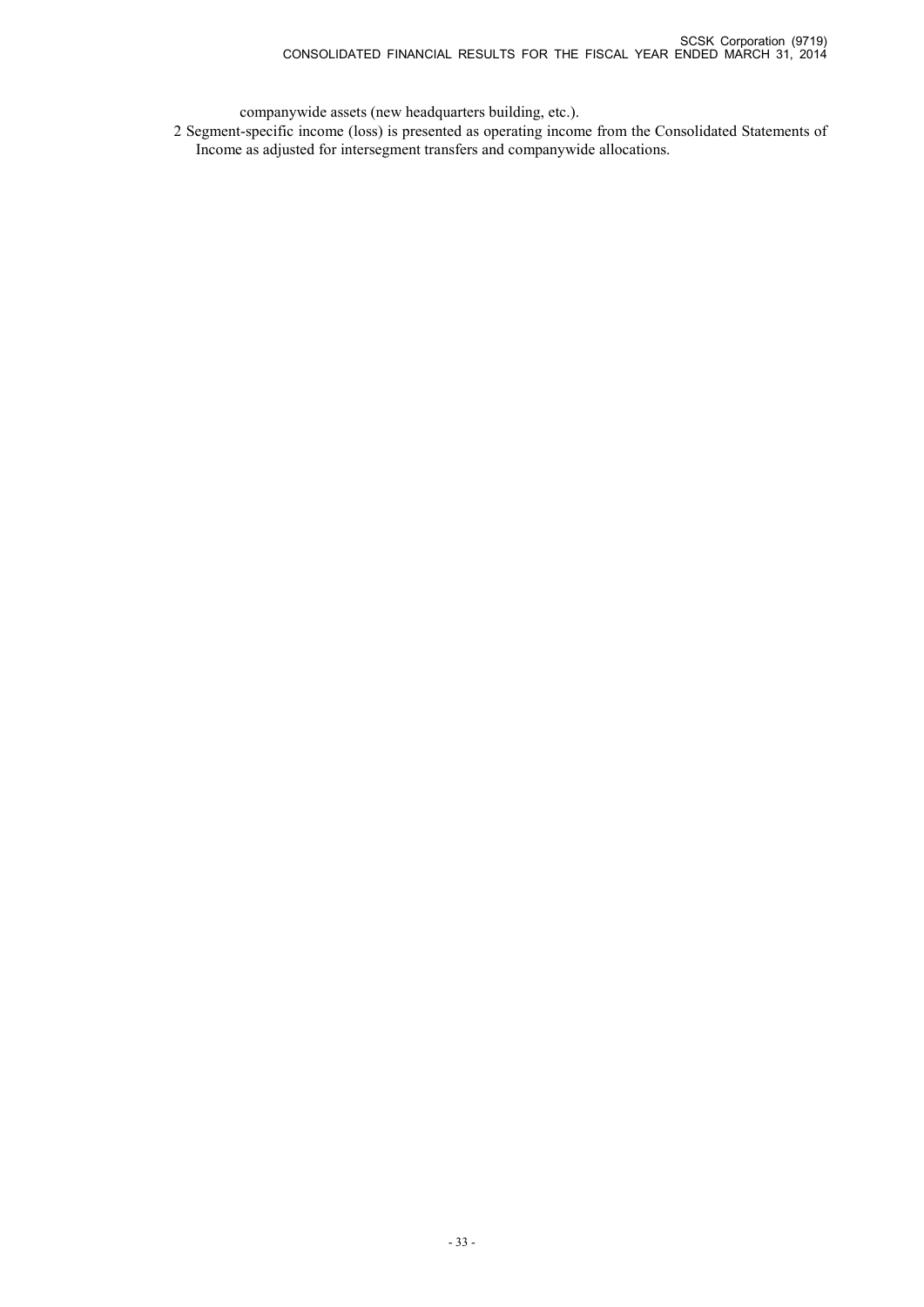### **For the fiscal year ended March 31, 2014(April 1, 2013 – March 31, 2014)**

(Unit: Millions of yen)

|                                                                         | Industrial<br>Systems | Financial<br>Systems | Global<br>Systems | <b>Business</b><br>Solutions | <b>Business</b><br>Services | IT<br>Manage-<br>ment | <b>IT Platform</b><br>solutions | Prepaid<br>Card<br><b>Business</b> |
|-------------------------------------------------------------------------|-----------------------|----------------------|-------------------|------------------------------|-----------------------------|-----------------------|---------------------------------|------------------------------------|
| Sales                                                                   |                       |                      |                   |                              |                             |                       |                                 |                                    |
| (1) Outside customers                                                   | 68,847                | 55,176               | 13,922            | 15,947                       | 31,854                      | 37,358                | 61,293                          | 3,042                              |
| (2) Inter-segment sales<br>or transfers                                 | 1,751                 | 385                  | 2,527             | 1,970                        | 1,639                       | 9,338                 | 6,401                           | 91                                 |
| Total                                                                   | 70,598                | 55,562               | 16,450            | 17,918                       | 33,493                      | 46,696                | 67,694                          | 3,133                              |
| Segment income (loss)                                                   | 5,476                 | 5,879                | 1,956             | 1,543                        | 1,524                       | 3,889                 | 4,445                           | 148                                |
| Segment assets                                                          | 25,654                | 19,201               | 6,165             | 7,341                        | 11,932                      | 42,549                | 27,296                          | 51,782                             |
| Other                                                                   |                       |                      |                   |                              |                             |                       |                                 |                                    |
| Depreciation and<br>amortization                                        | 923                   | 187                  | 166               | 1,059                        | 283                         | 2,719                 | 474                             | 79                                 |
| Investments in<br>equity method<br>affiliates                           | 173                   |                      |                   |                              | 25                          | 153                   | 3,487                           |                                    |
| Net increase in tangible<br>fixed assets and<br>intangible fixed assets | 1,073                 | 257                  | 45                | 609                          | 206                         | 5,596                 | 582                             | 150                                |

|                                                                                                  | Other          | Total   | Adjustments | Per          |
|--------------------------------------------------------------------------------------------------|----------------|---------|-------------|--------------|
|                                                                                                  |                |         | Note 1      | consolidated |
|                                                                                                  |                |         |             | financial    |
|                                                                                                  |                |         |             | statements   |
|                                                                                                  |                |         |             | Note 2       |
| <b>Sales</b>                                                                                     |                |         |             |              |
| (1) Outside customers                                                                            | 793            | 288,236 |             | 288,236      |
| (2) Inter-segment sales<br>or transfers                                                          | 2,642          | 26,747  | (26,747)    |              |
| Total                                                                                            | 3,436          | 314,984 | (26, 747)   | 288,236      |
| Segment income (loss)                                                                            | 265            | 25,130  | (1, 155)    | 23,974       |
| Segment assets                                                                                   | 5,375          | 197,300 | 120,632     | 317,932      |
| Other                                                                                            |                |         |             |              |
| Depreciation and<br>amortization                                                                 | 176            | 6,072   | 768         | 6,841        |
| Investments in<br>equity method<br>affiliates                                                    |                | 3,840   |             | 3,840        |
| Net increase in tangible<br>fixed assets and<br>intangible fixed assets<br><b>NT</b> 1 . A . 11. | 3<br>$C_{-}11$ | 8,525   | 1,154       | 9,680        |

Notes: 1 Adjustments are as follows:

- (1) ¥1,155 million subtraction from operating income (loss) to reflect companywide expenses, etc., not allocated to any reportable segment.
- (2) ¥120,632 million addition to segment assets to reflect companywide assets, etc., not allocated to any reportable segment.
- (3) ¥768 million addition to depreciation to reflect depreciation charges on companywide assets.
- (4) ¥1,154 million addition to increase/decrease in tangible/intangible assets to reflect net additions to companywide assets (new headquarters building, etc.).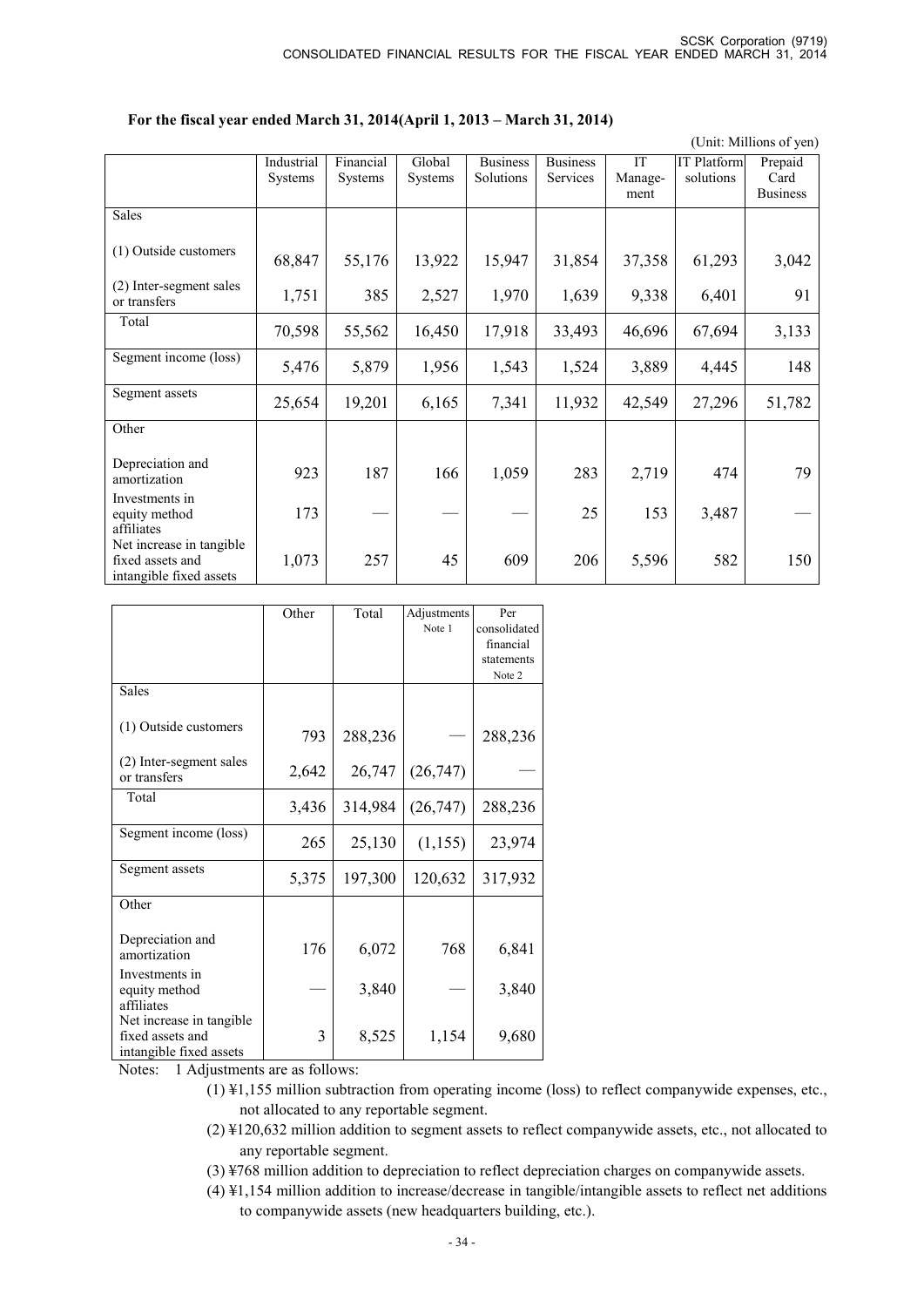2 Segment-specific income (loss) is presented as operating income from the Consolidated Statements of Income as adjusted for intersegment transfers and companywide allocations.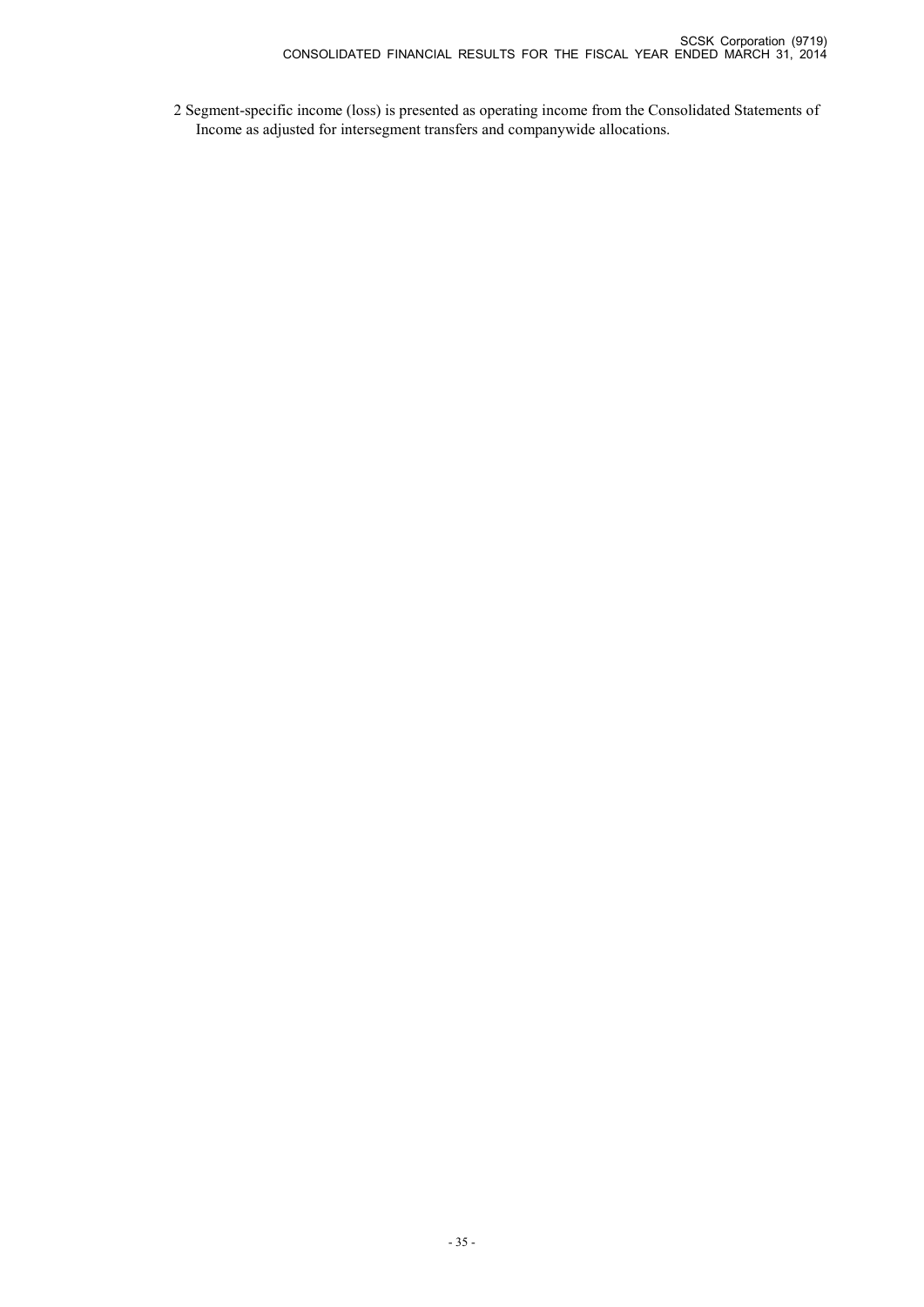# **(Related information)**

# **Previous fiscal year (April 1, 2012- March 31, 2013)**

# **1 Information by products and services**

Disclosure of relevant information is omitted as similar information is disclosed in the Segment information.

# **2 Information by geographic segment**

1) Sales

Sales information by geographic segment is not shown because sales in Japan account for over 90% of sales on the consolidated statement of income.

# 2) Tangible fixed assets

Tangible fixed asset information by geographic segment is not shown because tangible fixed assets in Japan account for over 90% of tangible fixed assets on the consolidated balance sheet.

# **3 Major client(s)**

(Unit: Millions of yen)

| Client               | Sales | Reported sales segments                  |
|----------------------|-------|------------------------------------------|
| Sumitomo Corporation |       | $13,904$ Global systems<br>IT management |

Note: sales do not include those to companies/entities within the client's corporate group

# **Fiscal year under review (April 1, 2013 - March 31, 2014)**

# **1 Information by products and services**

Disclosure of relevant information is omitted as similar information is disclosed in the Segment information.

# **2 Information by geographic segment**

1) Sales

Sales information by geographic segment is not shown because sales in Japan account for over 90% of sales on the consolidated statement of income.

# 2) Tangible fixed assets

Tangible fixed asset information by geographic segment is not shown because tangible fixed assets in Japan account for over 90% of tangible fixed assets on the consolidated balance sheet.

# **3 Major client(s)**

(Unit: Millions of yen)

| Client               | Sales | Reported sales segments                  |
|----------------------|-------|------------------------------------------|
| Sumitomo Corporation |       | $16,051$ Global systems<br>IT management |

Note: sales do not include those to companies/entities within the client's corporate group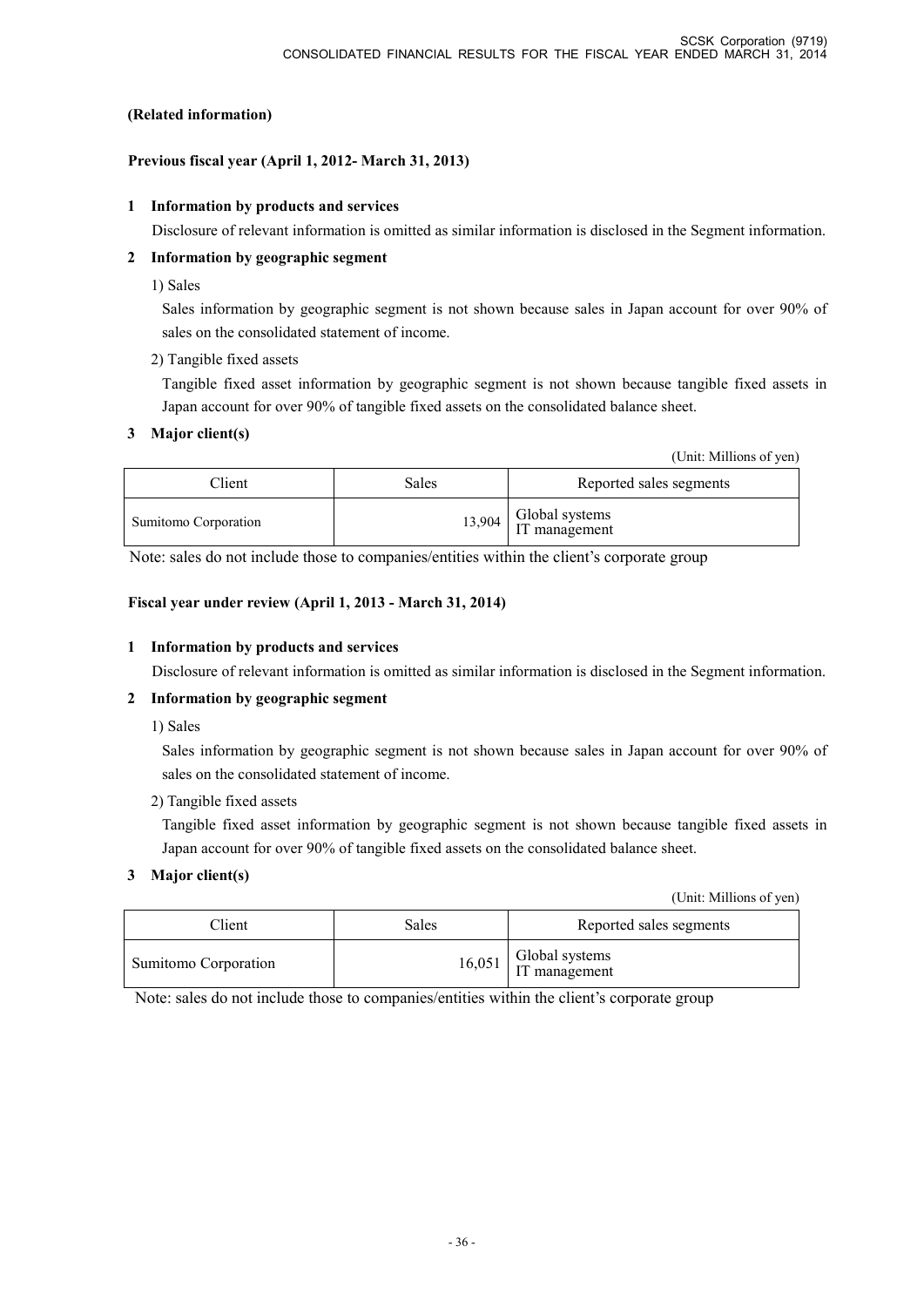# **Information on impairment loss from fixed assets by reported segment**

### **Previous fiscal year (April 1, 2012- March 31, 2013)**

|                 |                              |                             |                          |                              |                             |                 |                                 | (Unit: Millions of Yen)            |
|-----------------|------------------------------|-----------------------------|--------------------------|------------------------------|-----------------------------|-----------------|---------------------------------|------------------------------------|
|                 | Industrial<br><b>Systems</b> | Financial<br><b>Systems</b> | Global<br><b>Systems</b> | <b>Business</b><br>Solutions | <b>Business</b><br>Services | Manage-<br>ment | <b>IT Platform</b><br>solutions | Prepaid<br>Card<br><b>Business</b> |
| Impairment loss |                              |                             |                          |                              |                             |                 |                                 |                                    |

|                 | Others | Elimination<br>and<br>corporate | Total |
|-----------------|--------|---------------------------------|-------|
| Impairment loss |        | 22                              |       |

### **Fiscal year under review (April 1, 2013 - March 31, 2014)**

(Unit: Millions of Yen)

|                 | Industrial<br><b>Systems</b> | Financial<br><b>Systems</b> | Global<br>Systems | <b>Business</b><br>Solutions | <b>Business</b><br>Services | IТ<br>Manage-<br>ment | <b>IT Platform</b><br>solutions | Prepaid<br>Card<br><b>Business</b> |
|-----------------|------------------------------|-----------------------------|-------------------|------------------------------|-----------------------------|-----------------------|---------------------------------|------------------------------------|
| Impairment loss |                              | $\overline{\phantom{a}}$    | __                |                              | ∸                           | __                    | —                               |                                    |

|                 | Others | Elimination<br>and<br>corporate | Total |
|-----------------|--------|---------------------------------|-------|
| Impairment loss |        | 1,117                           | 1,119 |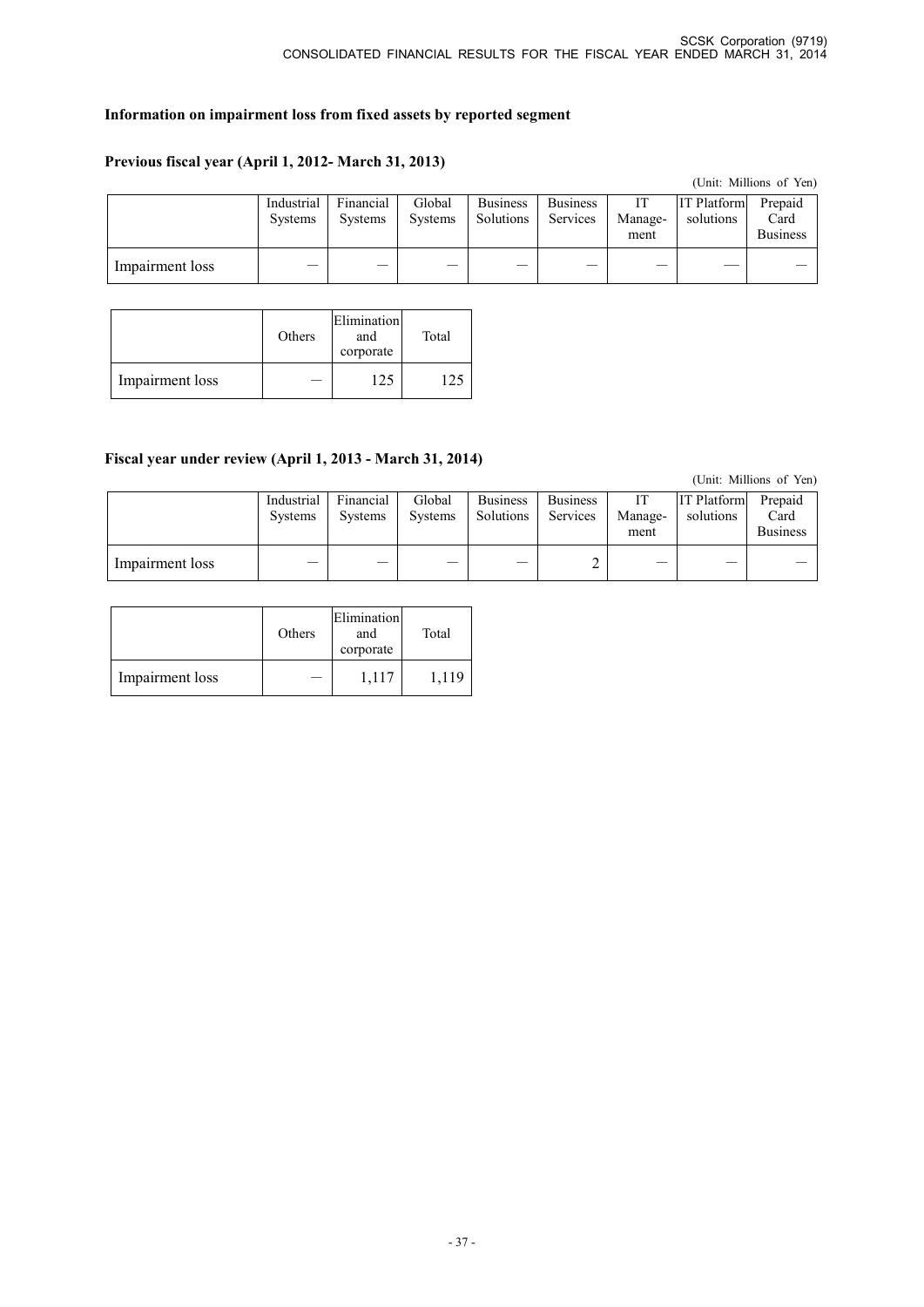# **Information on amortization of goodwill and unamortized balance by reported segment**

# **Previous fiscal year (April 1, 2012- March 31, 2013)**

|                             |                       |                             |                   |                                     |                             |                       | (Unit: Millions of Yen)         |                                    |
|-----------------------------|-----------------------|-----------------------------|-------------------|-------------------------------------|-----------------------------|-----------------------|---------------------------------|------------------------------------|
|                             | Industrial<br>Systems | Financial<br><b>Systems</b> | Global<br>Systems | <b>Business</b><br><b>Solutions</b> | <b>Business</b><br>Services | IT<br>Manage-<br>ment | <b>IT Platform</b><br>solutions | Prepaid<br>Card<br><b>Business</b> |
| Amortization of<br>goodwill |                       | 22                          |                   |                                     | 20                          |                       | 44                              |                                    |
| Balance at end of<br>period |                       |                             |                   |                                     | 82                          |                       | 191                             |                                    |

|                             | Others | Elimination<br>and<br>corporate | Total |
|-----------------------------|--------|---------------------------------|-------|
| Amortization of<br>goodwill | 16     |                                 | 110   |
| Balance at end of<br>period | 59     |                                 | 343   |

# **Fiscal year under review (April 1, 2013- March 31, 2014)**

|                             |                              |                             |                   |                              |                             |                       |                                 | (Unit: Millions of Yen))           |
|-----------------------------|------------------------------|-----------------------------|-------------------|------------------------------|-----------------------------|-----------------------|---------------------------------|------------------------------------|
|                             | Industrial<br><b>Systems</b> | Financial<br><b>Systems</b> | Global<br>Systems | <b>Business</b><br>Solutions | <b>Business</b><br>Services | IT<br>Manage-<br>ment | <b>IT Platform</b><br>solutions | Prepaid<br>Card<br><b>Business</b> |
| Amortization of<br>goodwill |                              |                             |                   |                              | 20                          |                       | 44                              |                                    |
| Balance at end of<br>period |                              |                             |                   |                              | 62                          |                       | 147                             |                                    |

|                             | Others | Elimination<br>and<br>corporate | Total |
|-----------------------------|--------|---------------------------------|-------|
| Amortization of<br>goodwill | 16     |                                 |       |
| Balance at end of<br>period | 42     |                                 | 251   |

### **Information on amortization of goodwill by reported segment**

**Previous fiscal year (April 1, 2012- March 31, 2013)** Not applicable.

# **Fiscal year under review (April 1, 2013 - March 31, 2014)** Not applicable.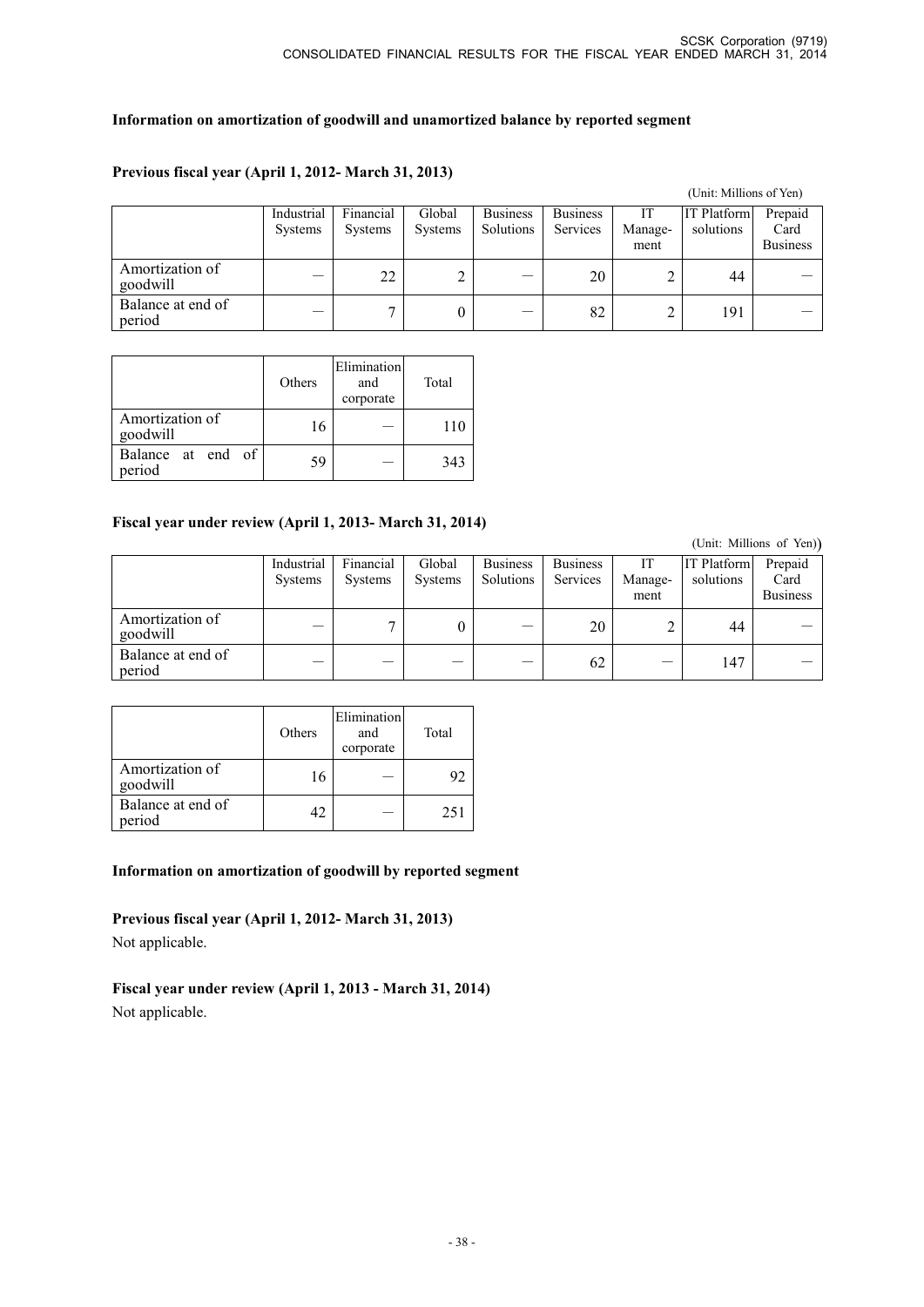# **(Per-Share Information)**

|                                    |                  | (Unit: Yen)                                             |
|------------------------------------|------------------|---------------------------------------------------------|
|                                    | Fiscal Year 2013 | Fiscal Year 2014                                        |
| Item                               |                  | (April 1, 2012 to March 31, (April 1, 2013 to March 31, |
|                                    | 2013)            | 2014)                                                   |
| Net assets per share               | 991.48           | 1,161.29                                                |
| Net income per share               | 161.39           | 177.26                                                  |
| Fully diluted net income per share | 157.17           | 174.24                                                  |

Note:

1. Net income per share and fully diluted net income per share are calculated on the following basis.

2. As stated in "Changes in Accounting Policies", the Accounting Standard for Retirement Benefits has been applied, using transitional amounts in accordance with Accounting Standard for Retirement Benefits Clause 37.

Net assets per share in the period under review increased by ¥24.45.

| Item                                                                                                                                          |          | Fiscal Year 2013<br>2013)                                                                                                                                                                                                                                                                                                                                                                                                                                                                                                                                                                        | Fiscal Year 2014<br>(April 1, 2012 to March 31, (April 1, 2013 to March 31,<br>2014) |
|-----------------------------------------------------------------------------------------------------------------------------------------------|----------|--------------------------------------------------------------------------------------------------------------------------------------------------------------------------------------------------------------------------------------------------------------------------------------------------------------------------------------------------------------------------------------------------------------------------------------------------------------------------------------------------------------------------------------------------------------------------------------------------|--------------------------------------------------------------------------------------|
| Net income per share                                                                                                                          |          |                                                                                                                                                                                                                                                                                                                                                                                                                                                                                                                                                                                                  |                                                                                      |
| Net income<br>(Millions of yen)                                                                                                               |          | 16,730                                                                                                                                                                                                                                                                                                                                                                                                                                                                                                                                                                                           | 18,387                                                                               |
| Amount not attributable to common stock<br>(Millions of yen)                                                                                  |          |                                                                                                                                                                                                                                                                                                                                                                                                                                                                                                                                                                                                  |                                                                                      |
| Net income attributable to common stock<br>(Millions of yen)                                                                                  |          | 16,730                                                                                                                                                                                                                                                                                                                                                                                                                                                                                                                                                                                           | 18,387                                                                               |
| Average number of shares of common<br>stock during the period                                                                                 | (shares) | 103,665,373                                                                                                                                                                                                                                                                                                                                                                                                                                                                                                                                                                                      | 103,731,201                                                                          |
| Fully diluted net income per share                                                                                                            |          |                                                                                                                                                                                                                                                                                                                                                                                                                                                                                                                                                                                                  |                                                                                      |
| Net income adjustment amount<br>(Millions of yen)                                                                                             |          | 46                                                                                                                                                                                                                                                                                                                                                                                                                                                                                                                                                                                               | (33)                                                                                 |
| (of which, interest paid (after deduction of<br>(Millions of yen)<br>equivalent tax amount))                                                  |          | (58)                                                                                                                                                                                                                                                                                                                                                                                                                                                                                                                                                                                             | (30)                                                                                 |
| (Of which, change in holdings in equity<br>method affiliates due to issuance of<br>(Millions of yen)<br>subscription rights)                  |          | $(-12)$                                                                                                                                                                                                                                                                                                                                                                                                                                                                                                                                                                                          | $(-64)$                                                                              |
| Increase in the number of common shares                                                                                                       | (shares) | 3,077,619                                                                                                                                                                                                                                                                                                                                                                                                                                                                                                                                                                                        | 1,606,530                                                                            |
| (of which, stock acquisition rights)                                                                                                          | (shares) | (95, 597)                                                                                                                                                                                                                                                                                                                                                                                                                                                                                                                                                                                        | (111, 434)                                                                           |
| (of which, 1st convertible bonds with<br>stock acquisition rights attached)                                                                   | (shares) | (2,982,022)                                                                                                                                                                                                                                                                                                                                                                                                                                                                                                                                                                                      | (1,495,096)                                                                          |
| Overview of residual shares not included in the<br>calculation of fully diluted net income per share as they<br>do not have a dilutive effect |          | Stock options pertaining to<br>resolutions of the Annual<br>General Meeting of<br>Shareholders held on June<br>26, 2008: (The number of<br>shares subject to<br>subscription rights to<br>shares: 34,500 shares)<br>Stock options pertaining to<br>resolutions of the Annual<br>General Meeting of<br>Shareholders held on June<br>25, 2009: (Number of<br>shares subject to<br>subscription rights to<br>shares: 49,800 shares)<br>Stock options pertaining to<br>resolutions of the Annual<br>General Meeting of<br>Shareholders held on June<br>25, 2010: (The number of<br>shares subject to |                                                                                      |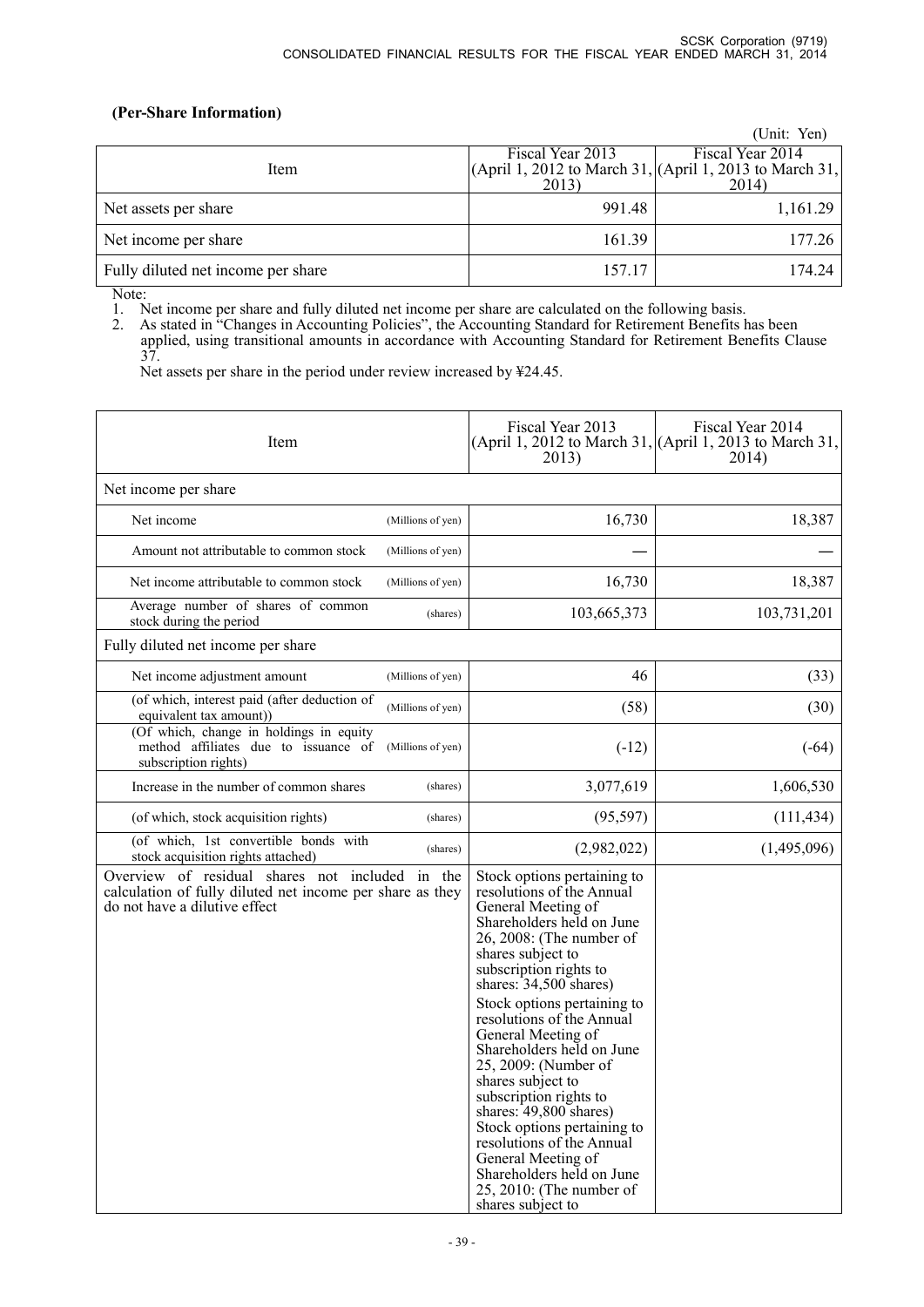| subscription rights to<br>shares: 40,000 shares)                                                                                                                |  |
|-----------------------------------------------------------------------------------------------------------------------------------------------------------------|--|
| Stock options of ARGO<br>GRAPHICS Inc., an<br>affiliate accounted for by<br>the equity method: (The<br>number of shares subject to<br>stock acquisition rights) |  |
| Sixth stock acquisition<br>rights: $411,500$ shares                                                                                                             |  |

# **(Important post balance-sheet events)**

No applicable items.